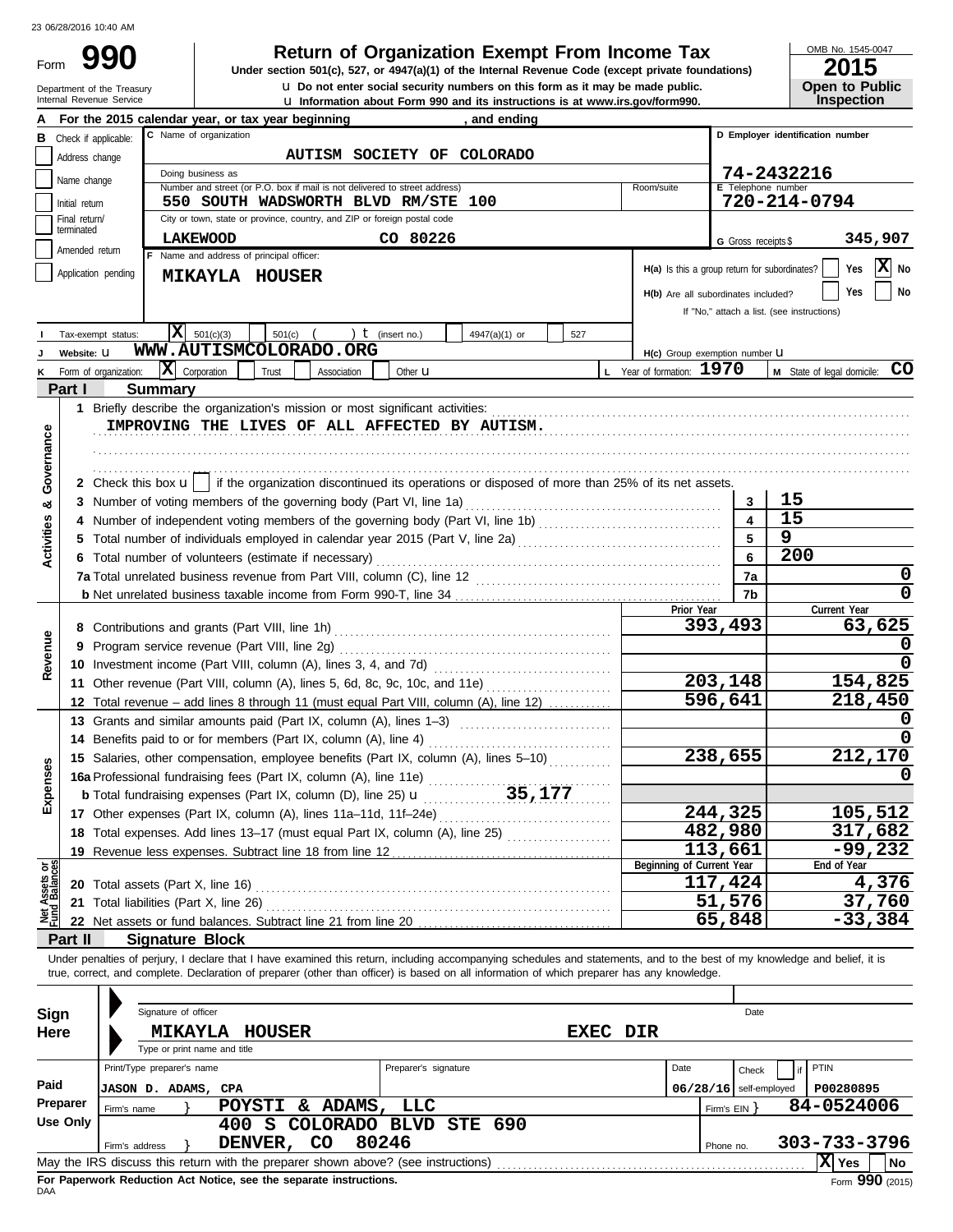|              | 74-2432216<br>Form 990 (2015) AUTISM SOCIETY OF COLORADO                                                                                                                                                                                                                                                                                                                                                                                                                                                                                                                                                                                                                                                                                                                                         | Page 2                |
|--------------|--------------------------------------------------------------------------------------------------------------------------------------------------------------------------------------------------------------------------------------------------------------------------------------------------------------------------------------------------------------------------------------------------------------------------------------------------------------------------------------------------------------------------------------------------------------------------------------------------------------------------------------------------------------------------------------------------------------------------------------------------------------------------------------------------|-----------------------|
|              | <b>Statement of Program Service Accomplishments</b><br>Part III                                                                                                                                                                                                                                                                                                                                                                                                                                                                                                                                                                                                                                                                                                                                  | $\mathbf{x}$          |
|              | 1 Briefly describe the organization's mission:                                                                                                                                                                                                                                                                                                                                                                                                                                                                                                                                                                                                                                                                                                                                                   |                       |
|              | IMPROVING THE LIVES OF ALL AFFECTED BY AUTISM.                                                                                                                                                                                                                                                                                                                                                                                                                                                                                                                                                                                                                                                                                                                                                   |                       |
|              |                                                                                                                                                                                                                                                                                                                                                                                                                                                                                                                                                                                                                                                                                                                                                                                                  |                       |
|              |                                                                                                                                                                                                                                                                                                                                                                                                                                                                                                                                                                                                                                                                                                                                                                                                  |                       |
|              |                                                                                                                                                                                                                                                                                                                                                                                                                                                                                                                                                                                                                                                                                                                                                                                                  |                       |
| $\mathbf{2}$ | Did the organization undertake any significant program services during the year which were not listed on the                                                                                                                                                                                                                                                                                                                                                                                                                                                                                                                                                                                                                                                                                     |                       |
|              | prior Form 990 or 990-EZ?                                                                                                                                                                                                                                                                                                                                                                                                                                                                                                                                                                                                                                                                                                                                                                        | Yes $\overline{X}$ No |
|              | If "Yes," describe these new services on Schedule O.                                                                                                                                                                                                                                                                                                                                                                                                                                                                                                                                                                                                                                                                                                                                             |                       |
| 3            | Did the organization cease conducting, or make significant changes in how it conducts, any program                                                                                                                                                                                                                                                                                                                                                                                                                                                                                                                                                                                                                                                                                               |                       |
|              | services?                                                                                                                                                                                                                                                                                                                                                                                                                                                                                                                                                                                                                                                                                                                                                                                        | Yes $X$ No            |
| 4            | If "Yes," describe these changes on Schedule O.<br>Describe the organization's program service accomplishments for each of its three largest program services, as measured by                                                                                                                                                                                                                                                                                                                                                                                                                                                                                                                                                                                                                    |                       |
|              | expenses. Section $501(c)(3)$ and $501(c)(4)$ organizations are required to report the amount of grants and allocations to others,                                                                                                                                                                                                                                                                                                                                                                                                                                                                                                                                                                                                                                                               |                       |
|              | the total expenses, and revenue, if any, for each program service reported.                                                                                                                                                                                                                                                                                                                                                                                                                                                                                                                                                                                                                                                                                                                      |                       |
|              |                                                                                                                                                                                                                                                                                                                                                                                                                                                                                                                                                                                                                                                                                                                                                                                                  |                       |
|              | AVERAGE OF 8 NEW CASES A DAY, ONGOING DAILY MANAGEMENT WITH AN AVERAGE OF<br>12 EXISTING CASES, AND CONTINUOUS UPDATES TO OUR RESOURCES AND REFERRAL<br>LISTINGS ON WWW.AUTISMCOLORADO.ORG. CASE MANAGEMENT IS INITIATED THROUGH IN<br>PERSON MEETINGS, PHONE CALLS AND EMAILS AND WE ARE PROUDLY SERVING ANY<br>INDIVIDUAL TOUCHED BY AUTISM. ANNUALLY, OUR ORGANIZATION REACHES MORE THAN<br>45,000 COLORADANS THROUGH OUR WORK AND COMMUNICATION EFFORTS AT THE AUTISM<br>SOCIETY OF COLORADO. OUR WEBSITE RECEIVES MORE THAN 1,500 HITS EVERY TWO<br>WEEKS, WE HAVE MORE THAN 4,300 PEOPLE FOLLOWING US ON FACEBOOK AND SOCIAL<br>MEDIA AND AN EMAIL DISTRIBUTION LIST OF OVER 9,000 ACTIVE READERS. BASED ON<br>THE FEEDBACK FROM THE TYPES OF CALLER REQUESTS, WE HAVE ADDED MONTHLY ADULT |                       |
|              | 4b (Code:<br>OPENING DOORS ™:                                                                                                                                                                                                                                                                                                                                                                                                                                                                                                                                                                                                                                                                                                                                                                    |                       |

SUPPORTED EMPLOYMENT ARRANGEMENT TO THE BUSINESS FOR OPPORTUNITIES TO ENTER confidency and it about to refer our convent collections who are beening a IS COMPLETE, ASC IS ABLE TO REFER OUR CURRENT CLIENTELE WHO ARE SEEKING A

AVIGATION CENTER. DORING THE PIDCAL TEAR OF 2019, ADC ONLI HAD ONE ADVOCATE WHO SERVED 73 FAMILIES AND THEIR STUDENTS; 9 WERE COMPLETED DURING THE INITIAL CONSULTATION CALL, 36 ACTIVE CONTINUOUS CASES AND SEVERAL THERE. DIODENT DIIOAIIOND AND INDIVIDUAD IRANDITION CADED VARI IN TIME FOR EXECUTION TO PROVIDE THE STUDENT APPROPRIATE SUPPORTS DURING THE IEP MEETINGS, SITE VISITS, HOME VISITS, AND DETERMINING AN OVERALL EVALUATION . . . . . . . . . . . . . . . . . . . . . . . . . . . . . . . . . . . . . . . . . . . . . . . . . . . . . . . . . . . . . . . . . . . . . . . . . . . . . . . . . . . . . . . . . . . . . . . . . . . . . . . . . . . . . . . . . . . . . . . . . . . . . . . . . . . . . . . . . . . . . . . . . . . . . . . . . . . . . . . . THE EDUCATIONAL ADVOCACY PROGRAM INITIATED IN 2015 WAS DUE TO THE AMOUNT OF CASES ACROSS THE STATE RELATING TO EXTREME ISSUES GETTING AN APPROPRIATE **4c** (Code: . . . . . . . . . **EDUCATIONAL ADVOCACY:** EDUCATION IN THE LEAST RESTRICTIVE ENVIRONMENTS THROUGH OUR )(Expenses \$ …………………………………… including grants of \$ ……………………………………………………………………………… OF NEED FOR EACH STUDENT WE SERVE. THIS PROGRAM IS INTENDED TO BE A FEE FOR **NAVIGATION CENTER. DURING THE FISCAL YEAR OF 2015, ASC ONLY HAD ONE OTHERS. STUDENT SITUATIONS AND INDIVIDUAL TRANSITION CASES VARY IN TIME FOR**

| 4d Other program services (Describe in Schedule O.) |                        |           |  |  |  |  |  |  |  |
|-----------------------------------------------------|------------------------|-----------|--|--|--|--|--|--|--|
| (Expenses \$                                        | including grants of \$ | (Revenue) |  |  |  |  |  |  |  |
| <b>4e</b> Total program service expenses <b>u</b>   | 254.671                |           |  |  |  |  |  |  |  |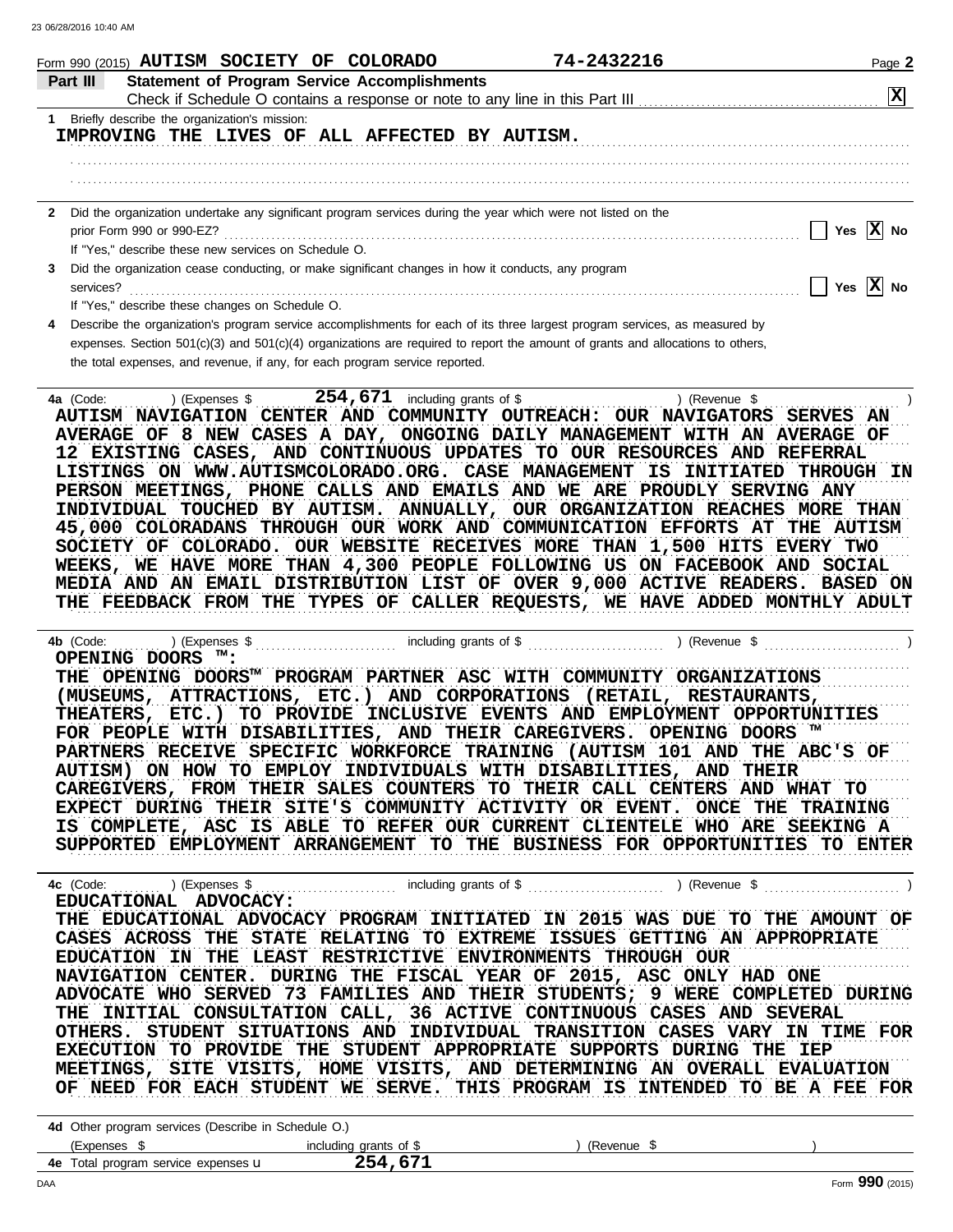| Form 990 (2015) | <b>AUTISM SOCIETY</b>                  | OF COLORADO | 74-2432216 | Dage & |
|-----------------|----------------------------------------|-------------|------------|--------|
| Part IV         | <b>Checklist of Required Schedules</b> |             |            |        |

| Is the organization described in section $501(c)(3)$ or $4947(a)(1)$ (other than a private foundation)? If "Yes,"<br>1<br>X<br>complete Schedule A <b>complete</b> Schedule A <b>complete</b> Schedule A<br>1<br>$\mathbf x$<br>$\mathbf{2}$<br>2<br>Did the organization engage in direct or indirect political campaign activities on behalf of or in opposition to<br>3<br>x<br>3<br>Section 501(c)(3) organizations. Did the organization engage in lobbying activities, or have a section 501(h)<br>4<br>X<br>4<br>5<br>Is the organization a section $501(c)(4)$ , $501(c)(5)$ , or $501(c)(6)$ organization that receives membership dues,<br>assessments, or similar amounts as defined in Revenue Procedure 98-19? If "Yes," complete Schedule C,<br>X<br>5<br>Did the organization maintain any donor advised funds or any similar funds or accounts for which donors<br>6<br>have the right to provide advice on the distribution or investment of amounts in such funds or accounts? If<br>x<br>"Yes," complete Schedule D, Part I<br>6<br>Did the organization receive or hold a conservation easement, including easements to preserve open space,<br>7<br>x<br>the environment, historic land areas, or historic structures? If "Yes," complete Schedule D, Part II<br>7<br>Did the organization maintain collections of works of art, historical treasures, or other similar assets? If "Yes,"<br>8<br>x<br>complete Schedule D, Part III<br>8<br>Did the organization report an amount in Part X, line 21, for escrow or custodial account liability, serve as a<br>9<br>custodian for amounts not listed in Part X; or provide credit counseling, debt management, credit repair, or<br>x<br>debt negotiation services? If "Yes," complete Schedule D, Part IV<br>9<br>Did the organization, directly or through a related organization, hold assets in temporarily restricted<br>x<br>endowments, permanent endowments, or quasi-endowments? If "Yes," complete Schedule D, Part V<br>10<br>If the organization's answer to any of the following questions is "Yes," then complete Schedule D, Parts VI,<br>VII, VIII, IX, or X as applicable.<br>a Did the organization report an amount for land, buildings, and equipment in Part X, line 10? If "Yes,"<br>X<br>11a<br><b>b</b> Did the organization report an amount for investments—other securities in Part X, line 12 that is 5% or more<br>x<br>11b<br>c Did the organization report an amount for investments—program related in Part X, line 13 that is 5% or more<br>x<br>11c<br>d Did the organization report an amount for other assets in Part X, line 15 that is 5% or more of its total assets<br>X<br>11d<br>$\mathbf x$<br>11e<br>Did the organization's separate or consolidated financial statements for the tax year include a footnote that addresses<br>f<br>X<br>the organization's liability for uncertain tax positions under FIN 48 (ASC 740)? If "Yes," complete Schedule D, Part X [ [ [ [ ] ]<br>11f<br>12a Did the organization obtain separate, independent audited financial statements for the tax year? If "Yes," complete<br>X<br>12a<br>Was the organization included in consolidated, independent audited financial statements for the tax year? If<br>b<br><u>x</u><br>"Yes," and if the organization answered "No" to line 12a, then completing Schedule D, Parts XI and XII is optional<br>12 <sub>b</sub><br>X<br>13<br>13<br>X<br>14a<br>14a<br>Did the organization have aggregate revenues or expenses of more than \$10,000 from grantmaking,<br>b<br>fundraising, business, investment, and program service activities outside the United States, or aggregate<br>X<br>14b<br>Did the organization report on Part IX, column (A), line 3, more than \$5,000 of grants or other assistance to or<br>15<br>X<br>15<br>Did the organization report on Part IX, column (A), line 3, more than \$5,000 of aggregate grants or other<br>16<br>X<br>16<br>Did the organization report a total of more than \$15,000 of expenses for professional fundraising services on<br>17<br>X<br>17<br>Did the organization report more than \$15,000 total of fundraising event gross income and contributions on<br>18<br>X<br>18<br>19<br>Did the organization report more than \$15,000 of gross income from gaming activities on Part VIII, line 9a?<br>X<br>19 |    |  | <b>Yes</b> | No |
|-----------------------------------------------------------------------------------------------------------------------------------------------------------------------------------------------------------------------------------------------------------------------------------------------------------------------------------------------------------------------------------------------------------------------------------------------------------------------------------------------------------------------------------------------------------------------------------------------------------------------------------------------------------------------------------------------------------------------------------------------------------------------------------------------------------------------------------------------------------------------------------------------------------------------------------------------------------------------------------------------------------------------------------------------------------------------------------------------------------------------------------------------------------------------------------------------------------------------------------------------------------------------------------------------------------------------------------------------------------------------------------------------------------------------------------------------------------------------------------------------------------------------------------------------------------------------------------------------------------------------------------------------------------------------------------------------------------------------------------------------------------------------------------------------------------------------------------------------------------------------------------------------------------------------------------------------------------------------------------------------------------------------------------------------------------------------------------------------------------------------------------------------------------------------------------------------------------------------------------------------------------------------------------------------------------------------------------------------------------------------------------------------------------------------------------------------------------------------------------------------------------------------------------------------------------------------------------------------------------------------------------------------------------------------------------------------------------------------------------------------------------------------------------------------------------------------------------------------------------------------------------------------------------------------------------------------------------------------------------------------------------------------------------------------------------------------------------------------------------------------------------------------------------------------------------------------------------------------------------------------------------------------------------------------------------------------------------------------------------------------------------------------------------------------------------------------------------------------------------------------------------------------------------------------------------------------------------------------------------------------------------------------------------------------------------------------------------------------------------------------------------------------------------------------------------------------------------------------------------------------------------------------------------------------------------------------------------------------------------------------------------------------------------------------------------------------------------------------------------------------------------------------------------------------------------------------------------------------------------------------------------------------------------------------------------------------------------------------------------------------|----|--|------------|----|
|                                                                                                                                                                                                                                                                                                                                                                                                                                                                                                                                                                                                                                                                                                                                                                                                                                                                                                                                                                                                                                                                                                                                                                                                                                                                                                                                                                                                                                                                                                                                                                                                                                                                                                                                                                                                                                                                                                                                                                                                                                                                                                                                                                                                                                                                                                                                                                                                                                                                                                                                                                                                                                                                                                                                                                                                                                                                                                                                                                                                                                                                                                                                                                                                                                                                                                                                                                                                                                                                                                                                                                                                                                                                                                                                                                                                                                                                                                                                                                                                                                                                                                                                                                                                                                                                                                                                                                       |    |  |            |    |
|                                                                                                                                                                                                                                                                                                                                                                                                                                                                                                                                                                                                                                                                                                                                                                                                                                                                                                                                                                                                                                                                                                                                                                                                                                                                                                                                                                                                                                                                                                                                                                                                                                                                                                                                                                                                                                                                                                                                                                                                                                                                                                                                                                                                                                                                                                                                                                                                                                                                                                                                                                                                                                                                                                                                                                                                                                                                                                                                                                                                                                                                                                                                                                                                                                                                                                                                                                                                                                                                                                                                                                                                                                                                                                                                                                                                                                                                                                                                                                                                                                                                                                                                                                                                                                                                                                                                                                       |    |  |            |    |
|                                                                                                                                                                                                                                                                                                                                                                                                                                                                                                                                                                                                                                                                                                                                                                                                                                                                                                                                                                                                                                                                                                                                                                                                                                                                                                                                                                                                                                                                                                                                                                                                                                                                                                                                                                                                                                                                                                                                                                                                                                                                                                                                                                                                                                                                                                                                                                                                                                                                                                                                                                                                                                                                                                                                                                                                                                                                                                                                                                                                                                                                                                                                                                                                                                                                                                                                                                                                                                                                                                                                                                                                                                                                                                                                                                                                                                                                                                                                                                                                                                                                                                                                                                                                                                                                                                                                                                       |    |  |            |    |
|                                                                                                                                                                                                                                                                                                                                                                                                                                                                                                                                                                                                                                                                                                                                                                                                                                                                                                                                                                                                                                                                                                                                                                                                                                                                                                                                                                                                                                                                                                                                                                                                                                                                                                                                                                                                                                                                                                                                                                                                                                                                                                                                                                                                                                                                                                                                                                                                                                                                                                                                                                                                                                                                                                                                                                                                                                                                                                                                                                                                                                                                                                                                                                                                                                                                                                                                                                                                                                                                                                                                                                                                                                                                                                                                                                                                                                                                                                                                                                                                                                                                                                                                                                                                                                                                                                                                                                       |    |  |            |    |
|                                                                                                                                                                                                                                                                                                                                                                                                                                                                                                                                                                                                                                                                                                                                                                                                                                                                                                                                                                                                                                                                                                                                                                                                                                                                                                                                                                                                                                                                                                                                                                                                                                                                                                                                                                                                                                                                                                                                                                                                                                                                                                                                                                                                                                                                                                                                                                                                                                                                                                                                                                                                                                                                                                                                                                                                                                                                                                                                                                                                                                                                                                                                                                                                                                                                                                                                                                                                                                                                                                                                                                                                                                                                                                                                                                                                                                                                                                                                                                                                                                                                                                                                                                                                                                                                                                                                                                       |    |  |            |    |
|                                                                                                                                                                                                                                                                                                                                                                                                                                                                                                                                                                                                                                                                                                                                                                                                                                                                                                                                                                                                                                                                                                                                                                                                                                                                                                                                                                                                                                                                                                                                                                                                                                                                                                                                                                                                                                                                                                                                                                                                                                                                                                                                                                                                                                                                                                                                                                                                                                                                                                                                                                                                                                                                                                                                                                                                                                                                                                                                                                                                                                                                                                                                                                                                                                                                                                                                                                                                                                                                                                                                                                                                                                                                                                                                                                                                                                                                                                                                                                                                                                                                                                                                                                                                                                                                                                                                                                       |    |  |            |    |
|                                                                                                                                                                                                                                                                                                                                                                                                                                                                                                                                                                                                                                                                                                                                                                                                                                                                                                                                                                                                                                                                                                                                                                                                                                                                                                                                                                                                                                                                                                                                                                                                                                                                                                                                                                                                                                                                                                                                                                                                                                                                                                                                                                                                                                                                                                                                                                                                                                                                                                                                                                                                                                                                                                                                                                                                                                                                                                                                                                                                                                                                                                                                                                                                                                                                                                                                                                                                                                                                                                                                                                                                                                                                                                                                                                                                                                                                                                                                                                                                                                                                                                                                                                                                                                                                                                                                                                       |    |  |            |    |
|                                                                                                                                                                                                                                                                                                                                                                                                                                                                                                                                                                                                                                                                                                                                                                                                                                                                                                                                                                                                                                                                                                                                                                                                                                                                                                                                                                                                                                                                                                                                                                                                                                                                                                                                                                                                                                                                                                                                                                                                                                                                                                                                                                                                                                                                                                                                                                                                                                                                                                                                                                                                                                                                                                                                                                                                                                                                                                                                                                                                                                                                                                                                                                                                                                                                                                                                                                                                                                                                                                                                                                                                                                                                                                                                                                                                                                                                                                                                                                                                                                                                                                                                                                                                                                                                                                                                                                       |    |  |            |    |
|                                                                                                                                                                                                                                                                                                                                                                                                                                                                                                                                                                                                                                                                                                                                                                                                                                                                                                                                                                                                                                                                                                                                                                                                                                                                                                                                                                                                                                                                                                                                                                                                                                                                                                                                                                                                                                                                                                                                                                                                                                                                                                                                                                                                                                                                                                                                                                                                                                                                                                                                                                                                                                                                                                                                                                                                                                                                                                                                                                                                                                                                                                                                                                                                                                                                                                                                                                                                                                                                                                                                                                                                                                                                                                                                                                                                                                                                                                                                                                                                                                                                                                                                                                                                                                                                                                                                                                       |    |  |            |    |
|                                                                                                                                                                                                                                                                                                                                                                                                                                                                                                                                                                                                                                                                                                                                                                                                                                                                                                                                                                                                                                                                                                                                                                                                                                                                                                                                                                                                                                                                                                                                                                                                                                                                                                                                                                                                                                                                                                                                                                                                                                                                                                                                                                                                                                                                                                                                                                                                                                                                                                                                                                                                                                                                                                                                                                                                                                                                                                                                                                                                                                                                                                                                                                                                                                                                                                                                                                                                                                                                                                                                                                                                                                                                                                                                                                                                                                                                                                                                                                                                                                                                                                                                                                                                                                                                                                                                                                       |    |  |            |    |
|                                                                                                                                                                                                                                                                                                                                                                                                                                                                                                                                                                                                                                                                                                                                                                                                                                                                                                                                                                                                                                                                                                                                                                                                                                                                                                                                                                                                                                                                                                                                                                                                                                                                                                                                                                                                                                                                                                                                                                                                                                                                                                                                                                                                                                                                                                                                                                                                                                                                                                                                                                                                                                                                                                                                                                                                                                                                                                                                                                                                                                                                                                                                                                                                                                                                                                                                                                                                                                                                                                                                                                                                                                                                                                                                                                                                                                                                                                                                                                                                                                                                                                                                                                                                                                                                                                                                                                       |    |  |            |    |
|                                                                                                                                                                                                                                                                                                                                                                                                                                                                                                                                                                                                                                                                                                                                                                                                                                                                                                                                                                                                                                                                                                                                                                                                                                                                                                                                                                                                                                                                                                                                                                                                                                                                                                                                                                                                                                                                                                                                                                                                                                                                                                                                                                                                                                                                                                                                                                                                                                                                                                                                                                                                                                                                                                                                                                                                                                                                                                                                                                                                                                                                                                                                                                                                                                                                                                                                                                                                                                                                                                                                                                                                                                                                                                                                                                                                                                                                                                                                                                                                                                                                                                                                                                                                                                                                                                                                                                       |    |  |            |    |
|                                                                                                                                                                                                                                                                                                                                                                                                                                                                                                                                                                                                                                                                                                                                                                                                                                                                                                                                                                                                                                                                                                                                                                                                                                                                                                                                                                                                                                                                                                                                                                                                                                                                                                                                                                                                                                                                                                                                                                                                                                                                                                                                                                                                                                                                                                                                                                                                                                                                                                                                                                                                                                                                                                                                                                                                                                                                                                                                                                                                                                                                                                                                                                                                                                                                                                                                                                                                                                                                                                                                                                                                                                                                                                                                                                                                                                                                                                                                                                                                                                                                                                                                                                                                                                                                                                                                                                       |    |  |            |    |
|                                                                                                                                                                                                                                                                                                                                                                                                                                                                                                                                                                                                                                                                                                                                                                                                                                                                                                                                                                                                                                                                                                                                                                                                                                                                                                                                                                                                                                                                                                                                                                                                                                                                                                                                                                                                                                                                                                                                                                                                                                                                                                                                                                                                                                                                                                                                                                                                                                                                                                                                                                                                                                                                                                                                                                                                                                                                                                                                                                                                                                                                                                                                                                                                                                                                                                                                                                                                                                                                                                                                                                                                                                                                                                                                                                                                                                                                                                                                                                                                                                                                                                                                                                                                                                                                                                                                                                       |    |  |            |    |
|                                                                                                                                                                                                                                                                                                                                                                                                                                                                                                                                                                                                                                                                                                                                                                                                                                                                                                                                                                                                                                                                                                                                                                                                                                                                                                                                                                                                                                                                                                                                                                                                                                                                                                                                                                                                                                                                                                                                                                                                                                                                                                                                                                                                                                                                                                                                                                                                                                                                                                                                                                                                                                                                                                                                                                                                                                                                                                                                                                                                                                                                                                                                                                                                                                                                                                                                                                                                                                                                                                                                                                                                                                                                                                                                                                                                                                                                                                                                                                                                                                                                                                                                                                                                                                                                                                                                                                       |    |  |            |    |
|                                                                                                                                                                                                                                                                                                                                                                                                                                                                                                                                                                                                                                                                                                                                                                                                                                                                                                                                                                                                                                                                                                                                                                                                                                                                                                                                                                                                                                                                                                                                                                                                                                                                                                                                                                                                                                                                                                                                                                                                                                                                                                                                                                                                                                                                                                                                                                                                                                                                                                                                                                                                                                                                                                                                                                                                                                                                                                                                                                                                                                                                                                                                                                                                                                                                                                                                                                                                                                                                                                                                                                                                                                                                                                                                                                                                                                                                                                                                                                                                                                                                                                                                                                                                                                                                                                                                                                       |    |  |            |    |
|                                                                                                                                                                                                                                                                                                                                                                                                                                                                                                                                                                                                                                                                                                                                                                                                                                                                                                                                                                                                                                                                                                                                                                                                                                                                                                                                                                                                                                                                                                                                                                                                                                                                                                                                                                                                                                                                                                                                                                                                                                                                                                                                                                                                                                                                                                                                                                                                                                                                                                                                                                                                                                                                                                                                                                                                                                                                                                                                                                                                                                                                                                                                                                                                                                                                                                                                                                                                                                                                                                                                                                                                                                                                                                                                                                                                                                                                                                                                                                                                                                                                                                                                                                                                                                                                                                                                                                       |    |  |            |    |
|                                                                                                                                                                                                                                                                                                                                                                                                                                                                                                                                                                                                                                                                                                                                                                                                                                                                                                                                                                                                                                                                                                                                                                                                                                                                                                                                                                                                                                                                                                                                                                                                                                                                                                                                                                                                                                                                                                                                                                                                                                                                                                                                                                                                                                                                                                                                                                                                                                                                                                                                                                                                                                                                                                                                                                                                                                                                                                                                                                                                                                                                                                                                                                                                                                                                                                                                                                                                                                                                                                                                                                                                                                                                                                                                                                                                                                                                                                                                                                                                                                                                                                                                                                                                                                                                                                                                                                       |    |  |            |    |
|                                                                                                                                                                                                                                                                                                                                                                                                                                                                                                                                                                                                                                                                                                                                                                                                                                                                                                                                                                                                                                                                                                                                                                                                                                                                                                                                                                                                                                                                                                                                                                                                                                                                                                                                                                                                                                                                                                                                                                                                                                                                                                                                                                                                                                                                                                                                                                                                                                                                                                                                                                                                                                                                                                                                                                                                                                                                                                                                                                                                                                                                                                                                                                                                                                                                                                                                                                                                                                                                                                                                                                                                                                                                                                                                                                                                                                                                                                                                                                                                                                                                                                                                                                                                                                                                                                                                                                       |    |  |            |    |
|                                                                                                                                                                                                                                                                                                                                                                                                                                                                                                                                                                                                                                                                                                                                                                                                                                                                                                                                                                                                                                                                                                                                                                                                                                                                                                                                                                                                                                                                                                                                                                                                                                                                                                                                                                                                                                                                                                                                                                                                                                                                                                                                                                                                                                                                                                                                                                                                                                                                                                                                                                                                                                                                                                                                                                                                                                                                                                                                                                                                                                                                                                                                                                                                                                                                                                                                                                                                                                                                                                                                                                                                                                                                                                                                                                                                                                                                                                                                                                                                                                                                                                                                                                                                                                                                                                                                                                       |    |  |            |    |
|                                                                                                                                                                                                                                                                                                                                                                                                                                                                                                                                                                                                                                                                                                                                                                                                                                                                                                                                                                                                                                                                                                                                                                                                                                                                                                                                                                                                                                                                                                                                                                                                                                                                                                                                                                                                                                                                                                                                                                                                                                                                                                                                                                                                                                                                                                                                                                                                                                                                                                                                                                                                                                                                                                                                                                                                                                                                                                                                                                                                                                                                                                                                                                                                                                                                                                                                                                                                                                                                                                                                                                                                                                                                                                                                                                                                                                                                                                                                                                                                                                                                                                                                                                                                                                                                                                                                                                       | 10 |  |            |    |
|                                                                                                                                                                                                                                                                                                                                                                                                                                                                                                                                                                                                                                                                                                                                                                                                                                                                                                                                                                                                                                                                                                                                                                                                                                                                                                                                                                                                                                                                                                                                                                                                                                                                                                                                                                                                                                                                                                                                                                                                                                                                                                                                                                                                                                                                                                                                                                                                                                                                                                                                                                                                                                                                                                                                                                                                                                                                                                                                                                                                                                                                                                                                                                                                                                                                                                                                                                                                                                                                                                                                                                                                                                                                                                                                                                                                                                                                                                                                                                                                                                                                                                                                                                                                                                                                                                                                                                       |    |  |            |    |
|                                                                                                                                                                                                                                                                                                                                                                                                                                                                                                                                                                                                                                                                                                                                                                                                                                                                                                                                                                                                                                                                                                                                                                                                                                                                                                                                                                                                                                                                                                                                                                                                                                                                                                                                                                                                                                                                                                                                                                                                                                                                                                                                                                                                                                                                                                                                                                                                                                                                                                                                                                                                                                                                                                                                                                                                                                                                                                                                                                                                                                                                                                                                                                                                                                                                                                                                                                                                                                                                                                                                                                                                                                                                                                                                                                                                                                                                                                                                                                                                                                                                                                                                                                                                                                                                                                                                                                       | 11 |  |            |    |
|                                                                                                                                                                                                                                                                                                                                                                                                                                                                                                                                                                                                                                                                                                                                                                                                                                                                                                                                                                                                                                                                                                                                                                                                                                                                                                                                                                                                                                                                                                                                                                                                                                                                                                                                                                                                                                                                                                                                                                                                                                                                                                                                                                                                                                                                                                                                                                                                                                                                                                                                                                                                                                                                                                                                                                                                                                                                                                                                                                                                                                                                                                                                                                                                                                                                                                                                                                                                                                                                                                                                                                                                                                                                                                                                                                                                                                                                                                                                                                                                                                                                                                                                                                                                                                                                                                                                                                       |    |  |            |    |
|                                                                                                                                                                                                                                                                                                                                                                                                                                                                                                                                                                                                                                                                                                                                                                                                                                                                                                                                                                                                                                                                                                                                                                                                                                                                                                                                                                                                                                                                                                                                                                                                                                                                                                                                                                                                                                                                                                                                                                                                                                                                                                                                                                                                                                                                                                                                                                                                                                                                                                                                                                                                                                                                                                                                                                                                                                                                                                                                                                                                                                                                                                                                                                                                                                                                                                                                                                                                                                                                                                                                                                                                                                                                                                                                                                                                                                                                                                                                                                                                                                                                                                                                                                                                                                                                                                                                                                       |    |  |            |    |
|                                                                                                                                                                                                                                                                                                                                                                                                                                                                                                                                                                                                                                                                                                                                                                                                                                                                                                                                                                                                                                                                                                                                                                                                                                                                                                                                                                                                                                                                                                                                                                                                                                                                                                                                                                                                                                                                                                                                                                                                                                                                                                                                                                                                                                                                                                                                                                                                                                                                                                                                                                                                                                                                                                                                                                                                                                                                                                                                                                                                                                                                                                                                                                                                                                                                                                                                                                                                                                                                                                                                                                                                                                                                                                                                                                                                                                                                                                                                                                                                                                                                                                                                                                                                                                                                                                                                                                       |    |  |            |    |
|                                                                                                                                                                                                                                                                                                                                                                                                                                                                                                                                                                                                                                                                                                                                                                                                                                                                                                                                                                                                                                                                                                                                                                                                                                                                                                                                                                                                                                                                                                                                                                                                                                                                                                                                                                                                                                                                                                                                                                                                                                                                                                                                                                                                                                                                                                                                                                                                                                                                                                                                                                                                                                                                                                                                                                                                                                                                                                                                                                                                                                                                                                                                                                                                                                                                                                                                                                                                                                                                                                                                                                                                                                                                                                                                                                                                                                                                                                                                                                                                                                                                                                                                                                                                                                                                                                                                                                       |    |  |            |    |
|                                                                                                                                                                                                                                                                                                                                                                                                                                                                                                                                                                                                                                                                                                                                                                                                                                                                                                                                                                                                                                                                                                                                                                                                                                                                                                                                                                                                                                                                                                                                                                                                                                                                                                                                                                                                                                                                                                                                                                                                                                                                                                                                                                                                                                                                                                                                                                                                                                                                                                                                                                                                                                                                                                                                                                                                                                                                                                                                                                                                                                                                                                                                                                                                                                                                                                                                                                                                                                                                                                                                                                                                                                                                                                                                                                                                                                                                                                                                                                                                                                                                                                                                                                                                                                                                                                                                                                       |    |  |            |    |
|                                                                                                                                                                                                                                                                                                                                                                                                                                                                                                                                                                                                                                                                                                                                                                                                                                                                                                                                                                                                                                                                                                                                                                                                                                                                                                                                                                                                                                                                                                                                                                                                                                                                                                                                                                                                                                                                                                                                                                                                                                                                                                                                                                                                                                                                                                                                                                                                                                                                                                                                                                                                                                                                                                                                                                                                                                                                                                                                                                                                                                                                                                                                                                                                                                                                                                                                                                                                                                                                                                                                                                                                                                                                                                                                                                                                                                                                                                                                                                                                                                                                                                                                                                                                                                                                                                                                                                       |    |  |            |    |
|                                                                                                                                                                                                                                                                                                                                                                                                                                                                                                                                                                                                                                                                                                                                                                                                                                                                                                                                                                                                                                                                                                                                                                                                                                                                                                                                                                                                                                                                                                                                                                                                                                                                                                                                                                                                                                                                                                                                                                                                                                                                                                                                                                                                                                                                                                                                                                                                                                                                                                                                                                                                                                                                                                                                                                                                                                                                                                                                                                                                                                                                                                                                                                                                                                                                                                                                                                                                                                                                                                                                                                                                                                                                                                                                                                                                                                                                                                                                                                                                                                                                                                                                                                                                                                                                                                                                                                       |    |  |            |    |
|                                                                                                                                                                                                                                                                                                                                                                                                                                                                                                                                                                                                                                                                                                                                                                                                                                                                                                                                                                                                                                                                                                                                                                                                                                                                                                                                                                                                                                                                                                                                                                                                                                                                                                                                                                                                                                                                                                                                                                                                                                                                                                                                                                                                                                                                                                                                                                                                                                                                                                                                                                                                                                                                                                                                                                                                                                                                                                                                                                                                                                                                                                                                                                                                                                                                                                                                                                                                                                                                                                                                                                                                                                                                                                                                                                                                                                                                                                                                                                                                                                                                                                                                                                                                                                                                                                                                                                       |    |  |            |    |
|                                                                                                                                                                                                                                                                                                                                                                                                                                                                                                                                                                                                                                                                                                                                                                                                                                                                                                                                                                                                                                                                                                                                                                                                                                                                                                                                                                                                                                                                                                                                                                                                                                                                                                                                                                                                                                                                                                                                                                                                                                                                                                                                                                                                                                                                                                                                                                                                                                                                                                                                                                                                                                                                                                                                                                                                                                                                                                                                                                                                                                                                                                                                                                                                                                                                                                                                                                                                                                                                                                                                                                                                                                                                                                                                                                                                                                                                                                                                                                                                                                                                                                                                                                                                                                                                                                                                                                       |    |  |            |    |
|                                                                                                                                                                                                                                                                                                                                                                                                                                                                                                                                                                                                                                                                                                                                                                                                                                                                                                                                                                                                                                                                                                                                                                                                                                                                                                                                                                                                                                                                                                                                                                                                                                                                                                                                                                                                                                                                                                                                                                                                                                                                                                                                                                                                                                                                                                                                                                                                                                                                                                                                                                                                                                                                                                                                                                                                                                                                                                                                                                                                                                                                                                                                                                                                                                                                                                                                                                                                                                                                                                                                                                                                                                                                                                                                                                                                                                                                                                                                                                                                                                                                                                                                                                                                                                                                                                                                                                       |    |  |            |    |
|                                                                                                                                                                                                                                                                                                                                                                                                                                                                                                                                                                                                                                                                                                                                                                                                                                                                                                                                                                                                                                                                                                                                                                                                                                                                                                                                                                                                                                                                                                                                                                                                                                                                                                                                                                                                                                                                                                                                                                                                                                                                                                                                                                                                                                                                                                                                                                                                                                                                                                                                                                                                                                                                                                                                                                                                                                                                                                                                                                                                                                                                                                                                                                                                                                                                                                                                                                                                                                                                                                                                                                                                                                                                                                                                                                                                                                                                                                                                                                                                                                                                                                                                                                                                                                                                                                                                                                       |    |  |            |    |
|                                                                                                                                                                                                                                                                                                                                                                                                                                                                                                                                                                                                                                                                                                                                                                                                                                                                                                                                                                                                                                                                                                                                                                                                                                                                                                                                                                                                                                                                                                                                                                                                                                                                                                                                                                                                                                                                                                                                                                                                                                                                                                                                                                                                                                                                                                                                                                                                                                                                                                                                                                                                                                                                                                                                                                                                                                                                                                                                                                                                                                                                                                                                                                                                                                                                                                                                                                                                                                                                                                                                                                                                                                                                                                                                                                                                                                                                                                                                                                                                                                                                                                                                                                                                                                                                                                                                                                       |    |  |            |    |
|                                                                                                                                                                                                                                                                                                                                                                                                                                                                                                                                                                                                                                                                                                                                                                                                                                                                                                                                                                                                                                                                                                                                                                                                                                                                                                                                                                                                                                                                                                                                                                                                                                                                                                                                                                                                                                                                                                                                                                                                                                                                                                                                                                                                                                                                                                                                                                                                                                                                                                                                                                                                                                                                                                                                                                                                                                                                                                                                                                                                                                                                                                                                                                                                                                                                                                                                                                                                                                                                                                                                                                                                                                                                                                                                                                                                                                                                                                                                                                                                                                                                                                                                                                                                                                                                                                                                                                       |    |  |            |    |
|                                                                                                                                                                                                                                                                                                                                                                                                                                                                                                                                                                                                                                                                                                                                                                                                                                                                                                                                                                                                                                                                                                                                                                                                                                                                                                                                                                                                                                                                                                                                                                                                                                                                                                                                                                                                                                                                                                                                                                                                                                                                                                                                                                                                                                                                                                                                                                                                                                                                                                                                                                                                                                                                                                                                                                                                                                                                                                                                                                                                                                                                                                                                                                                                                                                                                                                                                                                                                                                                                                                                                                                                                                                                                                                                                                                                                                                                                                                                                                                                                                                                                                                                                                                                                                                                                                                                                                       |    |  |            |    |
|                                                                                                                                                                                                                                                                                                                                                                                                                                                                                                                                                                                                                                                                                                                                                                                                                                                                                                                                                                                                                                                                                                                                                                                                                                                                                                                                                                                                                                                                                                                                                                                                                                                                                                                                                                                                                                                                                                                                                                                                                                                                                                                                                                                                                                                                                                                                                                                                                                                                                                                                                                                                                                                                                                                                                                                                                                                                                                                                                                                                                                                                                                                                                                                                                                                                                                                                                                                                                                                                                                                                                                                                                                                                                                                                                                                                                                                                                                                                                                                                                                                                                                                                                                                                                                                                                                                                                                       |    |  |            |    |
|                                                                                                                                                                                                                                                                                                                                                                                                                                                                                                                                                                                                                                                                                                                                                                                                                                                                                                                                                                                                                                                                                                                                                                                                                                                                                                                                                                                                                                                                                                                                                                                                                                                                                                                                                                                                                                                                                                                                                                                                                                                                                                                                                                                                                                                                                                                                                                                                                                                                                                                                                                                                                                                                                                                                                                                                                                                                                                                                                                                                                                                                                                                                                                                                                                                                                                                                                                                                                                                                                                                                                                                                                                                                                                                                                                                                                                                                                                                                                                                                                                                                                                                                                                                                                                                                                                                                                                       |    |  |            |    |
|                                                                                                                                                                                                                                                                                                                                                                                                                                                                                                                                                                                                                                                                                                                                                                                                                                                                                                                                                                                                                                                                                                                                                                                                                                                                                                                                                                                                                                                                                                                                                                                                                                                                                                                                                                                                                                                                                                                                                                                                                                                                                                                                                                                                                                                                                                                                                                                                                                                                                                                                                                                                                                                                                                                                                                                                                                                                                                                                                                                                                                                                                                                                                                                                                                                                                                                                                                                                                                                                                                                                                                                                                                                                                                                                                                                                                                                                                                                                                                                                                                                                                                                                                                                                                                                                                                                                                                       |    |  |            |    |
|                                                                                                                                                                                                                                                                                                                                                                                                                                                                                                                                                                                                                                                                                                                                                                                                                                                                                                                                                                                                                                                                                                                                                                                                                                                                                                                                                                                                                                                                                                                                                                                                                                                                                                                                                                                                                                                                                                                                                                                                                                                                                                                                                                                                                                                                                                                                                                                                                                                                                                                                                                                                                                                                                                                                                                                                                                                                                                                                                                                                                                                                                                                                                                                                                                                                                                                                                                                                                                                                                                                                                                                                                                                                                                                                                                                                                                                                                                                                                                                                                                                                                                                                                                                                                                                                                                                                                                       |    |  |            |    |
|                                                                                                                                                                                                                                                                                                                                                                                                                                                                                                                                                                                                                                                                                                                                                                                                                                                                                                                                                                                                                                                                                                                                                                                                                                                                                                                                                                                                                                                                                                                                                                                                                                                                                                                                                                                                                                                                                                                                                                                                                                                                                                                                                                                                                                                                                                                                                                                                                                                                                                                                                                                                                                                                                                                                                                                                                                                                                                                                                                                                                                                                                                                                                                                                                                                                                                                                                                                                                                                                                                                                                                                                                                                                                                                                                                                                                                                                                                                                                                                                                                                                                                                                                                                                                                                                                                                                                                       |    |  |            |    |
|                                                                                                                                                                                                                                                                                                                                                                                                                                                                                                                                                                                                                                                                                                                                                                                                                                                                                                                                                                                                                                                                                                                                                                                                                                                                                                                                                                                                                                                                                                                                                                                                                                                                                                                                                                                                                                                                                                                                                                                                                                                                                                                                                                                                                                                                                                                                                                                                                                                                                                                                                                                                                                                                                                                                                                                                                                                                                                                                                                                                                                                                                                                                                                                                                                                                                                                                                                                                                                                                                                                                                                                                                                                                                                                                                                                                                                                                                                                                                                                                                                                                                                                                                                                                                                                                                                                                                                       |    |  |            |    |
|                                                                                                                                                                                                                                                                                                                                                                                                                                                                                                                                                                                                                                                                                                                                                                                                                                                                                                                                                                                                                                                                                                                                                                                                                                                                                                                                                                                                                                                                                                                                                                                                                                                                                                                                                                                                                                                                                                                                                                                                                                                                                                                                                                                                                                                                                                                                                                                                                                                                                                                                                                                                                                                                                                                                                                                                                                                                                                                                                                                                                                                                                                                                                                                                                                                                                                                                                                                                                                                                                                                                                                                                                                                                                                                                                                                                                                                                                                                                                                                                                                                                                                                                                                                                                                                                                                                                                                       |    |  |            |    |
|                                                                                                                                                                                                                                                                                                                                                                                                                                                                                                                                                                                                                                                                                                                                                                                                                                                                                                                                                                                                                                                                                                                                                                                                                                                                                                                                                                                                                                                                                                                                                                                                                                                                                                                                                                                                                                                                                                                                                                                                                                                                                                                                                                                                                                                                                                                                                                                                                                                                                                                                                                                                                                                                                                                                                                                                                                                                                                                                                                                                                                                                                                                                                                                                                                                                                                                                                                                                                                                                                                                                                                                                                                                                                                                                                                                                                                                                                                                                                                                                                                                                                                                                                                                                                                                                                                                                                                       |    |  |            |    |
|                                                                                                                                                                                                                                                                                                                                                                                                                                                                                                                                                                                                                                                                                                                                                                                                                                                                                                                                                                                                                                                                                                                                                                                                                                                                                                                                                                                                                                                                                                                                                                                                                                                                                                                                                                                                                                                                                                                                                                                                                                                                                                                                                                                                                                                                                                                                                                                                                                                                                                                                                                                                                                                                                                                                                                                                                                                                                                                                                                                                                                                                                                                                                                                                                                                                                                                                                                                                                                                                                                                                                                                                                                                                                                                                                                                                                                                                                                                                                                                                                                                                                                                                                                                                                                                                                                                                                                       |    |  |            |    |
|                                                                                                                                                                                                                                                                                                                                                                                                                                                                                                                                                                                                                                                                                                                                                                                                                                                                                                                                                                                                                                                                                                                                                                                                                                                                                                                                                                                                                                                                                                                                                                                                                                                                                                                                                                                                                                                                                                                                                                                                                                                                                                                                                                                                                                                                                                                                                                                                                                                                                                                                                                                                                                                                                                                                                                                                                                                                                                                                                                                                                                                                                                                                                                                                                                                                                                                                                                                                                                                                                                                                                                                                                                                                                                                                                                                                                                                                                                                                                                                                                                                                                                                                                                                                                                                                                                                                                                       |    |  |            |    |
|                                                                                                                                                                                                                                                                                                                                                                                                                                                                                                                                                                                                                                                                                                                                                                                                                                                                                                                                                                                                                                                                                                                                                                                                                                                                                                                                                                                                                                                                                                                                                                                                                                                                                                                                                                                                                                                                                                                                                                                                                                                                                                                                                                                                                                                                                                                                                                                                                                                                                                                                                                                                                                                                                                                                                                                                                                                                                                                                                                                                                                                                                                                                                                                                                                                                                                                                                                                                                                                                                                                                                                                                                                                                                                                                                                                                                                                                                                                                                                                                                                                                                                                                                                                                                                                                                                                                                                       |    |  |            |    |
|                                                                                                                                                                                                                                                                                                                                                                                                                                                                                                                                                                                                                                                                                                                                                                                                                                                                                                                                                                                                                                                                                                                                                                                                                                                                                                                                                                                                                                                                                                                                                                                                                                                                                                                                                                                                                                                                                                                                                                                                                                                                                                                                                                                                                                                                                                                                                                                                                                                                                                                                                                                                                                                                                                                                                                                                                                                                                                                                                                                                                                                                                                                                                                                                                                                                                                                                                                                                                                                                                                                                                                                                                                                                                                                                                                                                                                                                                                                                                                                                                                                                                                                                                                                                                                                                                                                                                                       |    |  |            |    |
|                                                                                                                                                                                                                                                                                                                                                                                                                                                                                                                                                                                                                                                                                                                                                                                                                                                                                                                                                                                                                                                                                                                                                                                                                                                                                                                                                                                                                                                                                                                                                                                                                                                                                                                                                                                                                                                                                                                                                                                                                                                                                                                                                                                                                                                                                                                                                                                                                                                                                                                                                                                                                                                                                                                                                                                                                                                                                                                                                                                                                                                                                                                                                                                                                                                                                                                                                                                                                                                                                                                                                                                                                                                                                                                                                                                                                                                                                                                                                                                                                                                                                                                                                                                                                                                                                                                                                                       |    |  |            |    |
|                                                                                                                                                                                                                                                                                                                                                                                                                                                                                                                                                                                                                                                                                                                                                                                                                                                                                                                                                                                                                                                                                                                                                                                                                                                                                                                                                                                                                                                                                                                                                                                                                                                                                                                                                                                                                                                                                                                                                                                                                                                                                                                                                                                                                                                                                                                                                                                                                                                                                                                                                                                                                                                                                                                                                                                                                                                                                                                                                                                                                                                                                                                                                                                                                                                                                                                                                                                                                                                                                                                                                                                                                                                                                                                                                                                                                                                                                                                                                                                                                                                                                                                                                                                                                                                                                                                                                                       |    |  |            |    |
|                                                                                                                                                                                                                                                                                                                                                                                                                                                                                                                                                                                                                                                                                                                                                                                                                                                                                                                                                                                                                                                                                                                                                                                                                                                                                                                                                                                                                                                                                                                                                                                                                                                                                                                                                                                                                                                                                                                                                                                                                                                                                                                                                                                                                                                                                                                                                                                                                                                                                                                                                                                                                                                                                                                                                                                                                                                                                                                                                                                                                                                                                                                                                                                                                                                                                                                                                                                                                                                                                                                                                                                                                                                                                                                                                                                                                                                                                                                                                                                                                                                                                                                                                                                                                                                                                                                                                                       |    |  |            |    |
|                                                                                                                                                                                                                                                                                                                                                                                                                                                                                                                                                                                                                                                                                                                                                                                                                                                                                                                                                                                                                                                                                                                                                                                                                                                                                                                                                                                                                                                                                                                                                                                                                                                                                                                                                                                                                                                                                                                                                                                                                                                                                                                                                                                                                                                                                                                                                                                                                                                                                                                                                                                                                                                                                                                                                                                                                                                                                                                                                                                                                                                                                                                                                                                                                                                                                                                                                                                                                                                                                                                                                                                                                                                                                                                                                                                                                                                                                                                                                                                                                                                                                                                                                                                                                                                                                                                                                                       |    |  |            |    |

Form **990** (2015)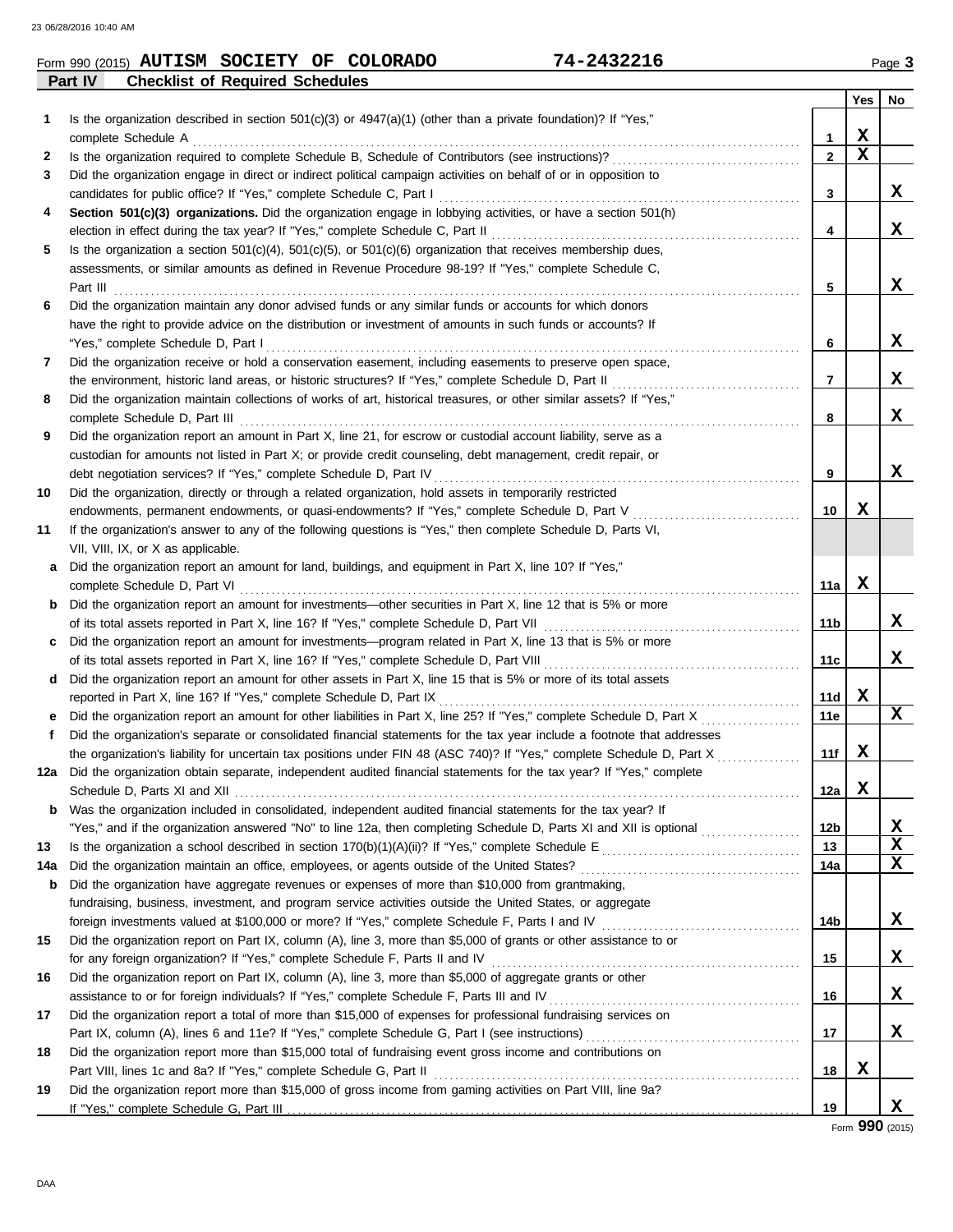|     | 74-2432216<br>Form 990 (2015) AUTISM SOCIETY OF COLORADO                                                                                                                                                          |                 |     | Page 4      |
|-----|-------------------------------------------------------------------------------------------------------------------------------------------------------------------------------------------------------------------|-----------------|-----|-------------|
|     | <b>Checklist of Required Schedules (continued)</b><br>Part IV                                                                                                                                                     |                 |     |             |
|     |                                                                                                                                                                                                                   |                 | Yes | No          |
| 20a | Did the organization operate one or more hospital facilities? If "Yes," complete Schedule H                                                                                                                       | 20a             |     | x           |
| b   |                                                                                                                                                                                                                   | 20 <sub>b</sub> |     |             |
| 21  | Did the organization report more than \$5,000 of grants or other assistance to any domestic organization or                                                                                                       |                 |     |             |
|     | domestic government on Part IX, column (A), line 1? If "Yes," complete Schedule I, Parts I and II                                                                                                                 | 21              |     | x           |
| 22  | Did the organization report more than \$5,000 of grants or other assistance to or for domestic individuals on                                                                                                     |                 |     |             |
|     | Part IX, column (A), line 2? If "Yes," complete Schedule I, Parts I and III                                                                                                                                       | 22              |     | x           |
| 23  | Did the organization answer "Yes" to Part VII, Section A, line 3, 4, or 5 about compensation of the                                                                                                               |                 |     |             |
|     | organization's current and former officers, directors, trustees, key employees, and highest compensated                                                                                                           |                 |     |             |
|     | employees? If "Yes," complete Schedule J                                                                                                                                                                          | 23              |     | X           |
|     | 24a Did the organization have a tax-exempt bond issue with an outstanding principal amount of more than                                                                                                           |                 |     |             |
|     | \$100,000 as of the last day of the year, that was issued after December 31, 2002? If "Yes," answer lines 24b                                                                                                     |                 |     |             |
|     | through 24d and complete Schedule K. If "No," go to line 25a                                                                                                                                                      | 24a             |     | X           |
| b   | Did the organization invest any proceeds of tax-exempt bonds beyond a temporary period exception?                                                                                                                 | 24b             |     |             |
| с   | Did the organization maintain an escrow account other than a refunding escrow at any time during the year                                                                                                         |                 |     |             |
|     | to defease any tax-exempt bonds?                                                                                                                                                                                  | 24c             |     |             |
| d   | Did the organization act as an "on behalf of" issuer for bonds outstanding at any time during the year?                                                                                                           | 24d             |     |             |
|     | 25a Section 501(c)(3), 501(c)(4), and 501(c)(29) organizations. Did the organization engage in an excess benefit                                                                                                  |                 |     |             |
|     | transaction with a disqualified person during the year? If "Yes," complete Schedule L, Part I                                                                                                                     | 25a             |     | x           |
| b   | Is the organization aware that it engaged in an excess benefit transaction with a disqualified person in a prior                                                                                                  |                 |     |             |
|     | year, and that the transaction has not been reported on any of the organization's prior Forms 990 or 990-EZ?                                                                                                      |                 |     | X           |
|     | If "Yes," complete Schedule L, Part I                                                                                                                                                                             | 25b             |     |             |
| 26  | Did the organization report any amount on Part X, line 5, 6, or 22 for receivables from or payables to any                                                                                                        |                 |     |             |
|     | current or former officers, directors, trustees, key employees, highest compensated employees, or                                                                                                                 |                 |     | X           |
|     | disqualified persons? If "Yes," complete Schedule L, Part II                                                                                                                                                      | 26              |     |             |
| 27  | Did the organization provide a grant or other assistance to an officer, director, trustee, key employee,                                                                                                          |                 |     |             |
|     | substantial contributor or employee thereof, a grant selection committee member, or to a 35% controlled                                                                                                           |                 |     | X           |
|     | entity or family member of any of these persons? If "Yes," complete Schedule L, Part III                                                                                                                          | 27              |     |             |
| 28  | Was the organization a party to a business transaction with one of the following parties (see Schedule L,                                                                                                         |                 |     |             |
|     | Part IV instructions for applicable filing thresholds, conditions, and exceptions):                                                                                                                               | 28a             |     | X           |
| а   | A current or former officer, director, trustee, or key employee? If "Yes," complete Schedule L, Part IV<br>A family member of a current or former officer, director, trustee, or key employee? If "Yes," complete |                 |     |             |
| b   | Schedule L, Part IV                                                                                                                                                                                               | 28b             |     | X           |
| c   | An entity of which a current or former officer, director, trustee, or key employee (or a family member thereof)                                                                                                   |                 |     |             |
|     | was an officer, director, trustee, or direct or indirect owner? If "Yes," complete Schedule L, Part IV                                                                                                            | 28c             |     | X           |
| 29  | Did the organization receive more than \$25,000 in non-cash contributions? If "Yes," complete Schedule M                                                                                                          | 29              |     | $\mathbf x$ |
| 30  | Did the organization receive contributions of art, historical treasures, or other similar assets, or qualified                                                                                                    |                 |     |             |
|     |                                                                                                                                                                                                                   | 30              |     | X           |
| 31  | Did the organization liquidate, terminate, or dissolve and cease operations? If "Yes," complete Schedule N,                                                                                                       |                 |     |             |
|     |                                                                                                                                                                                                                   | 31              |     | X           |
| 32  | Did the organization sell, exchange, dispose of, or transfer more than 25% of its net assets? If "Yes,"                                                                                                           |                 |     |             |
|     |                                                                                                                                                                                                                   | 32              |     | X           |
| 33  | Did the organization own 100% of an entity disregarded as separate from the organization under Regulations                                                                                                        |                 |     |             |
|     |                                                                                                                                                                                                                   | 33              |     | X           |
| 34  | Was the organization related to any tax-exempt or taxable entity? If "Yes," complete Schedule R, Parts II, III,                                                                                                   |                 |     |             |
|     | or IV, and Part V, line 1                                                                                                                                                                                         | 34              |     | X           |
| 35a |                                                                                                                                                                                                                   | 35a             |     | $\mathbf x$ |
| b   | If "Yes" to line 35a, did the organization receive any payment from or engage in any transaction with a                                                                                                           |                 |     |             |
|     |                                                                                                                                                                                                                   | 35 <sub>b</sub> |     |             |
| 36  | Section 501(c)(3) organizations. Did the organization make any transfers to an exempt non-charitable                                                                                                              |                 |     |             |
|     | related organization? If "Yes," complete Schedule R, Part V, line 2                                                                                                                                               | 36              |     | X           |
| 37  | Did the organization conduct more than 5% of its activities through an entity that is not a related organization                                                                                                  |                 |     |             |
|     | and that is treated as a partnership for federal income tax purposes? If "Yes," complete Schedule R,                                                                                                              |                 |     |             |
|     | Part VI                                                                                                                                                                                                           | 37              |     | X           |
| 38  | Did the organization complete Schedule O and provide explanations in Schedule O for Part VI, lines 11b and                                                                                                        |                 |     |             |
|     | 19? Note. All Form 990 filers are required to complete Schedule O.                                                                                                                                                | 38              | X   |             |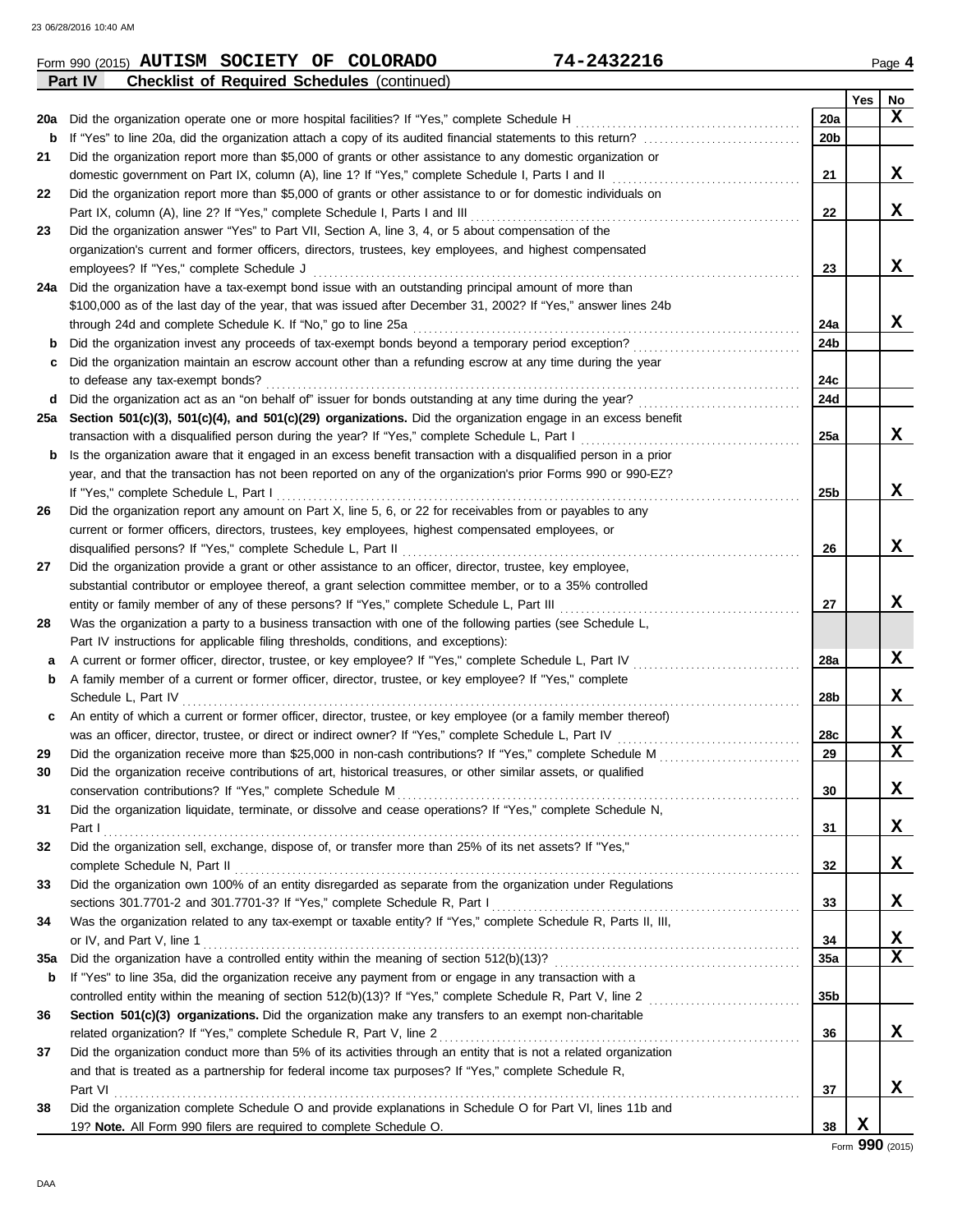|          | Form 990 (2015) AUTISM SOCIETY OF COLORADO                                                                                         | 74-2432216      |                |                |     | Page 5      |
|----------|------------------------------------------------------------------------------------------------------------------------------------|-----------------|----------------|----------------|-----|-------------|
|          | Statements Regarding Other IRS Filings and Tax Compliance<br>Part V                                                                |                 |                |                |     |             |
|          | Check if Schedule O contains a response or note to any line in this Part V                                                         |                 |                |                |     |             |
|          |                                                                                                                                    |                 |                |                | Yes | No          |
| 1а       | Enter the number reported in Box 3 of Form 1096. Enter -0- if not applicable                                                       | 1a              | 4              |                |     |             |
| b        | Enter the number of Forms W-2G included in line 1a. Enter -0- if not applicable                                                    | 1 <sub>b</sub>  | $\overline{0}$ |                |     |             |
| c        | Did the organization comply with backup withholding rules for reportable payments to vendors and                                   |                 |                |                |     |             |
|          | reportable gaming (gambling) winnings to prize winners?                                                                            |                 |                | 1c             | X   |             |
|          | 2a Enter the number of employees reported on Form W-3, Transmittal of Wage and Tax                                                 |                 |                |                |     |             |
|          | Statements, filed for the calendar year ending with or within the year covered by this return                                      | 2a              | 9              |                |     |             |
| b        | If at least one is reported on line 2a, did the organization file all required federal employment tax returns?                     |                 |                | 2b             | X   |             |
|          | Note. If the sum of lines 1a and 2a is greater than 250, you may be required to e-file (see instructions)                          |                 |                |                |     |             |
| За       | Did the organization have unrelated business gross income of \$1,000 or more during the year?                                      |                 |                | 3a             |     | X           |
| b        | If "Yes," has it filed a Form 990-T for this year? If "No" to line 3b, provide an explanation in Schedule O                        |                 |                | 3b             |     |             |
| 4a       | At any time during the calendar year, did the organization have an interest in, or a signature or other authority                  |                 |                |                |     |             |
|          | over, a financial account in a foreign country (such as a bank account, securities account, or other financial                     |                 |                |                |     |             |
|          | account)?                                                                                                                          |                 |                | 4a             |     | X           |
| b        | If "Yes," enter the name of the foreign country: <b>u</b>                                                                          |                 |                |                |     |             |
|          | See instructions for filing requirements for FinCEN Form 114, Report of Foreign Bank and Financial Accounts                        |                 |                |                |     |             |
|          | (FBAR).                                                                                                                            |                 |                |                |     |             |
| 5a       | Was the organization a party to a prohibited tax shelter transaction at any time during the tax year?                              |                 |                | 5a             |     | X           |
| b        | Did any taxable party notify the organization that it was or is a party to a prohibited tax shelter transaction?                   |                 |                | 5 <sub>b</sub> |     | x           |
| c        | If "Yes" to line 5a or 5b, did the organization file Form 8886-T?                                                                  |                 |                | 5c             |     |             |
| 6а       | Does the organization have annual gross receipts that are normally greater than \$100,000, and did the                             |                 |                |                |     |             |
|          | organization solicit any contributions that were not tax deductible as charitable contributions?                                   |                 |                | 6a             |     | x           |
| b        | If "Yes," did the organization include with every solicitation an express statement that such contributions or                     |                 |                |                |     |             |
|          | gifts were not tax deductible?                                                                                                     |                 |                | 6b             |     |             |
| 7        | Organizations that may receive deductible contributions under section 170(c).                                                      |                 |                |                |     |             |
| а        | Did the organization receive a payment in excess of \$75 made partly as a contribution and partly for goods                        |                 |                |                |     |             |
|          | and services provided to the payor?                                                                                                |                 |                | 7a             | X   |             |
| b        | If "Yes," did the organization notify the donor of the value of the goods or services provided?                                    |                 |                | 7b             | X   |             |
| c        | Did the organization sell, exchange, or otherwise dispose of tangible personal property for which it was                           |                 |                |                |     |             |
|          | required to file Form 8282?                                                                                                        |                 |                | 7c             |     | X           |
| d        |                                                                                                                                    | 7d              |                |                |     |             |
| е        | Did the organization receive any funds, directly or indirectly, to pay premiums on a personal benefit contract?                    |                 |                | 7e             |     | X           |
|          | Did the organization, during the year, pay premiums, directly or indirectly, on a personal benefit contract?                       |                 |                | 7f             |     | X           |
| g        | If the organization received a contribution of qualified intellectual property, did the organization file Form 8899 as required?   |                 |                | 7g             |     | $\mathbf x$ |
|          | If the organization received a contribution of cars, boats, airplanes, or other vehicles, did the organization file a Form 1098-C? |                 |                | 7h             |     | X           |
| 8        | Sponsoring organizations maintaining donor advised funds. Did a donor advised fund maintained by the                               |                 |                |                |     |             |
|          |                                                                                                                                    |                 |                | 8              |     |             |
| 9        | Sponsoring organizations maintaining donor advised funds.                                                                          |                 |                |                |     |             |
| a        |                                                                                                                                    |                 |                | 9a             |     |             |
| b        |                                                                                                                                    |                 |                | 9b             |     |             |
| 10       | Section 501(c)(7) organizations. Enter:                                                                                            |                 |                |                |     |             |
| a        |                                                                                                                                    | 10a             |                |                |     |             |
| b        | Gross receipts, included on Form 990, Part VIII, line 12, for public use of club facilities                                        | 10 <sub>b</sub> |                |                |     |             |
| 11       | Section 501(c)(12) organizations. Enter:                                                                                           |                 |                |                |     |             |
| а        | Gross income from members or shareholders                                                                                          | 11a             |                |                |     |             |
| b        | Gross income from other sources (Do not net amounts due or paid to other sources                                                   |                 |                |                |     |             |
|          | against amounts due or received from them.)                                                                                        | 11 <sub>b</sub> |                |                |     |             |
| 12a      | Section 4947(a)(1) non-exempt charitable trusts. Is the organization filing Form 990 in lieu of Form 1041?                         |                 |                | 12a            |     |             |
| b        | If "Yes," enter the amount of tax-exempt interest received or accrued during the year                                              | 12b             |                |                |     |             |
| 13       | Section 501(c)(29) qualified nonprofit health insurance issuers.                                                                   |                 |                |                |     |             |
| а        | Is the organization licensed to issue qualified health plans in more than one state?                                               |                 |                | 13а            |     |             |
|          | Note. See the instructions for additional information the organization must report on Schedule O.                                  |                 |                |                |     |             |
| b        | Enter the amount of reserves the organization is required to maintain by the states in which                                       | 13 <sub>b</sub> |                |                |     |             |
|          | Enter the amount of reserves on hand                                                                                               | 13с             |                |                |     |             |
| c<br>14a | Did the organization receive any payments for indoor tanning services during the tax year?                                         |                 |                | 14a            |     | x           |
|          |                                                                                                                                    |                 |                | 14b            |     |             |
|          |                                                                                                                                    |                 |                |                |     |             |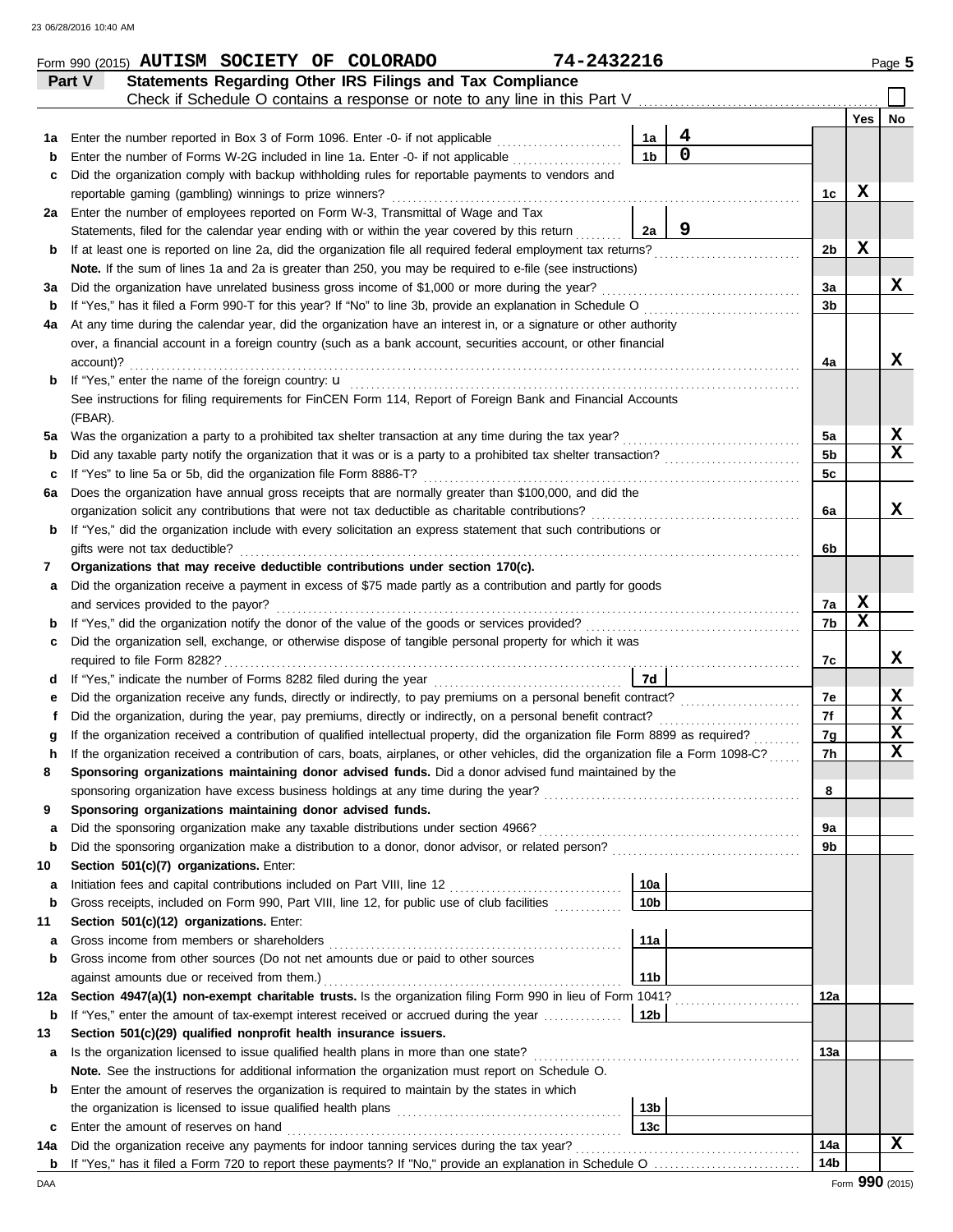|     | 74-2432216<br>Form 990 (2015) AUTISM SOCIETY OF COLORADO                                                                            |                 |                 | Page 6      |
|-----|-------------------------------------------------------------------------------------------------------------------------------------|-----------------|-----------------|-------------|
|     | Part VI<br>Governance, Management, and Disclosure For each "Yes" response to lines 2 through 7b below, and for a "No"               |                 |                 |             |
|     | response to line 8a, 8b, or 10b below, describe the circumstances, processes, or changes in Schedule O. See instructions.           |                 |                 |             |
|     |                                                                                                                                     |                 |                 | ΙxΙ         |
|     | Section A. Governing Body and Management                                                                                            |                 |                 |             |
|     |                                                                                                                                     |                 | Yes             | No          |
| 1a  | 15<br>1a<br>Enter the number of voting members of the governing body at the end of the tax year                                     |                 |                 |             |
|     | If there are material differences in voting rights among members of the governing body, or                                          |                 |                 |             |
|     | if the governing body delegated broad authority to an executive committee or similar                                                |                 |                 |             |
|     | committee, explain in Schedule O.                                                                                                   |                 |                 |             |
| b   | 15<br>1b<br>Enter the number of voting members included in line 1a, above, who are independent                                      |                 |                 |             |
| 2   | Did any officer, director, trustee, or key employee have a family relationship or a business relationship with                      |                 |                 |             |
|     | any other officer, director, trustee, or key employee?                                                                              | $\mathbf{2}$    |                 | X           |
| 3   | Did the organization delegate control over management duties customarily performed by or under the direct                           |                 |                 |             |
|     | supervision of officers, directors, or trustees, or key employees to a management company or other person?                          | 3               |                 | X           |
| 4   | Did the organization make any significant changes to its governing documents since the prior Form 990 was filed?                    | 4               |                 | $\mathbf x$ |
| 5   | Did the organization become aware during the year of a significant diversion of the organization's assets?                          | 5               |                 | X           |
| 6   | Did the organization have members or stockholders?                                                                                  | 6               |                 | $\mathbf x$ |
| 7a  | Did the organization have members, stockholders, or other persons who had the power to elect or appoint                             |                 |                 |             |
|     | one or more members of the governing body?                                                                                          | 7a              |                 | X           |
| b   | Are any governance decisions of the organization reserved to (or subject to approval by) members,                                   |                 |                 |             |
|     | stockholders, or persons other than the governing body?                                                                             | 7b              |                 | x           |
| 8   | Did the organization contemporaneously document the meetings held or written actions undertaken during the year by the following:   |                 |                 |             |
| а   | The governing body?                                                                                                                 | 8а              | X               |             |
| b   | Each committee with authority to act on behalf of the governing body?                                                               | 8b              | x               |             |
| 9   | Is there any officer, director, trustee, or key employee listed in Part VII, Section A, who cannot be reached at                    |                 |                 |             |
|     | the organization's mailing address? If "Yes," provide the names and addresses in Schedule O                                         |                 |                 | X           |
|     | Section B. Policies (This Section B requests information about policies not required by the Internal Revenue Code.)                 |                 |                 |             |
|     |                                                                                                                                     |                 | Yes             | No          |
| 10a | Did the organization have local chapters, branches, or affiliates?                                                                  | 10a             |                 | x           |
| b   | If "Yes," did the organization have written policies and procedures governing the activities of such chapters,                      |                 |                 |             |
|     | affiliates, and branches to ensure their operations are consistent with the organization's exempt purposes?                         | 10b             |                 |             |
| 11a | Has the organization provided a complete copy of this Form 990 to all members of its governing body before filing the form?         | 11a             | х               |             |
| b   | Describe in Schedule O the process, if any, used by the organization to review this Form 990.                                       |                 |                 |             |
| 12a | Did the organization have a written conflict of interest policy? If "No," go to line 13                                             | 12a             | X               |             |
| b   | Were officers, directors, or trustees, and key employees required to disclose annually interests that could give rise to conflicts? | 12 <sub>b</sub> | X               |             |
| c   | Did the organization regularly and consistently monitor and enforce compliance with the policy? If "Yes,"                           |                 |                 |             |
|     | describe in Schedule O how this was done                                                                                            | 12c             | X               |             |
| 13  | Did the organization have a written whistleblower policy?                                                                           | 13              | X               |             |
| 14  | Did the organization have a written document retention and destruction policy?                                                      | 14              | X               |             |
| 15  | Did the process for determining compensation of the following persons include a review and approval by                              |                 |                 |             |
|     | independent persons, comparability data, and contemporaneous substantiation of the deliberation and decision?                       |                 |                 |             |
| a   |                                                                                                                                     | 15a             | X               |             |
| b   | Other officers or key employees of the organization                                                                                 | 15b             |                 | X           |
|     | If "Yes" to line 15a or 15b, describe the process in Schedule O (see instructions).                                                 |                 |                 |             |
|     | Did the organization invest in, contribute assets to, or participate in a joint venture or similar arrangement                      |                 |                 |             |
| 16a | with a taxable entity during the year?                                                                                              | 16a             |                 | X           |
|     | If "Yes," did the organization follow a written policy or procedure requiring the organization to evaluate its                      |                 |                 |             |
| b   | participation in joint venture arrangements under applicable federal tax law, and take steps to safeguard the                       |                 |                 |             |
|     |                                                                                                                                     |                 |                 |             |
|     | <b>Section C. Disclosure</b>                                                                                                        | 16b             |                 |             |
|     |                                                                                                                                     |                 |                 |             |
| 17  | List the states with which a copy of this Form 990 is required to be filed $\mathbf u$ CO                                           |                 |                 |             |
| 18  | Section 6104 requires an organization to make its Forms 1023 (or 1024 if applicable), 990, and 990-T (Section 501(c)(3)s only)      |                 |                 |             |
|     | available for public inspection. Indicate how you made these available. Check all that apply.                                       |                 |                 |             |
|     | $ X $ Own website $ X $ Another's website $ X $ Upon request<br>Other (explain in Schedule O)<br>$\perp$                            |                 |                 |             |
| 19  | Describe in Schedule O whether (and if so, how) the organization made its governing documents, conflict of interest policy, and     |                 |                 |             |
|     | financial statements available to the public during the tax year.                                                                   |                 |                 |             |
| 20  | State the name, address, and telephone number of the person who possesses the organization's books and records: u                   |                 |                 |             |
|     | 550 S WADSWORTH BLVD SUITE 100<br><b>THE ORGANIZATION</b>                                                                           |                 |                 |             |
|     | CO 80226<br><b>LAKEWOOD</b>                                                                                                         | 720-214-0794    |                 |             |
| DAA |                                                                                                                                     |                 | Form 990 (2015) |             |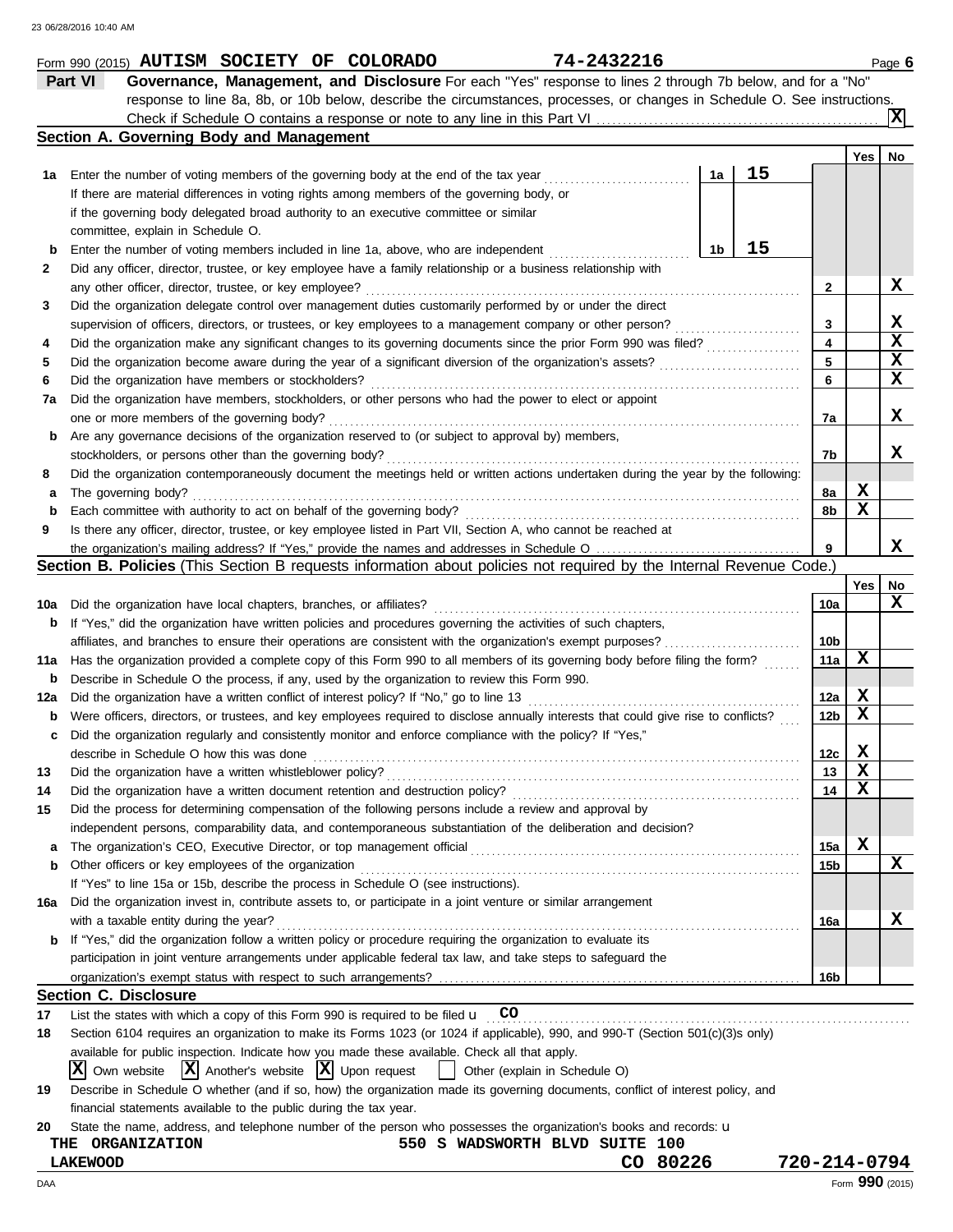|                                                                                                                                                                                                                             |  |                                |  | Form 990 (2015) AUTISM SOCIETY OF COLORADO | 74-2432216                                                                                                                        | Page 7 |  |
|-----------------------------------------------------------------------------------------------------------------------------------------------------------------------------------------------------------------------------|--|--------------------------------|--|--------------------------------------------|-----------------------------------------------------------------------------------------------------------------------------------|--------|--|
| Part VII                                                                                                                                                                                                                    |  |                                |  |                                            | Compensation of Officers, Directors, Trustees, Key Employees, Highest Compensated Employees, and                                  |        |  |
|                                                                                                                                                                                                                             |  | <b>Independent Contractors</b> |  |                                            |                                                                                                                                   |        |  |
|                                                                                                                                                                                                                             |  |                                |  |                                            | Check if Schedule O contains a response or note to any line in this Part VII                                                      |        |  |
| Section A.                                                                                                                                                                                                                  |  |                                |  |                                            | Officers, Directors, Trustees, Key Employees, and Highest Compensated Employees                                                   |        |  |
| organization's tax year.                                                                                                                                                                                                    |  |                                |  |                                            | 1a Complete this table for all persons required to be listed. Report compensation for the calendar year ending with or within the |        |  |
| • List all of the organization's current officers, directors, trustees (whether individuals or organizations), regardless of amount of<br>compensation. Enter -0- in columns (D), (E), and (F) if no compensation was paid. |  |                                |  |                                            |                                                                                                                                   |        |  |

● List all of the organization's **current** key employees, if any. See instructions for definition of "key employee."

who received reportable compensation (Box 5 of Form W-2 and/or Box 7 of Form 1099-MISC) of more than \$100,000 from the organization and any related organizations. ■ List the organization's five **current** highest compensated employees (other than an officer, director, trustee, or key employee)<br> **•** Preceived reportable compensation (Box 5 of Form *M, 2 and/or Box 7 of Form 1000 MISC* 

■ List all of the organization's **former** officers, key employees, and highest compensated employees who received more than<br> **00,000 of reportable compensation from the ergonization and any related ergonizations** \$100,000 of reportable compensation from the organization and any related organizations.

■ List all of the organization's **former directors or trustees** that received, in the capacity as a former director or trustee of the<br>enization, more than \$10,000 of reportable compensation from the organization and any r organization, more than \$10,000 of reportable compensation from the organization and any related organizations. List persons in the following order: individual trustees or directors; institutional trustees; officers; key employees; highest

compensated employees; and former such persons.

Check this box if neither the organization nor any related organization compensated any current officer, director, or trustee.

| (A)<br>Name and Title                | (B)<br>Average<br>hours per<br>week<br>(list any<br>hours for |                                   |                          |             | (C)<br>Position | (do not check more than one<br>box, unless person is both an<br>officer and a director/trustee) |        | (D)<br>Reportable<br>compensation<br>from<br>the<br>organization | (E)<br>Reportable<br>compensation from<br>related<br>organizations<br>(W-2/1099-MISC) | (F)<br>Estimated<br>amount of<br>other<br>compensation<br>from the |
|--------------------------------------|---------------------------------------------------------------|-----------------------------------|--------------------------|-------------|-----------------|-------------------------------------------------------------------------------------------------|--------|------------------------------------------------------------------|---------------------------------------------------------------------------------------|--------------------------------------------------------------------|
|                                      | related<br>organizations<br>below dotted<br>line)             | Individual trustee<br>or director | Institutional<br>trustee | Officer     | Key<br>employee | Highest compensated<br>employee                                                                 | Former | (W-2/1099-MISC)                                                  |                                                                                       | organization<br>and related<br>organizations                       |
| (1) ANUSKA ULLAL                     |                                                               |                                   |                          |             |                 |                                                                                                 |        |                                                                  |                                                                                       |                                                                    |
|                                      | 4.00                                                          |                                   |                          |             |                 |                                                                                                 |        |                                                                  |                                                                                       |                                                                    |
| <b>CHAIR</b>                         | 0.00                                                          | $\mathbf x$                       |                          | $\mathbf x$ |                 |                                                                                                 |        | 0                                                                | 0                                                                                     | 0                                                                  |
| (2) BRYAN SHEPARD                    |                                                               |                                   |                          |             |                 |                                                                                                 |        |                                                                  |                                                                                       |                                                                    |
|                                      | 4.00                                                          |                                   |                          |             |                 |                                                                                                 |        |                                                                  |                                                                                       |                                                                    |
| <b>VICE CHAIR</b>                    | 0.00                                                          | $\mathbf x$                       |                          | $\mathbf x$ |                 |                                                                                                 |        | 0                                                                | 0                                                                                     | $\mathbf 0$                                                        |
| (3) KATHYRN DRAN                     |                                                               |                                   |                          |             |                 |                                                                                                 |        |                                                                  |                                                                                       |                                                                    |
|                                      | 4.00                                                          |                                   |                          |             |                 |                                                                                                 |        |                                                                  |                                                                                       |                                                                    |
| <b>SECRETARY</b>                     | 0.00                                                          | $\mathbf x$                       |                          | $\mathbf x$ |                 |                                                                                                 |        | 0                                                                | $\mathbf 0$                                                                           | $\mathbf 0$                                                        |
| (4) MICHAEL<br>ZEITLIN               |                                                               |                                   |                          |             |                 |                                                                                                 |        |                                                                  |                                                                                       |                                                                    |
|                                      | 4.00                                                          |                                   |                          |             |                 |                                                                                                 |        |                                                                  |                                                                                       |                                                                    |
| TREASURER                            | 0.00                                                          | $\mathbf x$                       |                          | $\mathbf x$ |                 |                                                                                                 |        | 0                                                                | $\mathbf 0$                                                                           | $\mathbf 0$                                                        |
| (5) KEVIN CUSTER                     |                                                               |                                   |                          |             |                 |                                                                                                 |        |                                                                  |                                                                                       |                                                                    |
|                                      | 4.00                                                          |                                   |                          |             |                 |                                                                                                 |        |                                                                  |                                                                                       |                                                                    |
| PAST PRESIDENT                       | 0.00                                                          | X                                 |                          | $\mathbf x$ |                 |                                                                                                 |        | 0                                                                | 0                                                                                     | $\mathbf 0$                                                        |
| (6) ANNA KRONCKE                     |                                                               |                                   |                          |             |                 |                                                                                                 |        |                                                                  |                                                                                       |                                                                    |
|                                      | 2.00                                                          |                                   |                          |             |                 |                                                                                                 |        |                                                                  |                                                                                       |                                                                    |
| <b>BOARD MEMEBER</b>                 | 0.00                                                          | $\mathbf x$                       |                          |             |                 |                                                                                                 |        | 0                                                                | 0                                                                                     | 0                                                                  |
| (7) KATHY MAESTAS                    |                                                               |                                   |                          |             |                 |                                                                                                 |        |                                                                  |                                                                                       |                                                                    |
|                                      | 2.00                                                          |                                   |                          |             |                 |                                                                                                 |        |                                                                  |                                                                                       |                                                                    |
| <b>BOARD MEMEBER</b>                 | 0.00                                                          | $\mathbf x$                       |                          |             |                 |                                                                                                 |        | 0                                                                | 0                                                                                     | $\mathbf 0$                                                        |
| (8) SANDEE<br>LAPEDIS                |                                                               |                                   |                          |             |                 |                                                                                                 |        |                                                                  |                                                                                       |                                                                    |
|                                      | 2.00                                                          |                                   |                          |             |                 |                                                                                                 |        |                                                                  |                                                                                       |                                                                    |
| BOARD MEMBER                         | 0.00                                                          | $\mathbf x$                       |                          |             |                 |                                                                                                 |        | 0                                                                | 0                                                                                     | 0                                                                  |
| <b>CHARCHOL</b><br><b>(9) TRISTA</b> |                                                               |                                   |                          |             |                 |                                                                                                 |        |                                                                  |                                                                                       |                                                                    |
|                                      | 2.00                                                          |                                   |                          |             |                 |                                                                                                 |        |                                                                  |                                                                                       |                                                                    |
| <b>BOARD MEMBER</b>                  | 0.00                                                          | $\mathbf x$                       |                          |             |                 |                                                                                                 |        | 0                                                                | 0                                                                                     | $\mathbf 0$                                                        |
| (10) VALERIE JUAREZ                  |                                                               |                                   |                          |             |                 |                                                                                                 |        |                                                                  |                                                                                       |                                                                    |
|                                      | 2.00                                                          |                                   |                          |             |                 |                                                                                                 |        |                                                                  |                                                                                       |                                                                    |
| <b>BOARD MEMBER</b>                  | 0.00                                                          | $\mathbf x$                       |                          |             |                 |                                                                                                 |        | 0                                                                | 0                                                                                     | 0                                                                  |
| (11) JUSTIN GRANT                    |                                                               |                                   |                          |             |                 |                                                                                                 |        |                                                                  |                                                                                       |                                                                    |
|                                      | 2.00                                                          |                                   |                          |             |                 |                                                                                                 |        |                                                                  |                                                                                       |                                                                    |
| <b>BOARD MEMBER</b>                  | 0.00                                                          | $\mathbf x$                       |                          |             |                 |                                                                                                 |        | 0                                                                | $\mathbf 0$                                                                           | O                                                                  |
| DAA                                  |                                                               |                                   |                          |             |                 |                                                                                                 |        |                                                                  |                                                                                       | Form 990 (2015)                                                    |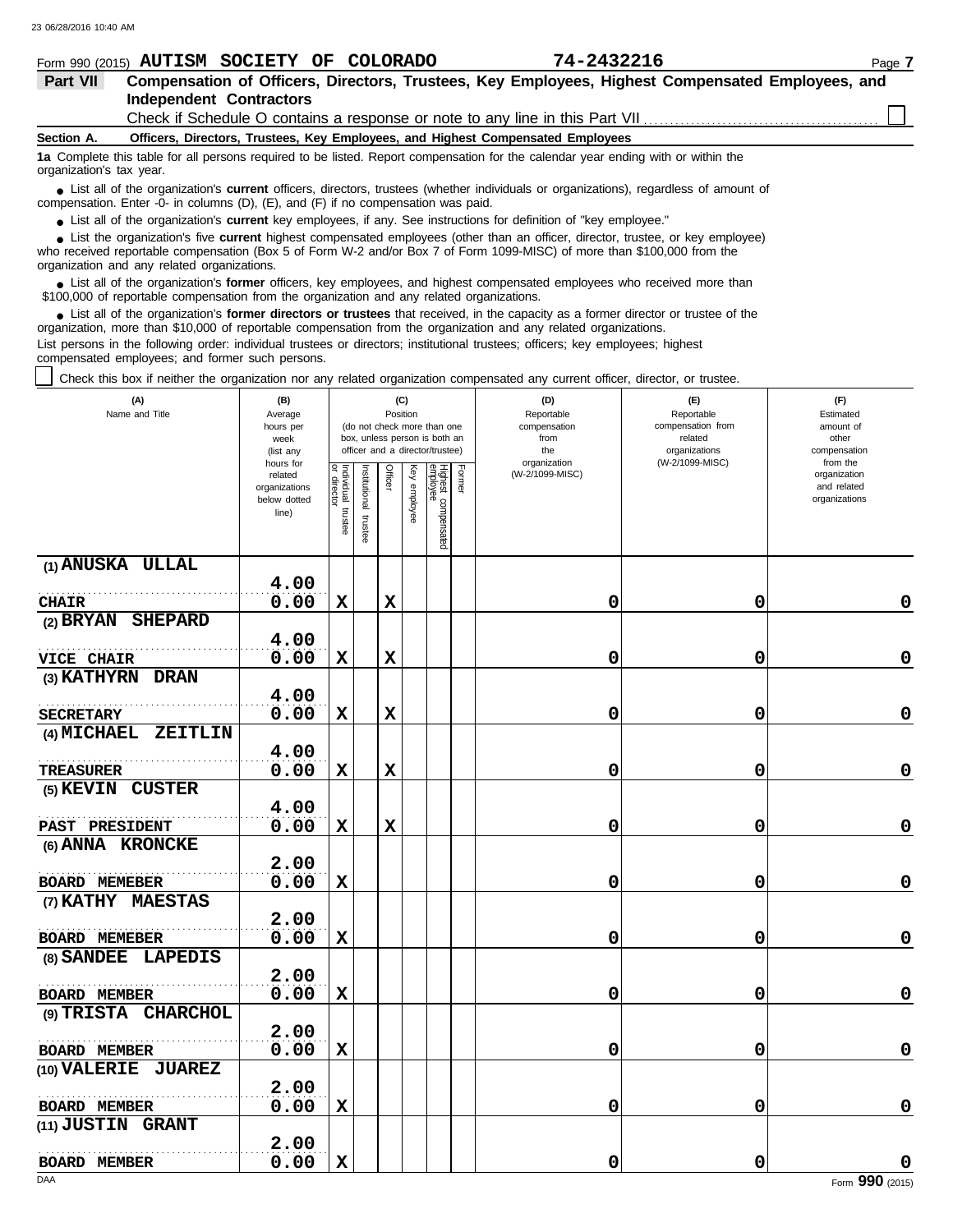| 23 06/28/2016 10:40 AM<br>Form 990 (2015) AUTISM SOCIETY OF COLORADO                                                                                                                                                                                        |                                                                |                                      |                         |             |              |                                                                                                 |                   | 74-2432216                                                                                             |                                                                                       |                                                          | Page 8 |
|-------------------------------------------------------------------------------------------------------------------------------------------------------------------------------------------------------------------------------------------------------------|----------------------------------------------------------------|--------------------------------------|-------------------------|-------------|--------------|-------------------------------------------------------------------------------------------------|-------------------|--------------------------------------------------------------------------------------------------------|---------------------------------------------------------------------------------------|----------------------------------------------------------|--------|
| Part VII                                                                                                                                                                                                                                                    |                                                                |                                      |                         |             |              |                                                                                                 |                   | Section A. Officers, Directors, Trustees, Key Employees, and Highest Compensated Employees (continued) |                                                                                       |                                                          |        |
| (A)<br>Name and title                                                                                                                                                                                                                                       | (B)<br>Average<br>hours per<br>week<br>(list any               |                                      |                         | Position    | (C)          | (do not check more than one<br>box, unless person is both an<br>officer and a director/trustee) |                   | (D)<br>Reportable<br>compensation<br>from<br>the                                                       | (F)<br>Reportable<br>compensation from<br>related<br>organizations<br>(W-2/1099-MISC) | (F)<br>Estimated<br>amount of<br>other<br>compensation   |        |
|                                                                                                                                                                                                                                                             | hours for<br>related<br>organizations<br>below dotted<br>line) | Individual<br>or director<br>trustee | nstitutional<br>trustee | Officer     | Key employee | Highest compensated<br>employee                                                                 | Former            | organization<br>(W-2/1099-MISC)                                                                        |                                                                                       | from the<br>organization<br>and related<br>organizations |        |
| (12)<br><b>JULIE WISEMANN</b>                                                                                                                                                                                                                               |                                                                |                                      |                         |             |              |                                                                                                 |                   |                                                                                                        |                                                                                       |                                                          |        |
| <b>BOARD MEMBER</b><br>LISA ROBB<br>(13)                                                                                                                                                                                                                    | 2.00<br>0.00                                                   | X                                    |                         |             |              |                                                                                                 |                   | 0                                                                                                      | 0                                                                                     |                                                          | 0      |
| <b>BOARD MEMBER</b>                                                                                                                                                                                                                                         | 2.00<br>0.00                                                   | X                                    |                         |             |              |                                                                                                 |                   | 0                                                                                                      | 0                                                                                     |                                                          | 0      |
| <b>MICHAEL</b><br><b>BERG</b><br>(14)                                                                                                                                                                                                                       | 2.00                                                           |                                      |                         |             |              |                                                                                                 |                   |                                                                                                        |                                                                                       |                                                          |        |
| <b>BOARD MEMBER</b><br><b>CASSIDY</b><br>(15)                                                                                                                                                                                                               | 0.00<br>DELLEMONACHE                                           | X                                    |                         |             |              |                                                                                                 |                   | 0                                                                                                      | 0                                                                                     |                                                          | 0      |
|                                                                                                                                                                                                                                                             | 2.00                                                           |                                      |                         |             |              |                                                                                                 |                   |                                                                                                        |                                                                                       |                                                          |        |
| <b>BOARD MEMBER</b><br><b>MIKAYLA</b><br>HOUSER<br>(16)                                                                                                                                                                                                     | 0.00                                                           | X                                    |                         |             |              |                                                                                                 |                   | 0                                                                                                      | 0                                                                                     |                                                          | 0      |
| EXEC DIR                                                                                                                                                                                                                                                    | 40.00<br>0.00                                                  |                                      |                         | $\mathbf x$ |              |                                                                                                 |                   | 56,720                                                                                                 | 0                                                                                     |                                                          | 7,643  |
|                                                                                                                                                                                                                                                             |                                                                |                                      |                         |             |              |                                                                                                 |                   |                                                                                                        |                                                                                       |                                                          |        |
|                                                                                                                                                                                                                                                             |                                                                |                                      |                         |             |              |                                                                                                 |                   |                                                                                                        |                                                                                       |                                                          |        |
|                                                                                                                                                                                                                                                             |                                                                |                                      |                         |             |              |                                                                                                 |                   |                                                                                                        |                                                                                       |                                                          |        |
| Sub-total<br>1b.                                                                                                                                                                                                                                            |                                                                |                                      |                         |             |              |                                                                                                 | u                 | 56,720                                                                                                 |                                                                                       |                                                          | 7,643  |
| c Total from continuation sheets to Part VII, Section A<br>d                                                                                                                                                                                                |                                                                |                                      |                         |             |              |                                                                                                 | u<br>$\mathbf{u}$ | 56,720                                                                                                 |                                                                                       |                                                          | 7,643  |
| Total number of individuals (including but not limited to those listed above) who received more than \$100,000 of<br>$\mathbf{2}$<br>reportable compensation from the organization $\bf{u}$ 0                                                               |                                                                |                                      |                         |             |              |                                                                                                 |                   |                                                                                                        |                                                                                       |                                                          |        |
|                                                                                                                                                                                                                                                             |                                                                |                                      |                         |             |              |                                                                                                 |                   |                                                                                                        |                                                                                       | Yes                                                      | No     |
| Did the organization list any former officer, director, or trustee, key employee, or highest compensated<br>3<br>For any individual listed on line 1a, is the sum of reportable compensation and other compensation from the<br>4                           |                                                                |                                      |                         |             |              |                                                                                                 |                   |                                                                                                        |                                                                                       | 3                                                        | X      |
| organization and related organizations greater than \$150,000? If "Yes," complete Schedule J for such                                                                                                                                                       |                                                                |                                      |                         |             |              |                                                                                                 |                   |                                                                                                        |                                                                                       | 4                                                        | X      |
| Did any person listed on line 1a receive or accrue compensation from any unrelated organization or individual<br>5                                                                                                                                          |                                                                |                                      |                         |             |              |                                                                                                 |                   |                                                                                                        |                                                                                       | 5                                                        | X      |
| Section B. Independent Contractors                                                                                                                                                                                                                          |                                                                |                                      |                         |             |              |                                                                                                 |                   |                                                                                                        |                                                                                       |                                                          |        |
| Complete this table for your five highest compensated independent contractors that received more than \$100,000 of<br>1<br>compensation from the organization. Report compensation for the calendar year ending with or within the organization's tax year. |                                                                |                                      |                         |             |              |                                                                                                 |                   |                                                                                                        |                                                                                       |                                                          |        |
|                                                                                                                                                                                                                                                             | (A)<br>Name and business address                               |                                      |                         |             |              |                                                                                                 |                   |                                                                                                        | (B)<br>Description of services                                                        | (C)<br>Compensation                                      |        |
|                                                                                                                                                                                                                                                             |                                                                |                                      |                         |             |              |                                                                                                 |                   |                                                                                                        |                                                                                       |                                                          |        |
|                                                                                                                                                                                                                                                             |                                                                |                                      |                         |             |              |                                                                                                 |                   |                                                                                                        |                                                                                       |                                                          |        |
|                                                                                                                                                                                                                                                             |                                                                |                                      |                         |             |              |                                                                                                 |                   |                                                                                                        |                                                                                       |                                                          |        |
|                                                                                                                                                                                                                                                             |                                                                |                                      |                         |             |              |                                                                                                 |                   |                                                                                                        |                                                                                       |                                                          |        |
| Total number of independent contractors (including but not limited to those listed above) who<br>2<br>received more than \$100,000 of compensation from the organization u                                                                                  |                                                                |                                      |                         |             |              |                                                                                                 |                   |                                                                                                        | 0                                                                                     |                                                          |        |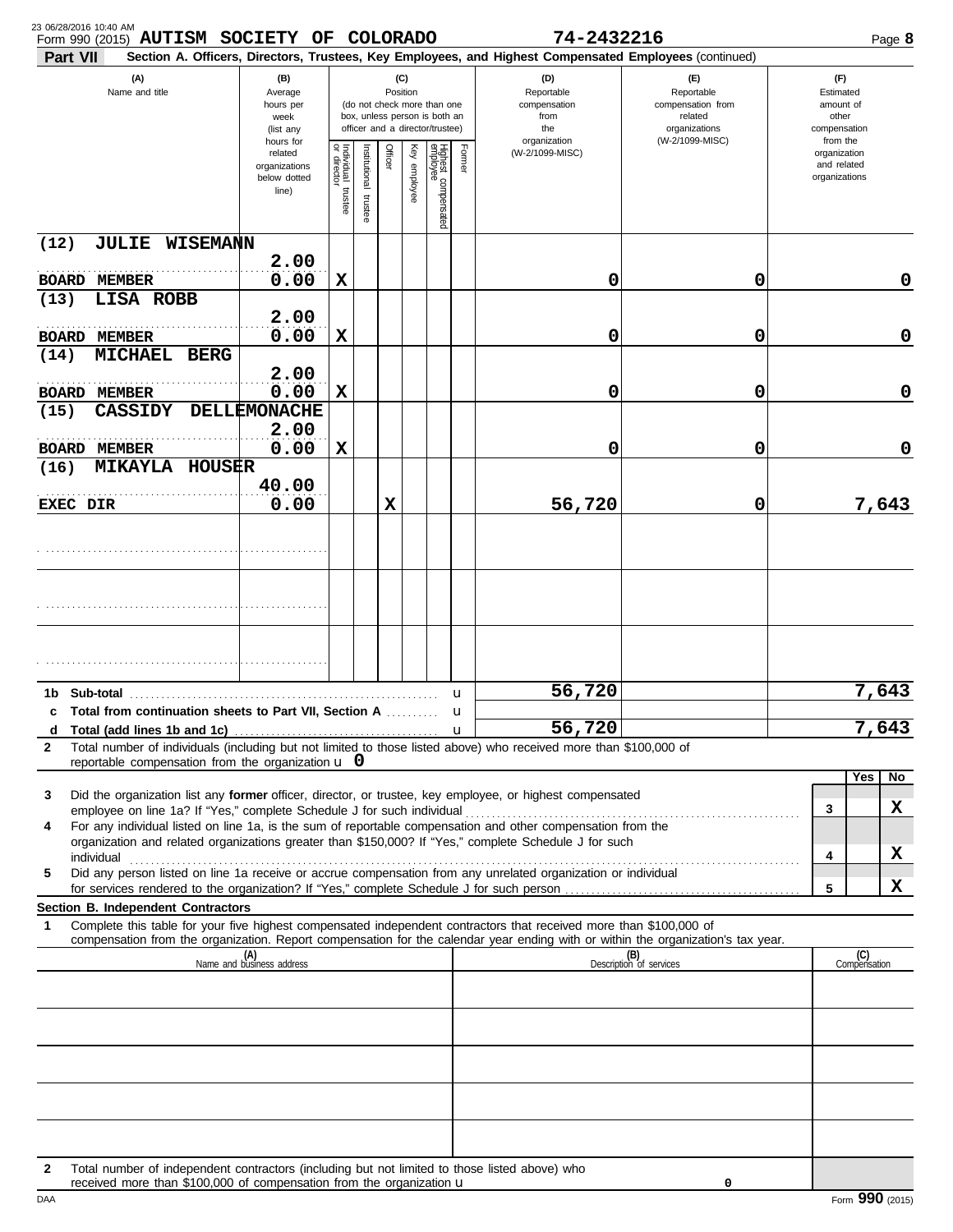#### Form 990 (2015) Page **9 AUTISM SOCIETY OF COLORADO 74-2432216**

|                                                             | Part VIII    | <b>Statement of Revenue</b><br>Check if Schedule O contains a response or note to any line in this Part VIII                                                                                                    |                                                                |                    |                      |                                                    |                                         |                                                                  |
|-------------------------------------------------------------|--------------|-----------------------------------------------------------------------------------------------------------------------------------------------------------------------------------------------------------------|----------------------------------------------------------------|--------------------|----------------------|----------------------------------------------------|-----------------------------------------|------------------------------------------------------------------|
|                                                             |              |                                                                                                                                                                                                                 |                                                                |                    | (A)<br>Total revenue | (B)<br>Related or<br>exempt<br>function<br>revenue | (C)<br>Unrelated<br>business<br>revenue | (D)<br>Revenue<br>excluded from tax<br>under sections<br>512-514 |
| Program Service Revenue <b>Contributions, Gifts, Grants</b> |              | 1a Federated campaigns<br><b>b</b> Membership dues <i>minimal</i><br>c Fundraising events<br>d Related organizations<br><b>e</b> Government grants (contributions)<br>f All other contributions, gifts, grants, | 1a<br>1 <sub>b</sub><br>1 <sub>c</sub><br>1 <sub>d</sub><br>1e |                    |                      |                                                    |                                         |                                                                  |
|                                                             |              | and similar amounts not included above<br>g Noncash contributions included in lines 1a-1f:                                                                                                                      | 1f                                                             | 63,625             |                      |                                                    |                                         |                                                                  |
|                                                             |              |                                                                                                                                                                                                                 |                                                                |                    | 63,625               |                                                    |                                         |                                                                  |
|                                                             |              |                                                                                                                                                                                                                 |                                                                | <b>Busn. Code</b>  |                      |                                                    |                                         |                                                                  |
|                                                             | 2a<br>b<br>c |                                                                                                                                                                                                                 |                                                                |                    |                      |                                                    |                                         |                                                                  |
|                                                             | d<br>е       |                                                                                                                                                                                                                 |                                                                |                    |                      |                                                    |                                         |                                                                  |
|                                                             |              | f All other program service revenue                                                                                                                                                                             |                                                                |                    |                      |                                                    |                                         |                                                                  |
|                                                             |              |                                                                                                                                                                                                                 |                                                                | u                  |                      |                                                    |                                         |                                                                  |
|                                                             | 3<br>4<br>5  | Investment income (including dividends, interest,<br>Income from investment of tax-exempt bond proceeds u                                                                                                       |                                                                | $\mathbf u$        |                      |                                                    |                                         |                                                                  |
|                                                             |              | (i) Real                                                                                                                                                                                                        |                                                                | u<br>(ii) Personal |                      |                                                    |                                         |                                                                  |
|                                                             |              |                                                                                                                                                                                                                 |                                                                |                    |                      |                                                    |                                         |                                                                  |
|                                                             |              | <b>6a</b> Gross rents                                                                                                                                                                                           |                                                                |                    |                      |                                                    |                                         |                                                                  |
|                                                             | b            | Less: rental exps.                                                                                                                                                                                              |                                                                |                    |                      |                                                    |                                         |                                                                  |
|                                                             | c            | Rental inc. or (loss)                                                                                                                                                                                           |                                                                |                    |                      |                                                    |                                         |                                                                  |
|                                                             | d            | <b>7a</b> Gross amount from                                                                                                                                                                                     |                                                                | u                  |                      |                                                    |                                         |                                                                  |
|                                                             |              | (i) Securities<br>sales of assets                                                                                                                                                                               |                                                                | (ii) Other         |                      |                                                    |                                         |                                                                  |
|                                                             |              | other than inventory                                                                                                                                                                                            |                                                                |                    |                      |                                                    |                                         |                                                                  |
|                                                             |              | <b>b</b> Less: cost or other                                                                                                                                                                                    |                                                                |                    |                      |                                                    |                                         |                                                                  |
|                                                             |              | basis & sales exps.                                                                                                                                                                                             |                                                                |                    |                      |                                                    |                                         |                                                                  |
|                                                             |              | c Gain or (loss)                                                                                                                                                                                                |                                                                |                    |                      |                                                    |                                         |                                                                  |
|                                                             |              |                                                                                                                                                                                                                 |                                                                | u                  |                      |                                                    |                                         |                                                                  |
| Other Revenue                                               |              | 8a Gross income from fundraising events<br>of contributions reported on line 1c).<br>See Part IV, line 18 $\ldots$                                                                                              | a                                                              | 282,282            |                      |                                                    |                                         |                                                                  |
|                                                             |              | <b>b</b> Less: direct expenses <i>minimal</i>                                                                                                                                                                   | b                                                              | 127,457            |                      |                                                    |                                         |                                                                  |
|                                                             |              | <b>c</b> Net income or (loss) from fundraising events                                                                                                                                                           |                                                                | u                  | 154,825              |                                                    |                                         |                                                                  |
|                                                             |              | 9a Gross income from gaming activities.                                                                                                                                                                         |                                                                |                    |                      |                                                    |                                         |                                                                  |
|                                                             |              | See Part IV, line $19$                                                                                                                                                                                          | al                                                             |                    |                      |                                                    |                                         |                                                                  |
|                                                             |              | <b>b</b> Less: direct expenses                                                                                                                                                                                  | b                                                              |                    |                      |                                                    |                                         |                                                                  |
|                                                             |              | c Net income or (loss) from gaming activities                                                                                                                                                                   |                                                                | $\mathbf u$        |                      |                                                    |                                         |                                                                  |
|                                                             |              | 10a Gross sales of inventory, less                                                                                                                                                                              |                                                                |                    |                      |                                                    |                                         |                                                                  |
|                                                             |              | returns and allowances                                                                                                                                                                                          | al                                                             |                    |                      |                                                    |                                         |                                                                  |
|                                                             |              | <b>b</b> Less: $cost$ of goods sold $\ldots$                                                                                                                                                                    | b                                                              |                    |                      |                                                    |                                         |                                                                  |
|                                                             |              | c Net income or (loss) from sales of inventory  u                                                                                                                                                               |                                                                |                    |                      |                                                    |                                         |                                                                  |
|                                                             |              | Miscellaneous Revenue                                                                                                                                                                                           |                                                                | <b>Busn. Code</b>  |                      |                                                    |                                         |                                                                  |
|                                                             | 11a          |                                                                                                                                                                                                                 |                                                                |                    |                      |                                                    |                                         |                                                                  |
|                                                             | b            |                                                                                                                                                                                                                 |                                                                |                    |                      |                                                    |                                         |                                                                  |
|                                                             | c            |                                                                                                                                                                                                                 |                                                                |                    |                      |                                                    |                                         |                                                                  |
|                                                             |              |                                                                                                                                                                                                                 |                                                                |                    |                      |                                                    |                                         |                                                                  |
|                                                             |              |                                                                                                                                                                                                                 |                                                                | u                  |                      |                                                    |                                         |                                                                  |
|                                                             |              | 12 Total revenue. See instructions.                                                                                                                                                                             |                                                                | $\mathbf u$        | 218,450              | 0                                                  | 0                                       | 0                                                                |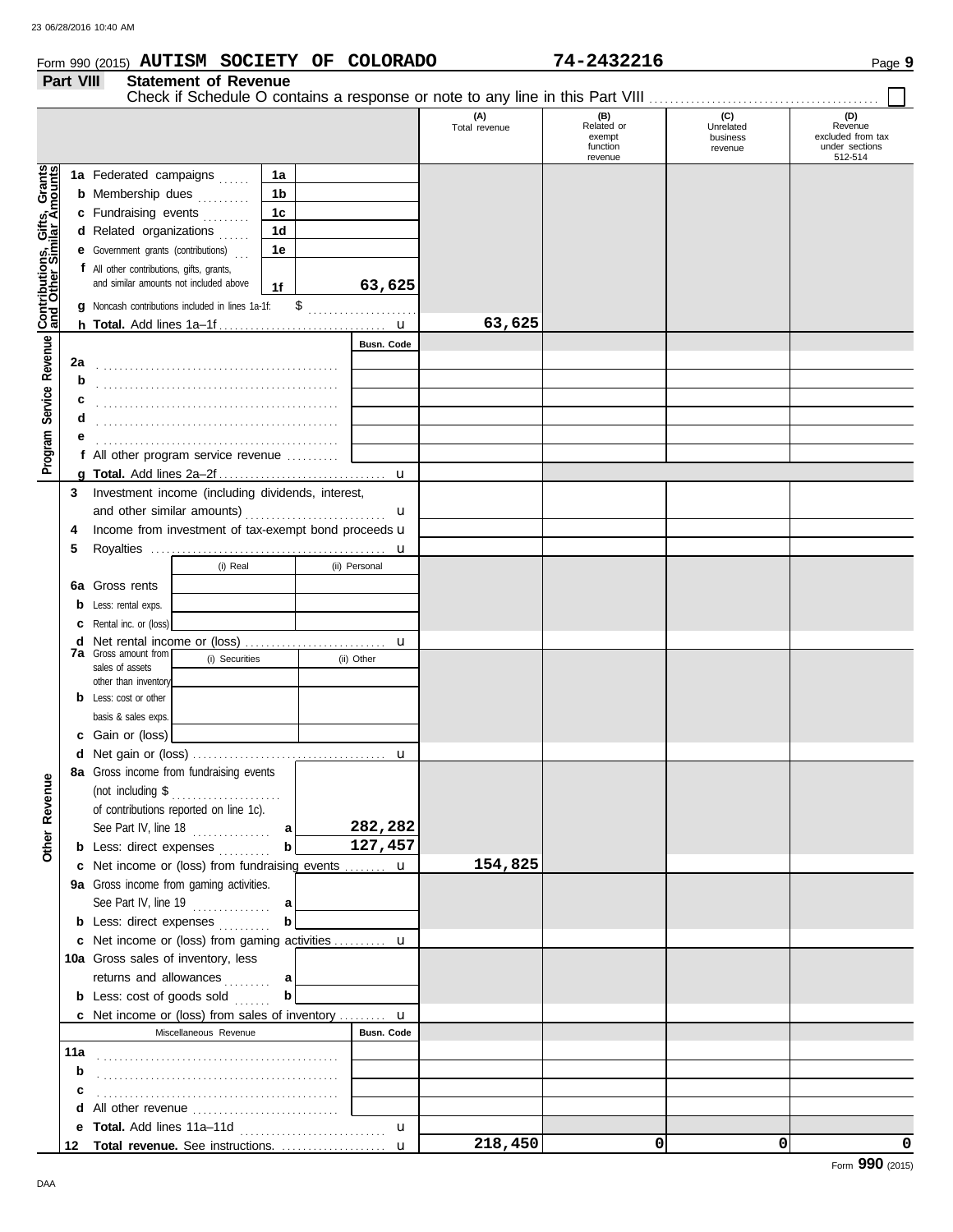#### **Part IX Statement of Functional Expenses** Form 990 (2015) Page **10 AUTISM SOCIETY OF COLORADO 74-2432216**

|              | Section 501(c)(3) and 501(c)(4) organizations must complete all columns. All other organizations must complete column (A).<br>Check if Schedule O contains a response or note to any line in this Part IX                                                     |                       |                             |                                    |                         |
|--------------|---------------------------------------------------------------------------------------------------------------------------------------------------------------------------------------------------------------------------------------------------------------|-----------------------|-----------------------------|------------------------------------|-------------------------|
|              | Do not include amounts reported on lines 6b,                                                                                                                                                                                                                  | (A)<br>Total expenses | (B)                         | (C)                                | (D)                     |
|              | 7b, 8b, 9b, and 10b of Part VIII.                                                                                                                                                                                                                             |                       | Program service<br>expenses | Management and<br>general expenses | Fundraising<br>expenses |
| $\mathbf{1}$ | Grants and other assistance to domestic organizations                                                                                                                                                                                                         |                       |                             |                                    |                         |
|              | and domestic governments. See Part IV, line 21                                                                                                                                                                                                                |                       |                             |                                    |                         |
| $\mathbf{2}$ | Grants and other assistance to domestic                                                                                                                                                                                                                       |                       |                             |                                    |                         |
|              | individuals. See Part IV, line 22                                                                                                                                                                                                                             |                       |                             |                                    |                         |
| 3            | Grants and other assistance to foreign                                                                                                                                                                                                                        |                       |                             |                                    |                         |
|              | organizations, foreign governments, and foreign                                                                                                                                                                                                               |                       |                             |                                    |                         |
|              | individuals. See Part IV, lines 15 and 16                                                                                                                                                                                                                     |                       |                             |                                    |                         |
| 4            | Benefits paid to or for members                                                                                                                                                                                                                               |                       |                             |                                    |                         |
| 5            | Compensation of current officers, directors,                                                                                                                                                                                                                  |                       |                             |                                    |                         |
|              | trustees, and key employees<br>an an India an Aonaichte an Aonaichte an Aonaichte an Aonaichte an Aonaichte an Aonaichte an Aonaichte an Aonaichte an Aonaichte an Aonaichte an Aonaichte an Aonaichte an Aonaichte an Aonaichte an Aonaichte an Aonaichte an | 56,720                | 48,212                      | 2,836                              | 5,672                   |
| 6            | Compensation not included above, to disqualified                                                                                                                                                                                                              |                       |                             |                                    |                         |
|              | persons (as defined under section 4958(f)(1)) and                                                                                                                                                                                                             |                       |                             |                                    |                         |
|              | persons described in section 4958(c)(3)(B)                                                                                                                                                                                                                    |                       |                             |                                    |                         |
| 7            | Other salaries and wages                                                                                                                                                                                                                                      | 130,105               | 121,138                     | 373                                | 8,594                   |
| 8            | Pension plan accruals and contributions (include                                                                                                                                                                                                              |                       |                             |                                    |                         |
|              | section 401(k) and 403(b) employer contributions)                                                                                                                                                                                                             |                       |                             |                                    |                         |
| 9            | Other employee benefits                                                                                                                                                                                                                                       | 6,723                 | 6,051                       | 134                                | 538                     |
| 10           |                                                                                                                                                                                                                                                               | 18,622                | 16,760                      | 372                                | 1,490                   |
| 11           | Fees for services (non-employees):                                                                                                                                                                                                                            |                       |                             |                                    |                         |
| a            | Management                                                                                                                                                                                                                                                    |                       |                             |                                    |                         |
| b            |                                                                                                                                                                                                                                                               |                       |                             |                                    |                         |
|              |                                                                                                                                                                                                                                                               | 11,644                | 5,822                       | 5,822                              |                         |
| d            | Lobbying                                                                                                                                                                                                                                                      |                       |                             |                                    |                         |
|              | Professional fundraising services. See Part IV, line 17                                                                                                                                                                                                       |                       |                             |                                    |                         |
| f            | Investment management fees                                                                                                                                                                                                                                    |                       |                             |                                    |                         |
| q            | Other. (If line 11g amount exceeds 10% of line 25, column                                                                                                                                                                                                     |                       |                             |                                    |                         |
|              | (A) amount, list line 11g expenses on Schedule O.)                                                                                                                                                                                                            |                       |                             |                                    |                         |
| 12<br>13     | Advertising and promotion                                                                                                                                                                                                                                     | 3,718                 | 2,423                       | 1,246                              | 49                      |
| 14           | Information technology                                                                                                                                                                                                                                        | 13,200                | 6,678                       | 6,522                              |                         |
| 15           |                                                                                                                                                                                                                                                               |                       |                             |                                    |                         |
| 16           |                                                                                                                                                                                                                                                               | 23,626                | 22,531                      | 1,012                              | 83                      |
| 17           |                                                                                                                                                                                                                                                               | 3,184                 | 2,507                       | 677                                |                         |
| 18           | Payments of travel or entertainment expenses                                                                                                                                                                                                                  |                       |                             |                                    |                         |
|              | for any federal, state, or local public officials                                                                                                                                                                                                             |                       |                             |                                    |                         |
| 19           | Conferences, conventions, and meetings                                                                                                                                                                                                                        | 6,696                 | 1,666                       | 5,030                              |                         |
| 20           |                                                                                                                                                                                                                                                               |                       |                             |                                    |                         |
| 21           |                                                                                                                                                                                                                                                               |                       |                             |                                    |                         |
| 22           | Depreciation, depletion, and amortization                                                                                                                                                                                                                     | 617                   | 617                         |                                    |                         |
| 23           |                                                                                                                                                                                                                                                               |                       |                             |                                    |                         |
| 24           | Other expenses. Itemize expenses not covered                                                                                                                                                                                                                  |                       |                             |                                    |                         |
|              | above (List miscellaneous expenses in line 24e. If                                                                                                                                                                                                            |                       |                             |                                    |                         |
|              | line 24e amount exceeds 10% of line 25, column                                                                                                                                                                                                                |                       |                             |                                    |                         |
|              | (A) amount, list line 24e expenses on Schedule O.)                                                                                                                                                                                                            |                       |                             |                                    |                         |
| a            | <b>FUNDRAISING</b>                                                                                                                                                                                                                                            | 20,546                | 1,795                       |                                    | 18,751                  |
| b            | PROGRAM SERVICE EXPENSE                                                                                                                                                                                                                                       | 14,822                | 14,822                      |                                    |                         |
| с            | DUES AND FEES                                                                                                                                                                                                                                                 | 6,045                 | 3,219                       | 2,826                              |                         |
| d            | AWARDS AND PRIZES                                                                                                                                                                                                                                             | 660                   | 115                         | 545                                |                         |
| е            | All other expenses                                                                                                                                                                                                                                            | 754                   | 315                         | 439                                |                         |
| 25           | Total functional expenses. Add lines 1 through 24e                                                                                                                                                                                                            | 317,682               | 254,671                     | 27,834                             | 35,177                  |
| 26           | Joint costs. Complete this line only if the<br>organization reported in column (B) joint costs<br>from a combined educational campaign and<br>fundraising solicitation. Check here u<br>if<br>following SOP 98-2 (ASC 958-720)                                |                       |                             |                                    |                         |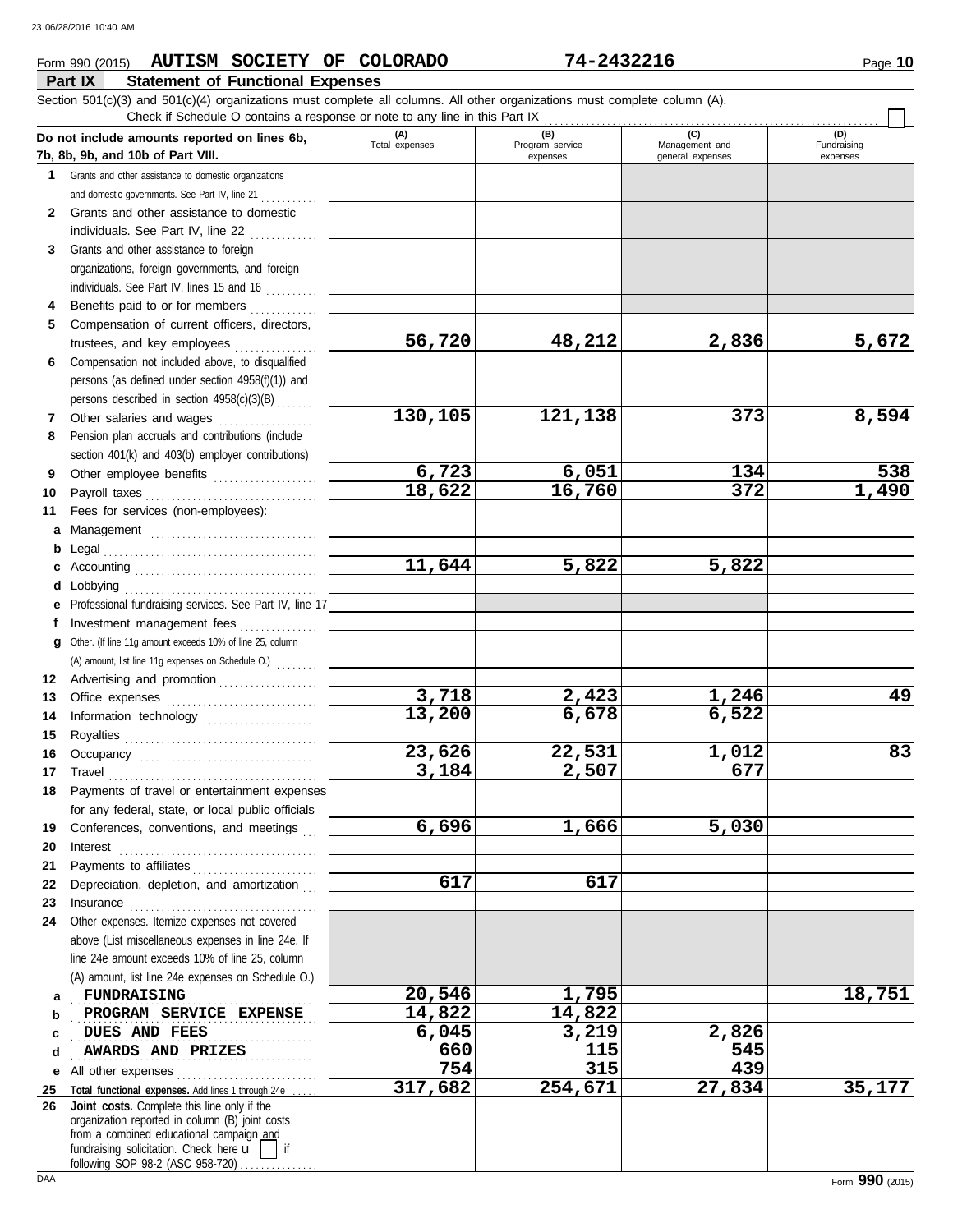**Part X Balance Sheet**

### Form 990 (2015) Page **11 AUTISM SOCIETY OF COLORADO 74-2432216**

|                 |    |                                                                                                                                                                                                                                     |        | (A)               |              | (B)         |
|-----------------|----|-------------------------------------------------------------------------------------------------------------------------------------------------------------------------------------------------------------------------------------|--------|-------------------|--------------|-------------|
|                 |    |                                                                                                                                                                                                                                     |        | Beginning of year |              | End of year |
|                 | 1  |                                                                                                                                                                                                                                     |        | 115,208           | $\mathbf{1}$ | 557         |
|                 | 2  |                                                                                                                                                                                                                                     |        |                   | $\mathbf{2}$ |             |
|                 | 3  |                                                                                                                                                                                                                                     |        |                   | 3            |             |
|                 | 4  |                                                                                                                                                                                                                                     |        |                   | 4            |             |
|                 | 5  | Loans and other receivables from current and former officers, directors,                                                                                                                                                            |        |                   |              |             |
|                 |    | trustees, key employees, and highest compensated employees.                                                                                                                                                                         |        |                   |              |             |
|                 |    |                                                                                                                                                                                                                                     |        |                   | 5            |             |
|                 | 6  | Loans and other receivables from other disqualified persons (as defined under section                                                                                                                                               |        |                   |              |             |
|                 |    | 4958(f)(1)), persons described in section 4958(c)(3)(B), and contributing employers and                                                                                                                                             |        |                   |              |             |
|                 |    | sponsoring organizations of section 501(c)(9) voluntary employees' beneficiary                                                                                                                                                      |        |                   |              |             |
|                 |    | organizations (see instructions). Complete Part II of Schedule L                                                                                                                                                                    |        |                   | 6            |             |
| Assets          | 7  |                                                                                                                                                                                                                                     |        |                   | 7            |             |
|                 | 8  | Inventories for sale or use <i>communication</i> and the state of the state or use of the state of the state of the state of the state of the state of the state of the state of the state of the state of the state of the state o |        |                   | 8            |             |
|                 | 9  |                                                                                                                                                                                                                                     |        | 1,478             | 9            |             |
|                 |    | 10a Land, buildings, and equipment: cost or                                                                                                                                                                                         |        |                   |              |             |
|                 |    | other basis. Complete Part VI of Schedule D  10a                                                                                                                                                                                    | 11,688 |                   |              |             |
|                 |    |                                                                                                                                                                                                                                     | 8,607  |                   | 10c          | 3,081       |
|                 | 11 |                                                                                                                                                                                                                                     |        |                   | 11           |             |
|                 | 12 |                                                                                                                                                                                                                                     |        |                   | 12           |             |
|                 | 13 |                                                                                                                                                                                                                                     |        |                   | 13           |             |
|                 | 14 | Intangible assets with a state of the contract of the state of the state of the state of the state of the state of the state of the state of the state of the state of the state of the state of the state of the state of the      |        |                   | 14           |             |
|                 | 15 |                                                                                                                                                                                                                                     |        | 738               | 15           | 738         |
|                 | 16 |                                                                                                                                                                                                                                     |        | 117,424           | 16           | 4,376       |
|                 | 17 |                                                                                                                                                                                                                                     |        | 50,730            | 17           | 17,587      |
|                 | 18 |                                                                                                                                                                                                                                     |        |                   | 18           |             |
|                 | 19 |                                                                                                                                                                                                                                     |        | 846               | 19           | 15,000      |
|                 | 20 |                                                                                                                                                                                                                                     |        |                   | 20           |             |
|                 | 21 | Escrow or custodial account liability. Complete Part IV of Schedule D                                                                                                                                                               |        |                   | 21           |             |
|                 | 22 | Loans and other payables to current and former officers, directors,                                                                                                                                                                 |        |                   |              |             |
| Liabilities     |    | trustees, key employees, highest compensated employees, and                                                                                                                                                                         |        |                   |              |             |
|                 |    |                                                                                                                                                                                                                                     |        |                   | 22           |             |
|                 | 23 | Secured mortgages and notes payable to unrelated third parties                                                                                                                                                                      |        |                   | 23           |             |
|                 | 24 | Unsecured notes and loans payable to unrelated third parties                                                                                                                                                                        |        |                   | 24           | 5,173       |
|                 | 25 | Other liabilities (including federal income tax, payables to related third                                                                                                                                                          |        |                   |              |             |
|                 |    | parties, and other liabilities not included on lines 17-24). Complete Part X                                                                                                                                                        |        |                   |              |             |
|                 |    |                                                                                                                                                                                                                                     |        |                   | 25           |             |
|                 | 26 |                                                                                                                                                                                                                                     |        | 51,576            | 26           | 37,760      |
|                 |    | Organizations that follow SFAS 117 (ASC 958), check here $\mathbf{u}$ $\overline{X}$                                                                                                                                                | and    |                   |              |             |
|                 |    | complete lines 27 through 29, and lines 33 and 34.                                                                                                                                                                                  |        |                   |              |             |
| <b>Balances</b> | 27 | Unrestricted net assets                                                                                                                                                                                                             |        | 54,295            | 27           | $-40,202$   |
|                 | 28 |                                                                                                                                                                                                                                     |        | 11,553            | 28           | 6,818       |
| Fund            | 29 | Permanently restricted net assets                                                                                                                                                                                                   |        |                   | 29           |             |
| ŏ               |    | Organizations that do not follow SFAS 117 (ASC 958), check here u                                                                                                                                                                   | and    |                   |              |             |
|                 |    | complete lines 30 through 34.                                                                                                                                                                                                       |        |                   |              |             |
| Assets          | 30 | Capital stock or trust principal, or current funds                                                                                                                                                                                  |        |                   | 30           |             |
|                 | 31 |                                                                                                                                                                                                                                     |        |                   | 31           |             |
| <b>Net</b>      | 32 | Retained earnings, endowment, accumulated income, or other funds                                                                                                                                                                    |        |                   | 32           |             |
|                 | 33 | Total net assets or fund balances                                                                                                                                                                                                   |        | 65,848            | 33           | $-33,384$   |
|                 | 34 |                                                                                                                                                                                                                                     |        | 117,424           | 34           | 4,376       |

Form **990** (2015)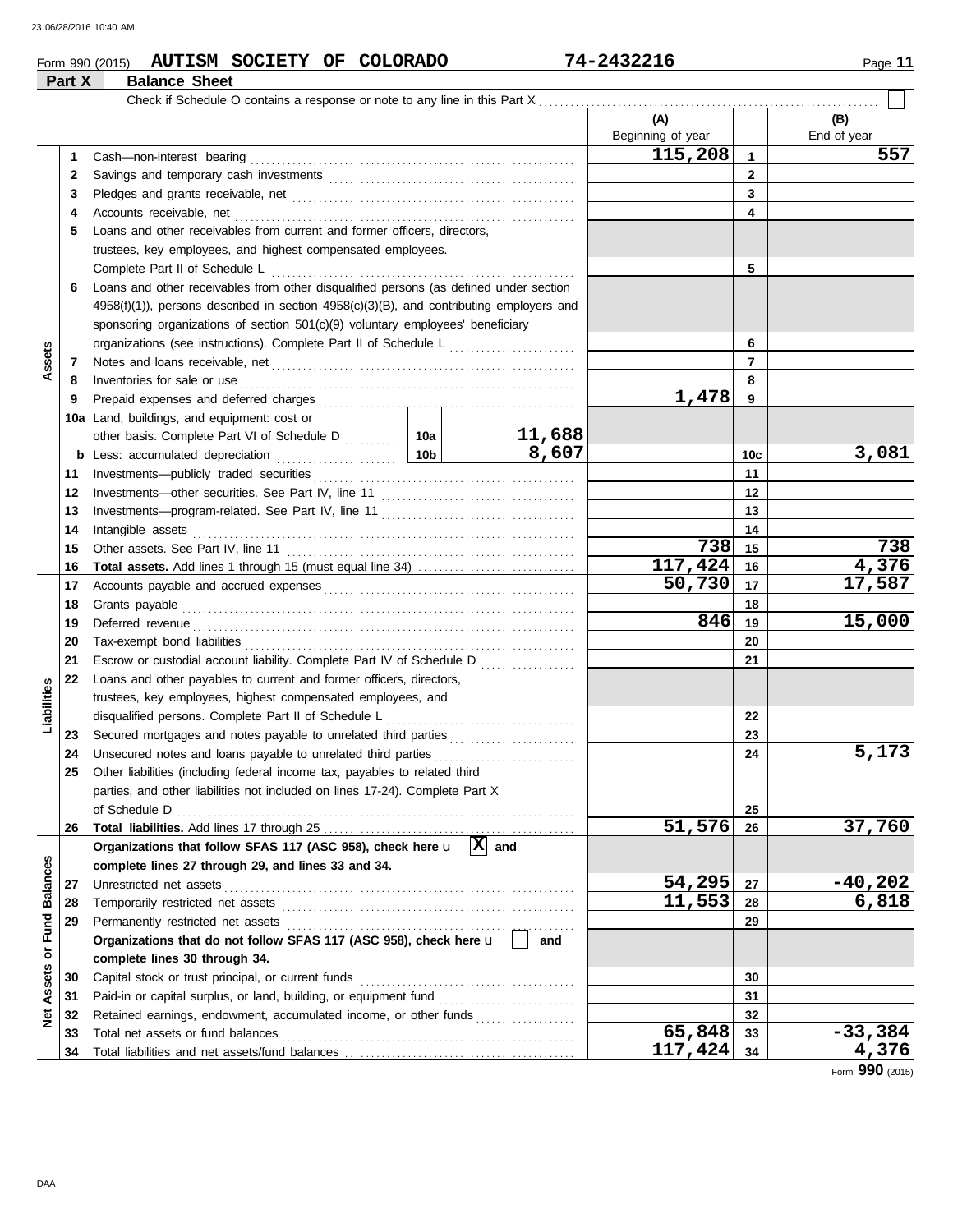|    | 74-2432216<br>Form 990 (2015) AUTISM SOCIETY OF COLORADO                                                                                                                                                                       |                         |                |             | Page 12   |
|----|--------------------------------------------------------------------------------------------------------------------------------------------------------------------------------------------------------------------------------|-------------------------|----------------|-------------|-----------|
|    | <b>Reconciliation of Net Assets</b><br>Part XI                                                                                                                                                                                 |                         |                |             |           |
|    |                                                                                                                                                                                                                                |                         |                |             |           |
| 1  |                                                                                                                                                                                                                                | $\mathbf{1}$            |                |             | 218,450   |
| 2  |                                                                                                                                                                                                                                | $\overline{2}$          |                |             | 317,682   |
| 3  | Revenue less expenses. Subtract line 2 from line 1                                                                                                                                                                             | $\overline{\mathbf{3}}$ |                |             | $-99,232$ |
| 4  | Net assets or fund balances at beginning of year (must equal Part X, line 33, column (A)) contational contact                                                                                                                  | $\overline{\mathbf{4}}$ |                |             | 65,848    |
| 5  |                                                                                                                                                                                                                                | 5                       |                |             |           |
| 6  | Donated services and use of facilities <b>constructs</b> and the service of the service of the service of facilities                                                                                                           | 6                       |                |             |           |
| 7  |                                                                                                                                                                                                                                | $\overline{7}$          |                |             |           |
| 8  | Prior period adjustments entertainments and a series of the series of the series of the series of the series of the series of the series of the series of the series of the series of the series of the series of the series o | 8                       |                |             |           |
| 9  |                                                                                                                                                                                                                                | $\mathbf{9}$            |                |             |           |
| 10 | Net assets or fund balances at end of year. Combine lines 3 through 9 (must equal Part X, line                                                                                                                                 |                         |                |             |           |
|    |                                                                                                                                                                                                                                | 10                      |                | $-33,384$   |           |
|    | <b>Financial Statements and Reporting</b><br><b>Part XII</b>                                                                                                                                                                   |                         |                |             |           |
|    |                                                                                                                                                                                                                                |                         |                |             |           |
|    |                                                                                                                                                                                                                                |                         |                | Yes         | No        |
| 1  | $ \mathbf{X} $ Accrual<br>Accounting method used to prepare the Form 990:<br>Cash<br>Other                                                                                                                                     |                         |                |             |           |
|    | If the organization changed its method of accounting from a prior year or checked "Other," explain in                                                                                                                          |                         |                |             |           |
|    | Schedule O.                                                                                                                                                                                                                    |                         |                |             |           |
|    | 2a Were the organization's financial statements compiled or reviewed by an independent accountant?                                                                                                                             |                         | 2a             |             | x         |
|    | If "Yes," check a box below to indicate whether the financial statements for the year were compiled or                                                                                                                         |                         |                |             |           |
|    | reviewed on a separate basis, consolidated basis, or both:                                                                                                                                                                     |                         |                |             |           |
|    | Separate basis     Consolidated basis<br>  Both consolidated and separate basis                                                                                                                                                |                         |                |             |           |
|    | <b>b</b> Were the organization's financial statements audited by an independent accountant?                                                                                                                                    |                         | 2 <sub>b</sub> | $\mathbf x$ |           |
|    | If "Yes," check a box below to indicate whether the financial statements for the year were audited on a                                                                                                                        |                         |                |             |           |
|    | separate basis, consolidated basis, or both:                                                                                                                                                                                   |                         |                |             |           |
|    | $ \mathbf{X} $ Separate basis<br>  Consolidated basis<br>  Both consolidated and separate basis                                                                                                                                |                         |                |             |           |
|    | c If "Yes" to line 2a or 2b, does the organization have a committee that assumes responsibility for oversight                                                                                                                  |                         |                |             |           |
|    | of the audit, review, or compilation of its financial statements and selection of an independent accountant?                                                                                                                   |                         | 2c             | x           |           |
|    | If the organization changed either its oversight process or selection process during the tax year, explain in                                                                                                                  |                         |                |             |           |
|    | Schedule O.                                                                                                                                                                                                                    |                         |                |             |           |
|    | 3a As a result of a federal award, was the organization required to undergo an audit or audits as set forth in                                                                                                                 |                         |                |             |           |
|    | the Single Audit Act and OMB Circular A-133?                                                                                                                                                                                   |                         | За             |             | X         |
|    | <b>b</b> If "Yes," did the organization undergo the required audit or audits? If the organization did not undergo the                                                                                                          |                         |                |             |           |
|    | required audit or audits, explain why in Schedule O and describe any steps taken to undergo such audits.                                                                                                                       |                         | 3 <sub>b</sub> |             |           |
|    |                                                                                                                                                                                                                                |                         |                |             |           |

Form **990** (2015)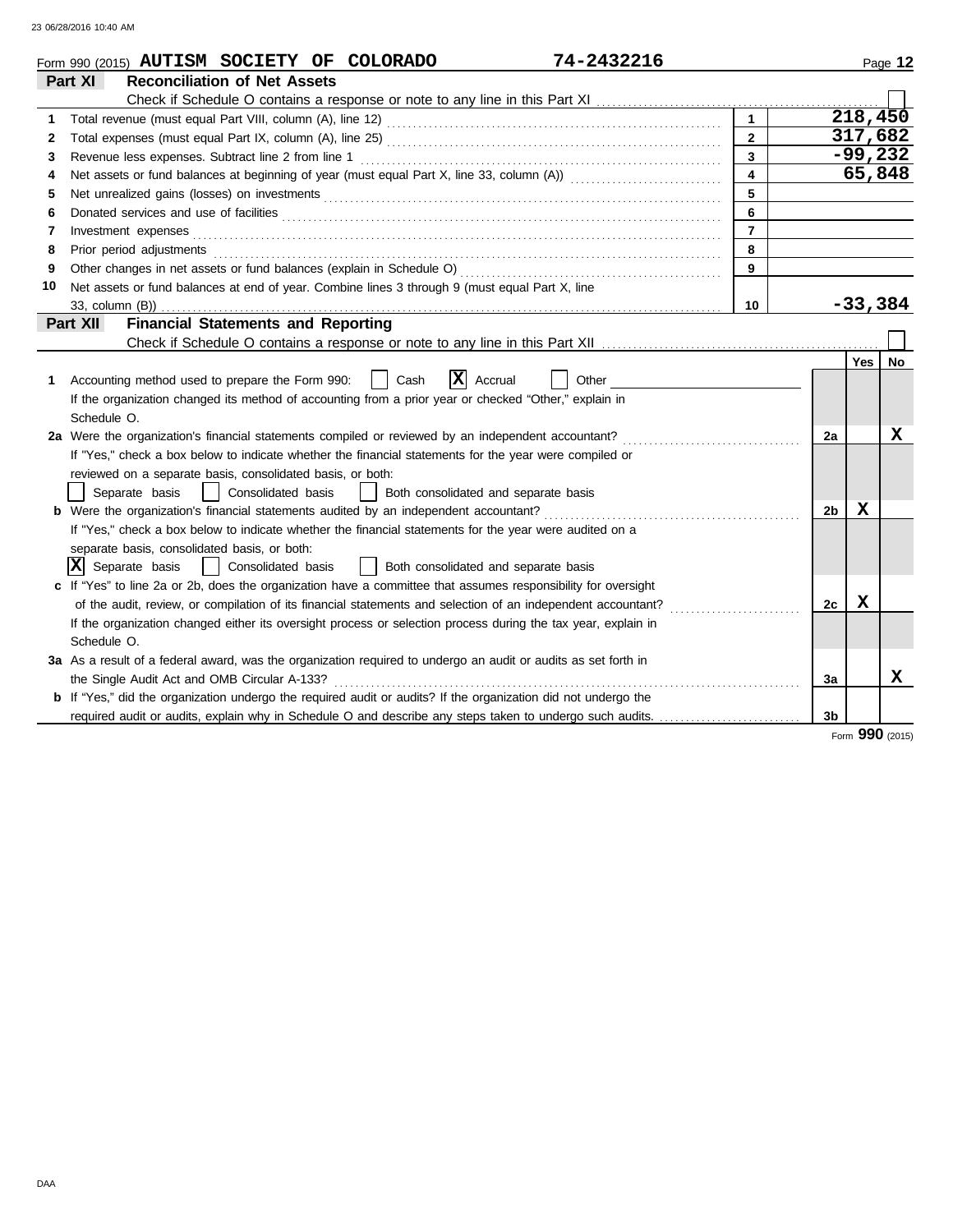| <b>SCHEDULE A</b>                                    |                                                                        | <b>Public Charity Status and Public Support</b>                                                                                                                                                                                                 |                                                      |    |                                        | OMB No. 1545-0047                    |
|------------------------------------------------------|------------------------------------------------------------------------|-------------------------------------------------------------------------------------------------------------------------------------------------------------------------------------------------------------------------------------------------|------------------------------------------------------|----|----------------------------------------|--------------------------------------|
| (Form 990 or 990-EZ)                                 |                                                                        | Complete if the organization is a section $501(c)(3)$ organization or a section                                                                                                                                                                 |                                                      |    |                                        | 015                                  |
|                                                      |                                                                        | 4947(a)(1) nonexempt charitable trust.                                                                                                                                                                                                          |                                                      |    |                                        |                                      |
| Department of the Treasury                           |                                                                        | La Attach to Form 990 or Form 990-EZ.<br><b>u</b> Information about Schedule A (Form 990 or 990-EZ) and its instructions is at www.irs.gov/form990.                                                                                             |                                                      |    |                                        | Open to Public<br>Inspection         |
| Internal Revenue Service<br>Name of the organization |                                                                        |                                                                                                                                                                                                                                                 |                                                      |    |                                        | Employer identification number       |
|                                                      |                                                                        | AUTISM SOCIETY OF COLORADO                                                                                                                                                                                                                      |                                                      |    | 74-2432216                             |                                      |
| Part I                                               |                                                                        | Reason for Public Charity Status (All organizations must complete this part.) See instructions.                                                                                                                                                 |                                                      |    |                                        |                                      |
|                                                      |                                                                        | The organization is not a private foundation because it is: (For lines 1 through 11, check only one box.)                                                                                                                                       |                                                      |    |                                        |                                      |
| 1                                                    |                                                                        | A church, convention of churches, or association of churches described in <b>section 170(b)(1)(A)(i).</b>                                                                                                                                       |                                                      |    |                                        |                                      |
| 2                                                    |                                                                        | A school described in section 170(b)(1)(A)(ii). (Attach Schedule E (Form 990 or 990-EZ).)                                                                                                                                                       |                                                      |    |                                        |                                      |
| 3<br>4                                               |                                                                        | A hospital or a cooperative hospital service organization described in section 170(b)(1)(A)(iii).<br>A medical research organization operated in conjunction with a hospital described in section 170(b)(1)(A)(iii). Enter the hospital's name, |                                                      |    |                                        |                                      |
| city, and state:                                     |                                                                        |                                                                                                                                                                                                                                                 |                                                      |    |                                        |                                      |
| 5                                                    |                                                                        | An organization operated for the benefit of a college or university owned or operated by a governmental unit described in                                                                                                                       |                                                      |    |                                        |                                      |
|                                                      | section 170(b)(1)(A)(iv). (Complete Part II.)                          |                                                                                                                                                                                                                                                 |                                                      |    |                                        |                                      |
| 6                                                    |                                                                        | A federal, state, or local government or governmental unit described in section 170(b)(1)(A)(v).                                                                                                                                                |                                                      |    |                                        |                                      |
| X<br>7                                               | described in section 170(b)(1)(A)(vi). (Complete Part II.)             | An organization that normally receives a substantial part of its support from a governmental unit or from the general public                                                                                                                    |                                                      |    |                                        |                                      |
| 8                                                    |                                                                        | A community trust described in section 170(b)(1)(A)(vi). (Complete Part II.)                                                                                                                                                                    |                                                      |    |                                        |                                      |
| 9                                                    |                                                                        | An organization that normally receives: (1) more than 33 1/3% of its support from contributions, membership fees, and gross                                                                                                                     |                                                      |    |                                        |                                      |
|                                                      |                                                                        | receipts from activities related to its exempt functions—subject to certain exceptions, and (2) no more than 33 1/3% of its                                                                                                                     |                                                      |    |                                        |                                      |
|                                                      |                                                                        | support from gross investment income and unrelated business taxable income (less section 511 tax) from businesses                                                                                                                               |                                                      |    |                                        |                                      |
|                                                      |                                                                        | acquired by the organization after June 30, 1975. See section 509(a)(2). (Complete Part III.)                                                                                                                                                   |                                                      |    |                                        |                                      |
| 10<br>11                                             |                                                                        | An organization organized and operated exclusively to test for public safety. See section 509(a)(4).<br>An organization organized and operated exclusively for the benefit of, to perform the functions of, or to carry out the purposes of     |                                                      |    |                                        |                                      |
|                                                      |                                                                        | one or more publicly supported organizations described in section 509(a)(1) or section 509(a)(2). See section 509(a)(3). Check                                                                                                                  |                                                      |    |                                        |                                      |
|                                                      |                                                                        | the box in lines 11a through 11d that describes the type of supporting organization and complete lines 11e, 11f, and 11g.                                                                                                                       |                                                      |    |                                        |                                      |
| a                                                    |                                                                        | Type I. A supporting organization operated, supervised, or controlled by its supported organization(s), typically by giving                                                                                                                     |                                                      |    |                                        |                                      |
|                                                      |                                                                        | the supported organization(s) the power to regularly appoint or elect a majority of the directors or trustees of the supporting                                                                                                                 |                                                      |    |                                        |                                      |
| b                                                    | organization. You must complete Part IV, Sections A and B.             | Type II. A supporting organization supervised or controlled in connection with its supported organization(s), by having                                                                                                                         |                                                      |    |                                        |                                      |
|                                                      |                                                                        | control or management of the supporting organization vested in the same persons that control or manage the supported                                                                                                                            |                                                      |    |                                        |                                      |
|                                                      | organization(s). You must complete Part IV, Sections A and C.          |                                                                                                                                                                                                                                                 |                                                      |    |                                        |                                      |
| c                                                    |                                                                        | Type III functionally integrated. A supporting organization operated in connection with, and functionally integrated with,                                                                                                                      |                                                      |    |                                        |                                      |
|                                                      |                                                                        | its supported organization(s) (see instructions). You must complete Part IV, Sections A, D, and E.                                                                                                                                              |                                                      |    |                                        |                                      |
| d                                                    |                                                                        | Type III non-functionally integrated. A supporting organization operated in connection with its supported organization(s)                                                                                                                       |                                                      |    |                                        |                                      |
|                                                      |                                                                        | that is not functionally integrated. The organization generally must satisfy a distribution requirement and an attentiveness<br>requirement (see instructions). You must complete Part IV, Sections A and D, and Part V.                        |                                                      |    |                                        |                                      |
| е                                                    |                                                                        | Check this box if the organization received a written determination from the IRS that it is a Type I, Type II, Type III                                                                                                                         |                                                      |    |                                        |                                      |
|                                                      |                                                                        | functionally integrated, or Type III non-functionally integrated supporting organization.                                                                                                                                                       |                                                      |    |                                        |                                      |
| f                                                    | Enter the number of supported organizations                            |                                                                                                                                                                                                                                                 |                                                      |    |                                        |                                      |
|                                                      | Provide the following information about the supported organization(s). |                                                                                                                                                                                                                                                 |                                                      |    |                                        |                                      |
| (i) Name of supported<br>organization                | (ii) EIN                                                               | (iii) Type of organization<br>(described on lines 1-9                                                                                                                                                                                           | (iv) Is the organization<br>listed in your governing |    | (v) Amount of monetary<br>support (see | (vi) Amount of<br>other support (see |
|                                                      |                                                                        | above (see instructions))                                                                                                                                                                                                                       | document?                                            |    | instructions)                          | instructions)                        |
|                                                      |                                                                        |                                                                                                                                                                                                                                                 | Yes                                                  | No |                                        |                                      |
| (A)                                                  |                                                                        |                                                                                                                                                                                                                                                 |                                                      |    |                                        |                                      |
| (B)                                                  |                                                                        |                                                                                                                                                                                                                                                 |                                                      |    |                                        |                                      |
|                                                      |                                                                        |                                                                                                                                                                                                                                                 |                                                      |    |                                        |                                      |
| (C)                                                  |                                                                        |                                                                                                                                                                                                                                                 |                                                      |    |                                        |                                      |
| (D)                                                  |                                                                        |                                                                                                                                                                                                                                                 |                                                      |    |                                        |                                      |
| (E)                                                  |                                                                        |                                                                                                                                                                                                                                                 |                                                      |    |                                        |                                      |
|                                                      |                                                                        |                                                                                                                                                                                                                                                 |                                                      |    |                                        |                                      |
| Total                                                |                                                                        |                                                                                                                                                                                                                                                 |                                                      |    |                                        |                                      |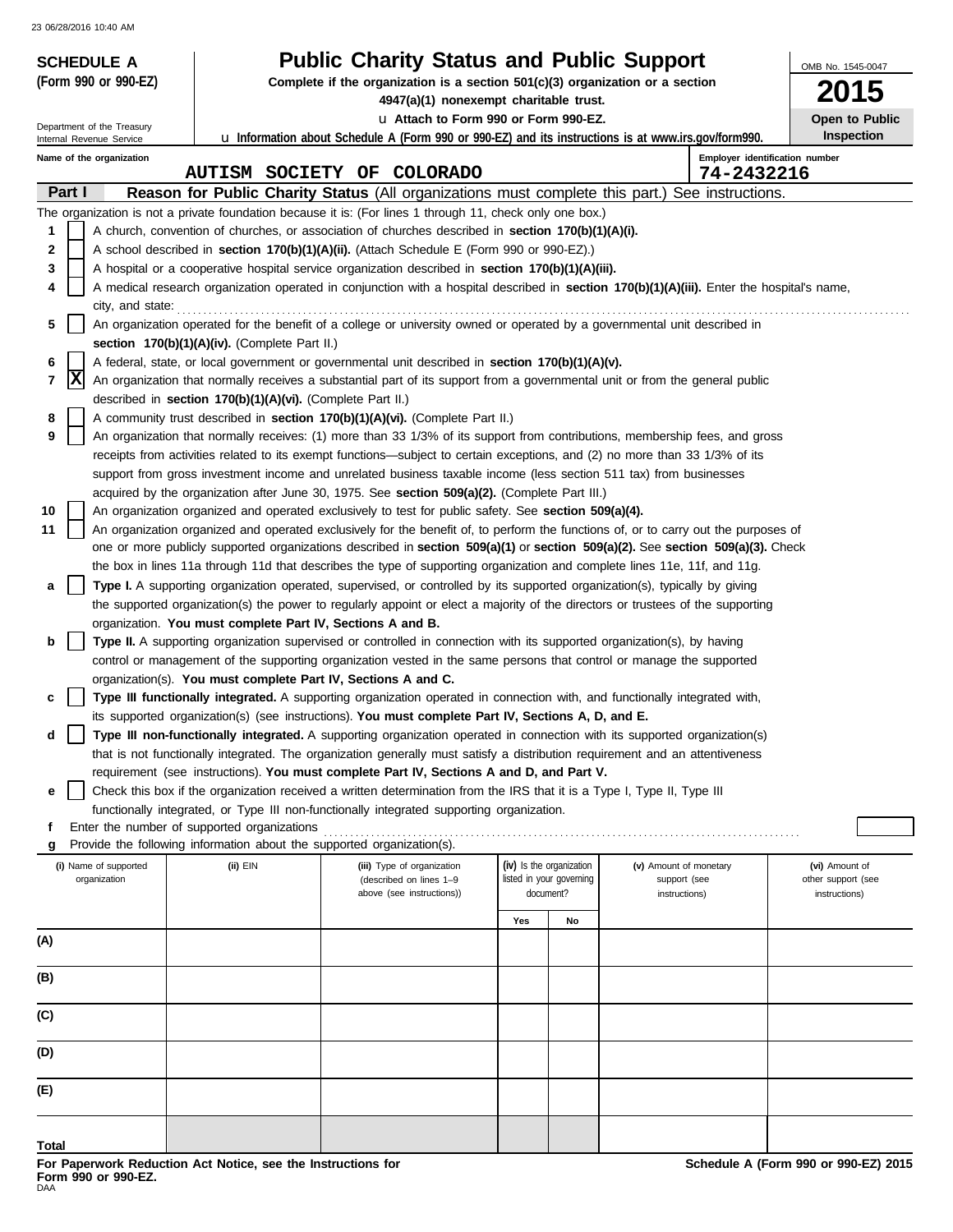# Schedule A (Form 990 or 990-EZ) 2015 **AUTISM SOCIETY OF COLORADO 74-2432216** Page 2

(Complete only if you checked the box on line 5, 7, or 8 of Part I or if the organization failed to qualify under **Part II** Support Schedule for Organizations Described in Sections 170(b)(1)(A)(iv) and 170(b)(1)(A)(vi) Part III. If the organization fails to qualify under the tests listed below, please complete Part III.)

|              | <b>Section A. Public Support</b>                                                                                                                                                                                                                          |          |          |            |            |          |                                          |
|--------------|-----------------------------------------------------------------------------------------------------------------------------------------------------------------------------------------------------------------------------------------------------------|----------|----------|------------|------------|----------|------------------------------------------|
|              | Calendar year (or fiscal year beginning in) u                                                                                                                                                                                                             | (a) 2011 | (b) 2012 | $(c)$ 2013 | $(d)$ 2014 | (e) 2015 | (f) Total                                |
| $\mathbf{1}$ | Gifts, grants, contributions, and<br>membership fees received. (Do not<br>include any "unusual grants.")                                                                                                                                                  | 278,255  | 353,594  | 434,961    | 393,493    | 63,625   | 1,523,928                                |
| $\mathbf{2}$ | Tax revenues levied for the<br>organization's benefit and either paid<br>to or expended on its behalf                                                                                                                                                     |          |          |            |            |          |                                          |
| 3            | The value of services or facilities<br>furnished by a governmental unit to the<br>organization without charge                                                                                                                                             |          |          |            |            |          |                                          |
| 4<br>5       | <b>Total.</b> Add lines 1 through 3<br>The portion of total contributions by<br>each person (other than a<br>governmental unit or publicly<br>supported organization) included on<br>line 1 that exceeds 2% of the amount<br>shown on line 11, column (f) | 278,255  | 353,594  | 434,961    | 393,493    | 63,625   | 1,523,928                                |
|              |                                                                                                                                                                                                                                                           |          |          |            |            |          | 7,414                                    |
| 6            | Public support. Subtract line 5 from line 4.                                                                                                                                                                                                              |          |          |            |            |          | 1,516,514                                |
|              | <b>Section B. Total Support</b>                                                                                                                                                                                                                           |          |          |            |            |          |                                          |
|              | Calendar year (or fiscal year beginning in) u                                                                                                                                                                                                             | (a) 2011 | (b) 2012 | $(c)$ 2013 | $(d)$ 2014 | (e) 2015 | (f) Total                                |
| 7<br>8       | Amounts from line 4<br>Gross income from interest, dividends,                                                                                                                                                                                             | 278,255  | 353,594  | 434,961    | 393,493    | 63,625   | 1,523,928                                |
|              | payments received on securities loans,<br>rents, royalties and income from similar<br>SOUICES                                                                                                                                                             | 46       |          |            |            |          | 53                                       |
| 9            | Net income from unrelated business<br>activities, whether or not the business<br>is regularly carried on                                                                                                                                                  |          |          |            |            |          |                                          |
| 10           | Other income. Do not include gain or<br>loss from the sale of capital assets<br>(Explain in Part VI.)                                                                                                                                                     | 20,588   | 1,595    | 2,500      |            |          | 24,683                                   |
| 11           | Total support. Add lines 7 through 10                                                                                                                                                                                                                     |          |          |            |            |          | 1,548,664                                |
| 12           | Gross receipts from related activities, etc. (see instructions)                                                                                                                                                                                           |          |          |            |            | 12       | 282,282                                  |
| 13           | First five years. If the Form 990 is for the organization's first, second, third, fourth, or fifth tax year as a section 501(c)(3)                                                                                                                        |          |          |            |            |          |                                          |
|              |                                                                                                                                                                                                                                                           |          |          |            |            |          |                                          |
|              | Section C. Computation of Public Support Percentage                                                                                                                                                                                                       |          |          |            |            |          |                                          |
| 14           | Public support percentage for 2015 (line 6, column (f) divided by line 11, column (f) [[[[[[[[[[[[[[[[[[[[[[[                                                                                                                                             |          |          |            |            | 14       | 97.92%                                   |
| 15           |                                                                                                                                                                                                                                                           |          |          |            |            | 15       | 95.52%                                   |
|              | 16a 33 1/3% support test-2015. If the organization did not check the box on line 13, and line 14 is 33 1/3% or more, check this                                                                                                                           |          |          |            |            |          |                                          |
|              | box and stop here. The organization qualifies as a publicly supported organization                                                                                                                                                                        |          |          |            |            |          | $\blacktriangleright$ $\boxed{\text{X}}$ |
|              | b 33 1/3% support test-2014. If the organization did not check a box on line 13 or 16a, and line 15 is 33 1/3% or more,                                                                                                                                   |          |          |            |            |          |                                          |
|              |                                                                                                                                                                                                                                                           |          |          |            |            |          |                                          |
| 17а          | 10%-facts-and-circumstances test-2015. If the organization did not check a box on line 13, 16a, or 16b, and line 14 is                                                                                                                                    |          |          |            |            |          |                                          |
|              | 10% or more, and if the organization meets the "facts-and-circumstances" test, check this box and stop here. Explain in                                                                                                                                   |          |          |            |            |          |                                          |
|              | Part VI how the organization meets the "facts-and-circumstances" test. The organization qualifies as a publicly supported                                                                                                                                 |          |          |            |            |          |                                          |
|              | organization www.commutation.com/www.commutation.com/www.commutation.com/www.commutation.com/www.commutation.com                                                                                                                                          |          |          |            |            |          |                                          |
| b            | 10%-facts-and-circumstances test-2014. If the organization did not check a box on line 13, 16a, 16b, or 17a, and line                                                                                                                                     |          |          |            |            |          |                                          |
|              | 15 is 10% or more, and if the organization meets the "facts-and-circumstances" test, check this box and stop here.                                                                                                                                        |          |          |            |            |          |                                          |
|              | Explain in Part VI how the organization meets the "facts-and-circumstances" test. The organization qualifies as a publicly                                                                                                                                |          |          |            |            |          |                                          |
|              | supported organization with an account of the contract or contract or contract or contract or contract or contract or contract or contract or contract or contract or contract or contract or contract or contract or contract                            |          |          |            |            |          |                                          |
| 18           | Private foundation. If the organization did not check a box on line 13, 16a, 16b, 17a, or 17b, check this box and see                                                                                                                                     |          |          |            |            |          |                                          |
|              | instructions                                                                                                                                                                                                                                              |          |          |            |            |          |                                          |

**Schedule A (Form 990 or 990-EZ) 2015**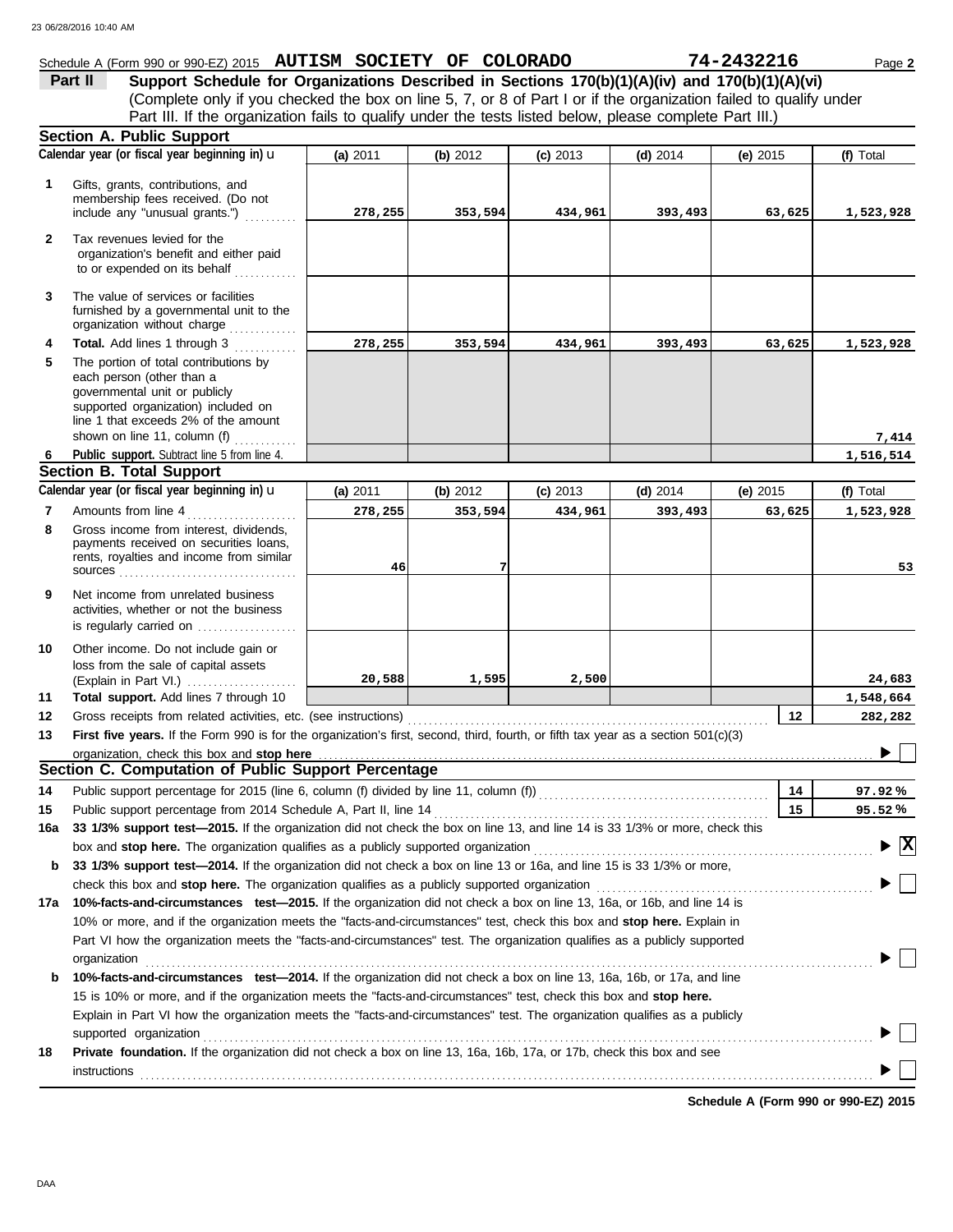### Schedule A (Form 990 or 990-EZ) 2015 **AUTISM SOCIETY OF COLORADO 74-2432216** Page 3

**Part III Support Schedule for Organizations Described in Section 509(a)(2)** (Complete only if you checked the box on line 9 of Part I or if the organization failed to qualify under Part II. If the organization fails to qualify under the tests listed below, please complete Part II.)

|              | <b>Section A. Public Support</b>                                                                                                                                                                                                                                     |          |          |            |            |            |           |
|--------------|----------------------------------------------------------------------------------------------------------------------------------------------------------------------------------------------------------------------------------------------------------------------|----------|----------|------------|------------|------------|-----------|
|              | Calendar year (or fiscal year beginning in) u                                                                                                                                                                                                                        | (a) 2011 | (b) 2012 | $(c)$ 2013 | $(d)$ 2014 | (e) $2015$ | (f) Total |
| 1            | Gifts, grants, contributions, and membership<br>fees received. (Do not include any "unusual                                                                                                                                                                          |          |          |            |            |            |           |
| $\mathbf{2}$ | Gross receipts from admissions, merchandise<br>sold or services performed, or facilities<br>furnished in any activity that is related to the<br>organization's tax-exempt purpose                                                                                    |          |          |            |            |            |           |
| 3            | Gross receipts from activities that are not an<br>unrelated trade or business under section 513                                                                                                                                                                      |          |          |            |            |            |           |
| 4            | Tax revenues levied for the<br>organization's benefit and either paid<br>to or expended on its behalf                                                                                                                                                                |          |          |            |            |            |           |
| 5            | The value of services or facilities<br>furnished by a governmental unit to the<br>organization without charge                                                                                                                                                        |          |          |            |            |            |           |
| 6            | Total. Add lines 1 through 5                                                                                                                                                                                                                                         |          |          |            |            |            |           |
| 7а           | Amounts included on lines 1, 2, and 3<br>received from disqualified persons<br>.                                                                                                                                                                                     |          |          |            |            |            |           |
| b            | Amounts included on lines 2 and 3<br>received from other than disqualified<br>persons that exceed the greater of \$5,000<br>or 1% of the amount on line 13 for the year $\begin{bmatrix} 1 & 1 \\ 1 & 1 \end{bmatrix}$                                               |          |          |            |            |            |           |
| c            | Add lines 7a and 7b<br>.                                                                                                                                                                                                                                             |          |          |            |            |            |           |
| 8            | Public support. (Subtract line 7c from                                                                                                                                                                                                                               |          |          |            |            |            |           |
|              | <b>Section B. Total Support</b>                                                                                                                                                                                                                                      |          |          |            |            |            |           |
|              | Calendar year (or fiscal year beginning in) u                                                                                                                                                                                                                        | (a) 2011 | (b) 2012 | $(c)$ 2013 | (d) $2014$ | (e) $2015$ | (f) Total |
| 9            | Amounts from line 6<br>.                                                                                                                                                                                                                                             |          |          |            |            |            |           |
| 10a          | Gross income from interest, dividends,<br>payments received on securities loans, rents,<br>royalties and income from similar sources                                                                                                                                 |          |          |            |            |            |           |
| b            | Unrelated business taxable income (less<br>section 511 taxes) from businesses<br>acquired after June 30, 1975                                                                                                                                                        |          |          |            |            |            |           |
|              | Add lines 10a and 10b                                                                                                                                                                                                                                                |          |          |            |            |            |           |
| 11           | Net income from unrelated business<br>activities not included in line 10b, whether<br>or not the business is regularly carried on                                                                                                                                    |          |          |            |            |            |           |
| 12           | Other income. Do not include gain or<br>loss from the sale of capital assets                                                                                                                                                                                         |          |          |            |            |            |           |
| 13           | Total support. (Add lines 9, 10c, 11,<br>and 12.) <u></u> L                                                                                                                                                                                                          |          |          |            |            |            |           |
| 14           | First five years. If the Form 990 is for the organization's first, second, third, fourth, or fifth tax year as a section 501(c)(3)<br>organization, check this box and stop here                                                                                     |          |          |            |            |            |           |
|              | Section C. Computation of Public Support Percentage                                                                                                                                                                                                                  |          |          |            |            |            |           |
| 15           | Public support percentage for 2015 (line 8, column (f) divided by line 13, column (f)) [[[[[[[[[[[[[[[[[[[[[[                                                                                                                                                        |          |          |            |            | 15         | %         |
| 16           |                                                                                                                                                                                                                                                                      |          |          |            |            | 16         | $\%$      |
|              | Section D. Computation of Investment Income Percentage                                                                                                                                                                                                               |          |          |            |            |            |           |
| 17           |                                                                                                                                                                                                                                                                      |          |          |            |            | 17         | %         |
| 18           | Investment income percentage from 2014 Schedule A, Part III, line 17                                                                                                                                                                                                 |          |          |            |            | 18         | %         |
| 19a          | 33 1/3% support tests-2015. If the organization did not check the box on line 14, and line 15 is more than 33 1/3%, and line                                                                                                                                         |          |          |            |            |            |           |
|              | 17 is not more than 33 1/3%, check this box and stop here. The organization qualifies as a publicly supported organization                                                                                                                                           |          |          |            |            |            |           |
| b            | 33 1/3% support tests-2014. If the organization did not check a box on line 14 or line 19a, and line 16 is more than 33 1/3%, and<br>line 18 is not more than 33 1/3%, check this box and stop here. The organization qualifies as a publicly supported organization |          |          |            |            |            |           |
| 20           | Private foundation. If the organization did not check a box on line 14, 19a, or 19b, check this box and see instructions                                                                                                                                             |          |          |            |            |            |           |

**Schedule A (Form 990 or 990-EZ) 2015**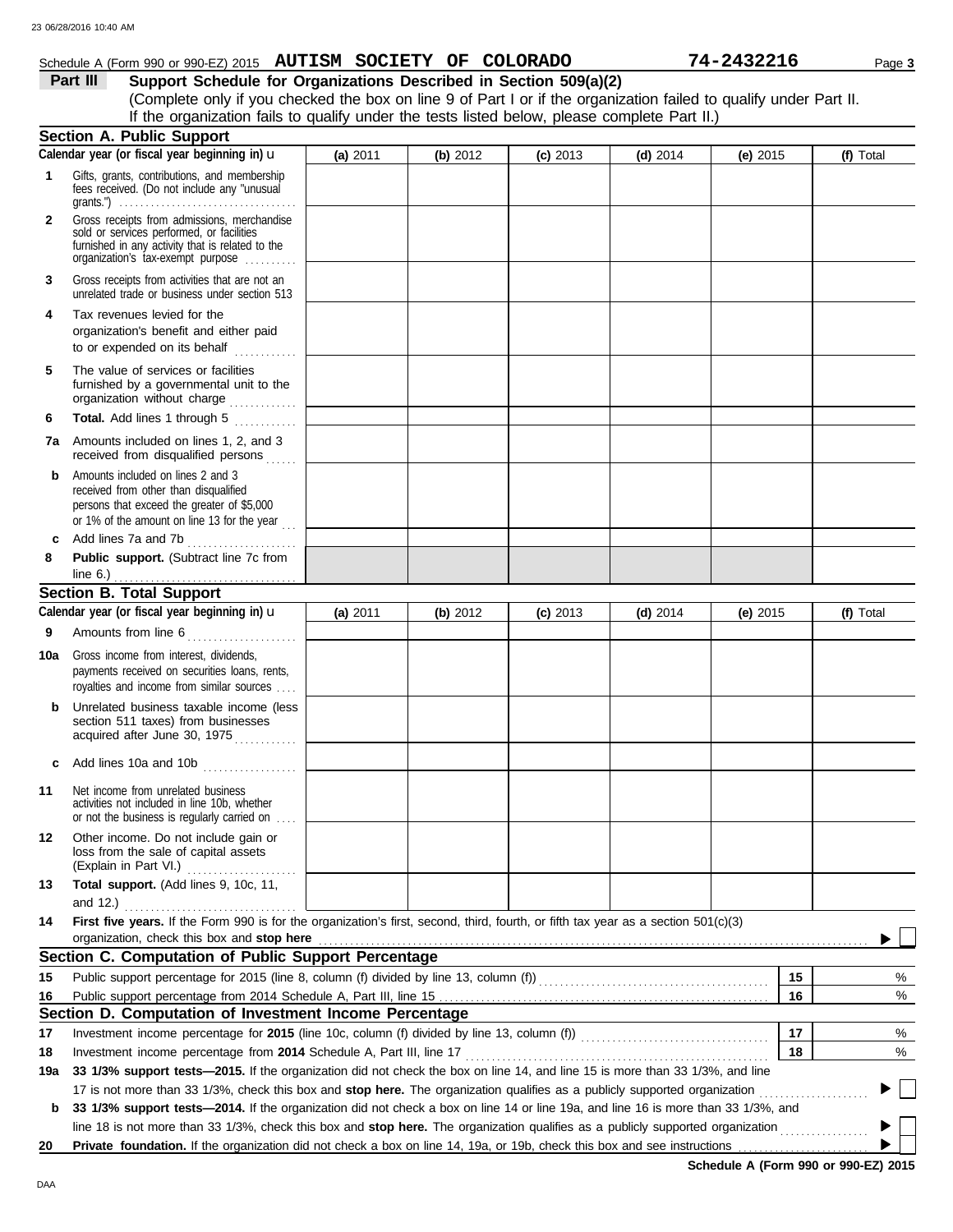|              | Schedule A (Form 990 or 990-EZ) 2015 AUTISM SOCIETY OF<br><b>COLORADO</b>                                                                                                                                                                                                                                                                                                   | 74-2432216     |     | Page 4 |
|--------------|-----------------------------------------------------------------------------------------------------------------------------------------------------------------------------------------------------------------------------------------------------------------------------------------------------------------------------------------------------------------------------|----------------|-----|--------|
|              | Part IV<br><b>Supporting Organizations</b><br>(Complete only if you checked a box in line 11 on Part I. If you checked 11a of Part I, complete Sections A<br>and B. If you checked 11b of Part I, complete Sections A and C. If you checked 11c of Part I, complete<br>Sections A, D, and E. If you checked 11d of Part I, complete Sections A and D, and complete Part V.) |                |     |        |
|              | Section A. All Supporting Organizations                                                                                                                                                                                                                                                                                                                                     |                |     |        |
| 1            | Are all of the organization's supported organizations listed by name in the organization's governing                                                                                                                                                                                                                                                                        |                | Yes | No     |
|              | documents? If "No," describe in Part VI how the supported organizations are designated. If designated by                                                                                                                                                                                                                                                                    |                |     |        |
|              | class or purpose, describe the designation. If historic and continuing relationship, explain.                                                                                                                                                                                                                                                                               | 1              |     |        |
| $\mathbf{2}$ | Did the organization have any supported organization that does not have an IRS determination of status                                                                                                                                                                                                                                                                      |                |     |        |
|              | under section $509(a)(1)$ or (2)? If "Yes," explain in <b>Part VI</b> how the organization determined that the supported                                                                                                                                                                                                                                                    |                |     |        |
|              | organization was described in section 509(a)(1) or (2).                                                                                                                                                                                                                                                                                                                     | $\mathbf{2}$   |     |        |
| За           | Did the organization have a supported organization described in section $501(c)(4)$ , $(5)$ , or $(6)$ ? If "Yes," answer                                                                                                                                                                                                                                                   |                |     |        |
|              | (b) and (c) below.                                                                                                                                                                                                                                                                                                                                                          | 3a             |     |        |
| b            | Did the organization confirm that each supported organization qualified under section $501(c)(4)$ , $(5)$ , or $(6)$ and                                                                                                                                                                                                                                                    |                |     |        |
|              | satisfied the public support tests under section 509(a)(2)? If "Yes," describe in Part VI when and how the                                                                                                                                                                                                                                                                  |                |     |        |
|              | organization made the determination.                                                                                                                                                                                                                                                                                                                                        | 3b             |     |        |
| С            | Did the organization ensure that all support to such organizations was used exclusively for section $170(c)(2)(B)$                                                                                                                                                                                                                                                          |                |     |        |
|              | purposes? If "Yes," explain in Part VI what controls the organization put in place to ensure such use.                                                                                                                                                                                                                                                                      | 3c             |     |        |
| 4a           | Was any supported organization not organized in the United States ("foreign supported organization")? If                                                                                                                                                                                                                                                                    |                |     |        |
|              | "Yes," and if you checked 11a or 11b in Part I, answer (b) and (c) below.                                                                                                                                                                                                                                                                                                   | 4a             |     |        |
| b            | Did the organization have ultimate control and discretion in deciding whether to make grants to the foreign                                                                                                                                                                                                                                                                 |                |     |        |
|              | supported organization? If "Yes," describe in Part VI how the organization had such control and discretion                                                                                                                                                                                                                                                                  |                |     |        |
|              | despite being controlled or supervised by or in connection with its supported organizations.                                                                                                                                                                                                                                                                                | 4b             |     |        |
| c            | Did the organization support any foreign supported organization that does not have an IRS determination                                                                                                                                                                                                                                                                     |                |     |        |
|              | under sections $501(c)(3)$ and $509(a)(1)$ or (2)? If "Yes," explain in <b>Part VI</b> what controls the organization used                                                                                                                                                                                                                                                  |                |     |        |
|              | to ensure that all support to the foreign supported organization was used exclusively for section $170(c)(2)(B)$                                                                                                                                                                                                                                                            |                |     |        |
|              | purposes.                                                                                                                                                                                                                                                                                                                                                                   | 4с             |     |        |
| 5a           | Did the organization add, substitute, or remove any supported organizations during the tax year? If "Yes,"                                                                                                                                                                                                                                                                  |                |     |        |
|              | answer (b) and (c) below (if applicable). Also, provide detail in Part VI, including (i) the names and EIN                                                                                                                                                                                                                                                                  |                |     |        |
|              | numbers of the supported organizations added, substituted, or removed; (ii) the reasons for each such action;                                                                                                                                                                                                                                                               |                |     |        |
|              | (iii) the authority under the organization's organizing document authorizing such action; and (iv) how the action<br>was accomplished (such as by amendment to the organizing document).                                                                                                                                                                                    | 5а             |     |        |
|              | Type I or Type II only. Was any added or substituted supported organization part of a class already                                                                                                                                                                                                                                                                         |                |     |        |
|              | designated in the organization's organizing document?                                                                                                                                                                                                                                                                                                                       | 5 <sub>b</sub> |     |        |
| c            | <b>Substitutions only.</b> Was the substitution the result of an event beyond the organization's control?                                                                                                                                                                                                                                                                   | 5 <sub>c</sub> |     |        |
| 6            | Did the organization provide support (whether in the form of grants or the provision of services or facilities) to                                                                                                                                                                                                                                                          |                |     |        |
|              | anyone other than (i) its supported organizations, (ii) individuals that are part of the charitable class benefited                                                                                                                                                                                                                                                         |                |     |        |
|              | by one or more of its supported organizations, or (iii) other supporting organizations that also support or                                                                                                                                                                                                                                                                 |                |     |        |
|              | benefit one or more of the filing organization's supported organizations? If "Yes," provide detail in Part VI.                                                                                                                                                                                                                                                              | 6              |     |        |
| 7            | Did the organization provide a grant, loan, compensation, or other similar payment to a substantial contributor                                                                                                                                                                                                                                                             |                |     |        |
|              | (defined in section $4958(c)(3)(C)$ ), a family member of a substantial contributor, or a 35% controlled entity with                                                                                                                                                                                                                                                        |                |     |        |
|              | regard to a substantial contributor? If "Yes," complete Part I of Schedule L (Form 990 or 990-EZ).                                                                                                                                                                                                                                                                          | 7              |     |        |
| 8            | Did the organization make a loan to a disqualified person (as defined in section 4958) not described in line 7?                                                                                                                                                                                                                                                             |                |     |        |
|              | If "Yes," complete Part I of Schedule L (Form 990 or 990-EZ).                                                                                                                                                                                                                                                                                                               | 8              |     |        |
| 9а           | Was the organization controlled directly or indirectly at any time during the tax year by one or more                                                                                                                                                                                                                                                                       |                |     |        |
|              | disqualified persons as defined in section 4946 (other than foundation managers and organizations described                                                                                                                                                                                                                                                                 |                |     |        |
|              | in section 509(a)(1) or (2))? If "Yes," provide detail in Part VI.                                                                                                                                                                                                                                                                                                          | 9а             |     |        |
| b            | Did one or more disqualified persons (as defined in line 9a) hold a controlling interest in any entity in which                                                                                                                                                                                                                                                             |                |     |        |
|              | the supporting organization had an interest? If "Yes," provide detail in Part VI.                                                                                                                                                                                                                                                                                           | 9b             |     |        |
| c            | Did a disqualified person (as defined in line 9a) have an ownership interest in, or derive any personal benefit                                                                                                                                                                                                                                                             |                |     |        |
|              | from, assets in which the supporting organization also had an interest? If "Yes," provide detail in Part VI.                                                                                                                                                                                                                                                                | 9с             |     |        |
| 10a          | Was the organization subject to the excess business holdings rules of section 4943 because of section                                                                                                                                                                                                                                                                       |                |     |        |
|              | 4943(f) (regarding certain Type II supporting organizations, and all Type III non-functionally integrated                                                                                                                                                                                                                                                                   |                |     |        |
|              | supporting organizations)? If "Yes," answer 10b below.                                                                                                                                                                                                                                                                                                                      | 10a            |     |        |

**b** Did the organization have any excess business holdings in the tax year? (Use Schedule C, Form 4720, to determine whether the organization had excess business holdings.)

**Schedule A (Form 990 or 990-EZ) 2015 10b**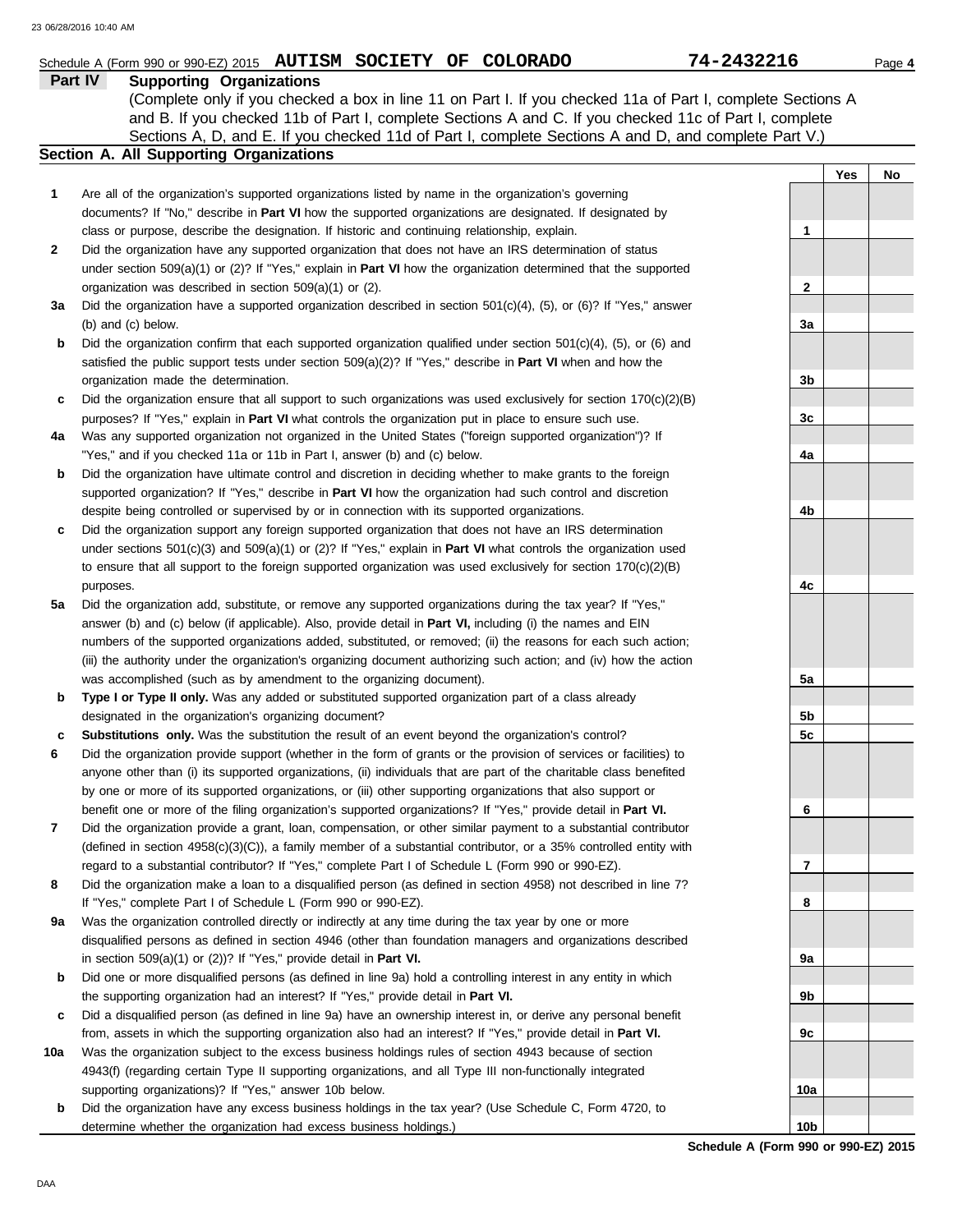|              | Schedule A (Form 990 or 990-EZ) 2015 AUTISM SOCIETY OF COLORADO                                                                   | 74-2432216                           |     | Page 5 |
|--------------|-----------------------------------------------------------------------------------------------------------------------------------|--------------------------------------|-----|--------|
|              | Part IV<br><b>Supporting Organizations (continued)</b>                                                                            |                                      |     |        |
|              |                                                                                                                                   |                                      | Yes | No     |
| 11           | Has the organization accepted a gift or contribution from any of the following persons?                                           |                                      |     |        |
|              | A person who directly or indirectly controls, either alone or together with persons described in (b) and (c)                      |                                      |     |        |
| а            |                                                                                                                                   |                                      |     |        |
|              | below, the governing body of a supported organization?                                                                            | 11a                                  |     |        |
|              | <b>b</b> A family member of a person described in (a) above?                                                                      | 11 <sub>b</sub>                      |     |        |
| C            | A 35% controlled entity of a person described in (a) or (b) above? If "Yes" to a, b, or c, provide detail in Part VI.             | 11c                                  |     |        |
|              | Section B. Type I Supporting Organizations                                                                                        |                                      |     |        |
|              |                                                                                                                                   |                                      | Yes | No     |
| 1            | Did the directors, trustees, or membership of one or more supported organizations have the power to                               |                                      |     |        |
|              | regularly appoint or elect at least a majority of the organization's directors or trustees at all times during the                |                                      |     |        |
|              | tax year? If "No," describe in Part VI how the supported organization(s) effectively operated, supervised, or                     |                                      |     |        |
|              | controlled the organization's activities. If the organization had more than one supported organization,                           |                                      |     |        |
|              | describe how the powers to appoint and/or remove directors or trustees were allocated among the supported                         |                                      |     |        |
|              |                                                                                                                                   |                                      |     |        |
|              | organizations and what conditions or restrictions, if any, applied to such powers during the tax year.                            | 1                                    |     |        |
| $\mathbf{2}$ | Did the organization operate for the benefit of any supported organization other than the supported                               |                                      |     |        |
|              | organization(s) that operated, supervised, or controlled the supporting organization? If "Yes," explain in Part                   |                                      |     |        |
|              | VI how providing such benefit carried out the purposes of the supported organization(s) that operated,                            |                                      |     |        |
|              | supervised, or controlled the supporting organization.                                                                            | 2                                    |     |        |
|              | Section C. Type II Supporting Organizations                                                                                       |                                      |     |        |
|              |                                                                                                                                   |                                      | Yes | No     |
| 1            | Were a majority of the organization's directors or trustees during the tax year also a majority of the directors                  |                                      |     |        |
|              | or trustees of each of the organization's supported organization(s)? If "No," describe in Part VI how control                     |                                      |     |        |
|              |                                                                                                                                   |                                      |     |        |
|              | or management of the supporting organization was vested in the same persons that controlled or managed                            |                                      |     |        |
|              | the supported organization(s).                                                                                                    | $\mathbf{1}$                         |     |        |
|              | Section D. All Type III Supporting Organizations                                                                                  |                                      |     |        |
|              |                                                                                                                                   |                                      | Yes | No     |
| 1            | Did the organization provide to each of its supported organizations, by the last day of the fifth month of the                    |                                      |     |        |
|              | organization's tax year, (i) a written notice describing the type and amount of support provided during the prior tax             |                                      |     |        |
|              | year, (ii) a copy of the Form 990 that was most recently filed as of the date of notification, and (iii) copies of the            |                                      |     |        |
|              | organization's governing documents in effect on the date of notification, to the extent not previously provided?                  | 1                                    |     |        |
| $\mathbf{2}$ | Were any of the organization's officers, directors, or trustees either (i) appointed or elected by the supported                  |                                      |     |        |
|              | organization(s) or (ii) serving on the governing body of a supported organization? If "No," explain in Part VI how                |                                      |     |        |
|              |                                                                                                                                   |                                      |     |        |
|              | the organization maintained a close and continuous working relationship with the supported organization(s).                       | 2                                    |     |        |
| 3            | By reason of the relationship described in (2), did the organization's supported organizations have a                             |                                      |     |        |
|              | significant voice in the organization's investment policies and in directing the use of the organization's                        |                                      |     |        |
|              | income or assets at all times during the tax year? If "Yes," describe in Part VI the role the organization's                      |                                      |     |        |
|              | supported organizations played in this regard.                                                                                    | 3                                    |     |        |
|              | Section E. Type III Functionally-Integrated Supporting Organizations                                                              |                                      |     |        |
| 1            | Check the box next to the method that the organization used to satisfy the Integral Part Test during the year (see instructions): |                                      |     |        |
| a            | The organization satisfied the Activities Test. Complete line 2 below.                                                            |                                      |     |        |
| b            | The organization is the parent of each of its supported organizations. Complete line 3 below.                                     |                                      |     |        |
| c            | The organization supported a governmental entity. Describe in Part VI how you supported a government entity (see instructions).   |                                      |     |        |
|              |                                                                                                                                   |                                      |     |        |
|              |                                                                                                                                   |                                      | Yes |        |
| 2            | Activities Test. Answer (a) and (b) below.                                                                                        |                                      |     | No     |
| а            | Did substantially all of the organization's activities during the tax year directly further the exempt purposes of                |                                      |     |        |
|              | the supported organization(s) to which the organization was responsive? If "Yes," then in Part VI identify                        |                                      |     |        |
|              | those supported organizations and explain how these activities directly furthered their exempt purposes,                          |                                      |     |        |
|              | how the organization was responsive to those supported organizations, and how the organization determined                         |                                      |     |        |
|              | that these activities constituted substantially all of its activities.                                                            | 2a                                   |     |        |
| b            | Did the activities described in (a) constitute activities that, but for the organization's involvement, one or more               |                                      |     |        |
|              | of the organization's supported organization(s) would have been engaged in? If "Yes," explain in Part VI the                      |                                      |     |        |
|              | reasons for the organization's position that its supported organization(s) would have engaged in these                            |                                      |     |        |
|              |                                                                                                                                   |                                      |     |        |
|              | activities but for the organization's involvement.                                                                                | 2b                                   |     |        |
| 3            | Parent of Supported Organizations. Answer (a) and (b) below.                                                                      |                                      |     |        |
| а            | Did the organization have the power to regularly appoint or elect a majority of the officers, directors, or                       |                                      |     |        |
|              | trustees of each of the supported organizations? Provide details in Part VI.                                                      | За                                   |     |        |
| b            | Did the organization exercise a substantial degree of direction over the policies, programs, and activities of each               |                                      |     |        |
|              | of its supported organizations? If "Yes," describe in Part VI the role played by the organization in this regard.                 | 3b                                   |     |        |
| DAA          |                                                                                                                                   | Schedule A (Form 990 or 990-EZ) 2015 |     |        |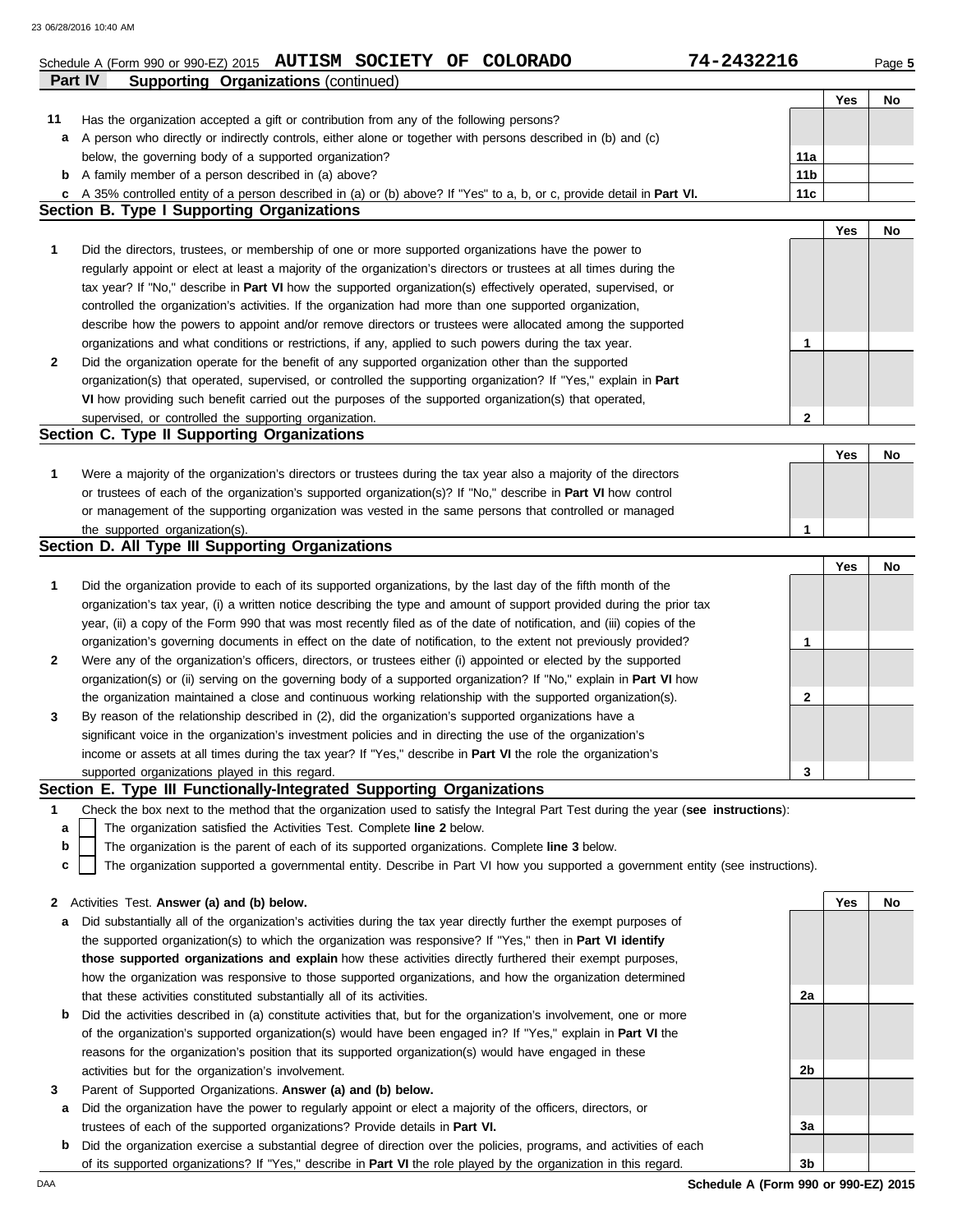### Schedule A (Form 990 or 990-EZ) 2015 **AUTISM SOCIETY OF COLORADO 74-2432216** Page 6

| <b>Part V</b><br>Type III Non-Functionally Integrated 509(a)(3) Supporting Organizations                                           |                |                |                                |
|------------------------------------------------------------------------------------------------------------------------------------|----------------|----------------|--------------------------------|
| Check here if the organization satisfied the Integral Part Test as a qualifying trust on Nov. 20, 1970. See instructions. All<br>1 |                |                |                                |
| other Type III non-functionally integrated supporting organizations must complete Sections A through E.                            |                |                |                                |
| Section A - Adjusted Net Income                                                                                                    |                | (A) Prior Year | (B) Current Year<br>(optional) |
| Net short-term capital gain<br>1                                                                                                   | $\mathbf{1}$   |                |                                |
| Recoveries of prior-year distributions<br>2                                                                                        | $\mathbf{2}$   |                |                                |
| 3<br>Other gross income (see instructions)                                                                                         | 3              |                |                                |
| 4<br>Add lines 1 through 3                                                                                                         | 4              |                |                                |
| 5<br>Depreciation and depletion                                                                                                    | 5              |                |                                |
| Portion of operating expenses paid or incurred for production or<br>6                                                              |                |                |                                |
| collection of gross income or for management, conservation, or                                                                     |                |                |                                |
| maintenance of property held for production of income (see instructions)                                                           | 6              |                |                                |
| 7<br>Other expenses (see instructions)                                                                                             | $\overline{7}$ |                |                                |
| 8<br><b>Adjusted Net Income</b> (subtract lines 5, 6 and 7 from line 4)                                                            | 8              |                |                                |
| <b>Section B - Minimum Asset Amount</b>                                                                                            |                | (A) Prior Year | (B) Current Year<br>(optional) |
| Aggregate fair market value of all non-exempt-use assets (see<br>1                                                                 |                |                |                                |
| instructions for short tax year or assets held for part of year):                                                                  |                |                |                                |
| <b>a</b> Average monthly value of securities                                                                                       | 1a             |                |                                |
| b<br>Average monthly cash balances                                                                                                 | 1 <sub>b</sub> |                |                                |
| Fair market value of other non-exempt-use assets<br>c                                                                              | 1 <sub>c</sub> |                |                                |
| <b>Total</b> (add lines 1a, 1b, and 1c)<br>d                                                                                       | 1d             |                |                                |
| <b>Discount</b> claimed for blockage or other<br>е                                                                                 |                |                |                                |
| factors (explain in detail in Part VI):                                                                                            |                |                |                                |
| $\mathbf{2}$<br>Acquisition indebtedness applicable to non-exempt-use assets                                                       | $\mathbf{2}$   |                |                                |
| Subtract line 2 from line 1d<br>3                                                                                                  | 3              |                |                                |
| Cash deemed held for exempt use. Enter 1-1/2% of line 3 (for greater amount,<br>4                                                  |                |                |                                |
| see instructions).                                                                                                                 | 4              |                |                                |
| 5<br>Net value of non-exempt-use assets (subtract line 4 from line 3)                                                              | 5              |                |                                |
| Multiply line 5 by .035<br>6                                                                                                       | 6              |                |                                |
| $\overline{\mathbf{r}}$<br>Recoveries of prior-year distributions                                                                  | $\overline{7}$ |                |                                |
| 8<br><b>Minimum Asset Amount</b> (add line 7 to line 6)                                                                            | 8              |                |                                |
| Section C - Distributable Amount                                                                                                   |                |                | Current Year                   |
| Adjusted net income for prior year (from Section A, line 8, Column A)<br>1                                                         | 1              |                |                                |
| Enter 85% of line 1<br>2                                                                                                           | $\mathbf{2}$   |                |                                |
| 3<br>Minimum asset amount for prior year (from Section B, line 8, Column A)                                                        | 3              |                |                                |
| Enter greater of line 2 or line 3<br>4                                                                                             | 4              |                |                                |
| 5<br>Income tax imposed in prior year                                                                                              | 5              |                |                                |
| <b>Distributable Amount.</b> Subtract line 5 from line 4, unless subject to<br>6                                                   |                |                |                                |
| emergency temporary reduction (see instructions)                                                                                   | 6              |                |                                |

**7** instructions). Check here if the current year is the organization's first as a non-functionally-integrated Type III supporting organization (see

**Schedule A (Form 990 or 990-EZ) 2015**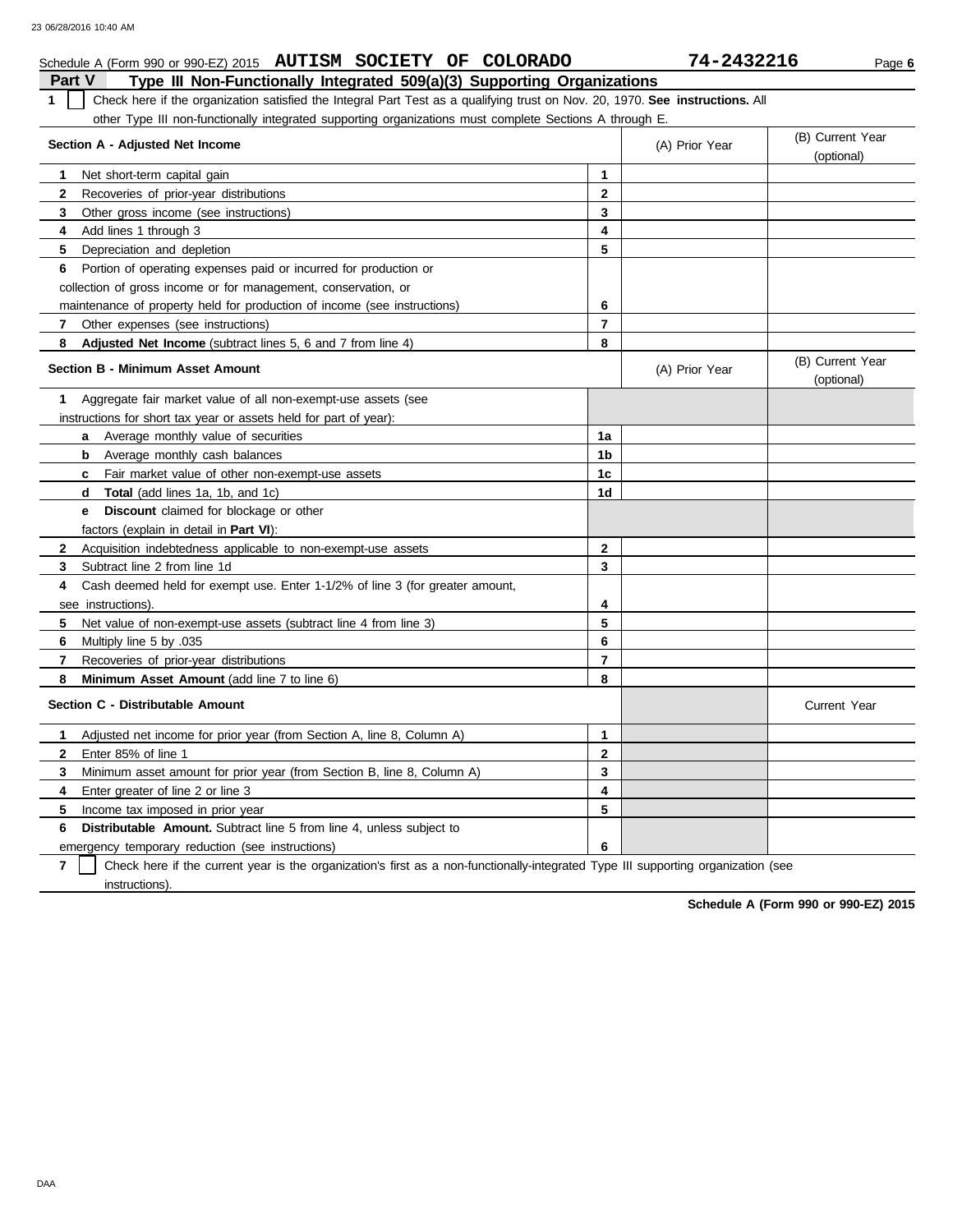# Schedule A (Form 990 or 990-EZ) 2015 **AUTISM SOCIETY OF COLORADO 74-2432216** Page 7

| Type III Non-Functionally Integrated 509(a)(3) Supporting Organizations (continued)<br>Part V |                                                                                            |                             |                           |                      |  |  |  |  |  |  |
|-----------------------------------------------------------------------------------------------|--------------------------------------------------------------------------------------------|-----------------------------|---------------------------|----------------------|--|--|--|--|--|--|
|                                                                                               | <b>Section D - Distributions</b>                                                           |                             |                           |                      |  |  |  |  |  |  |
| 1.                                                                                            | Amounts paid to supported organizations to accomplish exempt purposes                      |                             |                           |                      |  |  |  |  |  |  |
| 2                                                                                             | Amounts paid to perform activity that directly furthers exempt purposes of supported       |                             |                           |                      |  |  |  |  |  |  |
|                                                                                               | organizations, in excess of income from activity                                           |                             |                           |                      |  |  |  |  |  |  |
| 3                                                                                             | Administrative expenses paid to accomplish exempt purposes of supported organizations      |                             |                           |                      |  |  |  |  |  |  |
| 4                                                                                             | Amounts paid to acquire exempt-use assets                                                  |                             |                           |                      |  |  |  |  |  |  |
| 5                                                                                             | Qualified set-aside amounts (prior IRS approval required)                                  |                             |                           |                      |  |  |  |  |  |  |
| 6                                                                                             | Other distributions (describe in Part VI). See instructions.                               |                             |                           |                      |  |  |  |  |  |  |
| 7                                                                                             | <b>Total annual distributions.</b> Add lines 1 through 6.                                  |                             |                           |                      |  |  |  |  |  |  |
| 8                                                                                             | Distributions to attentive supported organizations to which the organization is responsive |                             |                           |                      |  |  |  |  |  |  |
|                                                                                               | (provide details in Part VI). See instructions.                                            |                             |                           |                      |  |  |  |  |  |  |
| 9                                                                                             | Distributable amount for 2015 from Section C, line 6                                       |                             |                           |                      |  |  |  |  |  |  |
| 10                                                                                            | Line 8 amount divided by Line 9 amount                                                     |                             |                           |                      |  |  |  |  |  |  |
|                                                                                               |                                                                                            | (i)                         | (iii)                     | (iii)                |  |  |  |  |  |  |
|                                                                                               | Section E - Distribution Allocations (see instructions)                                    | <b>Excess Distributions</b> | <b>Underdistributions</b> | <b>Distributable</b> |  |  |  |  |  |  |
|                                                                                               |                                                                                            |                             | Pre-2015                  | Amount for 2015      |  |  |  |  |  |  |
| 1                                                                                             | Distributable amount for 2015 from Section C, line 6                                       |                             |                           |                      |  |  |  |  |  |  |
| 2                                                                                             | Underdistributions, if any, for years prior to 2015                                        |                             |                           |                      |  |  |  |  |  |  |
|                                                                                               | (reasonable cause required-see instructions)                                               |                             |                           |                      |  |  |  |  |  |  |
| 3                                                                                             | Excess distributions carryover, if any, to 2015:                                           |                             |                           |                      |  |  |  |  |  |  |
| a                                                                                             |                                                                                            |                             |                           |                      |  |  |  |  |  |  |
| b                                                                                             |                                                                                            |                             |                           |                      |  |  |  |  |  |  |
| c                                                                                             |                                                                                            |                             |                           |                      |  |  |  |  |  |  |
|                                                                                               |                                                                                            |                             |                           |                      |  |  |  |  |  |  |
|                                                                                               |                                                                                            |                             |                           |                      |  |  |  |  |  |  |
|                                                                                               | f Total of lines 3a through e                                                              |                             |                           |                      |  |  |  |  |  |  |
|                                                                                               | g Applied to underdistributions of prior years                                             |                             |                           |                      |  |  |  |  |  |  |
|                                                                                               | h Applied to 2015 distributable amount                                                     |                             |                           |                      |  |  |  |  |  |  |
|                                                                                               | <i>i</i> Carryover from 2010 not applied (see instructions)                                |                             |                           |                      |  |  |  |  |  |  |
|                                                                                               | Remainder. Subtract lines 3g, 3h, and 3i from 3f.                                          |                             |                           |                      |  |  |  |  |  |  |
| 4                                                                                             | Distributions for 2015 from Section                                                        |                             |                           |                      |  |  |  |  |  |  |
|                                                                                               | \$<br>D, line $7$ :                                                                        |                             |                           |                      |  |  |  |  |  |  |
|                                                                                               | a Applied to underdistributions of prior years                                             |                             |                           |                      |  |  |  |  |  |  |
|                                                                                               | <b>b</b> Applied to 2015 distributable amount                                              |                             |                           |                      |  |  |  |  |  |  |
|                                                                                               | <b>c</b> Remainder. Subtract lines 4a and 4b from 4.                                       |                             |                           |                      |  |  |  |  |  |  |
| 5                                                                                             | Remaining underdistributions for years prior to 2015, if                                   |                             |                           |                      |  |  |  |  |  |  |
|                                                                                               | any. Subtract lines 3g and 4a from line 2 (if amount                                       |                             |                           |                      |  |  |  |  |  |  |
|                                                                                               | greater than zero, see instructions)                                                       |                             |                           |                      |  |  |  |  |  |  |
| 6                                                                                             | Remaining underdistributions for 2015. Subtract lines 3h                                   |                             |                           |                      |  |  |  |  |  |  |
|                                                                                               | and 4b from line 1 (if amount greater than zero, see                                       |                             |                           |                      |  |  |  |  |  |  |
|                                                                                               | instructions).                                                                             |                             |                           |                      |  |  |  |  |  |  |
| 7                                                                                             | Excess distributions carryover to 2016. Add lines 3j                                       |                             |                           |                      |  |  |  |  |  |  |
|                                                                                               | and 4c.                                                                                    |                             |                           |                      |  |  |  |  |  |  |
| 8                                                                                             | Breakdown of line 7:                                                                       |                             |                           |                      |  |  |  |  |  |  |
| а                                                                                             |                                                                                            |                             |                           |                      |  |  |  |  |  |  |
| b                                                                                             |                                                                                            |                             |                           |                      |  |  |  |  |  |  |
|                                                                                               |                                                                                            |                             |                           |                      |  |  |  |  |  |  |
|                                                                                               |                                                                                            |                             |                           |                      |  |  |  |  |  |  |
|                                                                                               | e Excess from 2015                                                                         |                             |                           |                      |  |  |  |  |  |  |

**Schedule A (Form 990 or 990-EZ) 2015**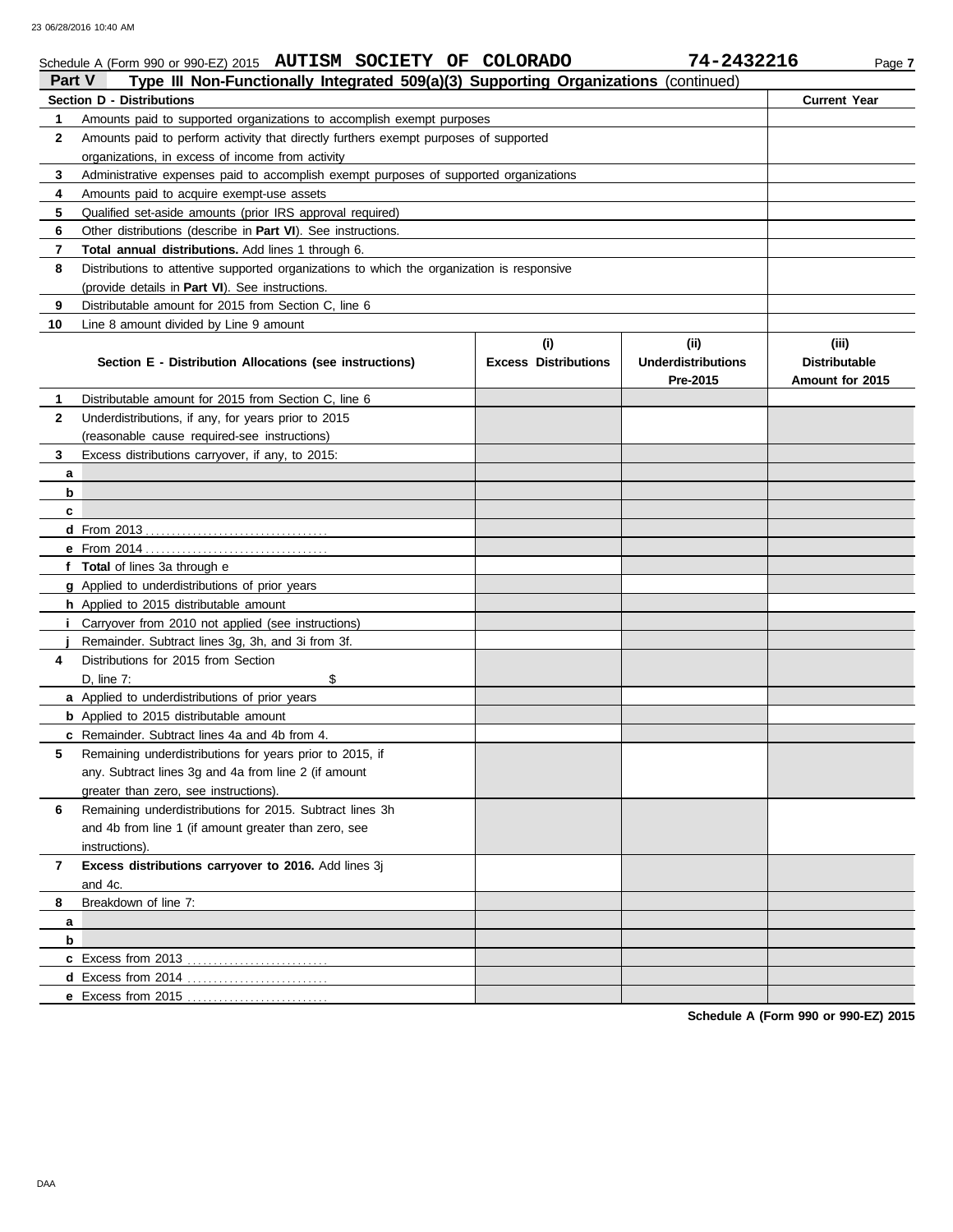|             | Schedule A (Form 990 or 990-EZ) 2015 AUTISM SOCIETY OF COLORADO |  |    |        | 74-2432216                                                                                                                                                                                                                                                                                                                                                                                                                                                                                                                                                                                 | Page 8 |
|-------------|-----------------------------------------------------------------|--|----|--------|--------------------------------------------------------------------------------------------------------------------------------------------------------------------------------------------------------------------------------------------------------------------------------------------------------------------------------------------------------------------------------------------------------------------------------------------------------------------------------------------------------------------------------------------------------------------------------------------|--------|
| Part VI     |                                                                 |  |    |        | Supplemental Information. Provide the explanations required by Part II, line 10; Part II, line 17a or 17b; Part<br>III, line 12; Part IV, Section A, lines 1, 2, 3b, 3c, 4b, 4c, 5a, 6, 9a, 9b, 9c, 11a, 11b, and 11c; Part IV, Section<br>B, lines 1 and 2; Part IV, Section C, line 1; Part IV, Section D, lines 2 and 3; Part IV, Section E, lines 1c, 2a, 2b,<br>3a and 3b; Part V, line 1; Part V, Section B, line 1e; Part V, Section D, lines 5, 6, and 8; and Part V, Section E,<br>lines 2, 5, and 6. Also complete this part for any additional information. (See instructions.) |        |
|             | PART II, LINE 10 - OTHER INCOME DETAIL                          |  |    |        |                                                                                                                                                                                                                                                                                                                                                                                                                                                                                                                                                                                            |        |
| <b>MISC</b> |                                                                 |  | \$ | 24,683 |                                                                                                                                                                                                                                                                                                                                                                                                                                                                                                                                                                                            |        |
|             |                                                                 |  |    |        |                                                                                                                                                                                                                                                                                                                                                                                                                                                                                                                                                                                            |        |
|             |                                                                 |  |    |        |                                                                                                                                                                                                                                                                                                                                                                                                                                                                                                                                                                                            |        |
|             |                                                                 |  |    |        |                                                                                                                                                                                                                                                                                                                                                                                                                                                                                                                                                                                            |        |
|             |                                                                 |  |    |        |                                                                                                                                                                                                                                                                                                                                                                                                                                                                                                                                                                                            |        |
|             |                                                                 |  |    |        |                                                                                                                                                                                                                                                                                                                                                                                                                                                                                                                                                                                            |        |
|             |                                                                 |  |    |        |                                                                                                                                                                                                                                                                                                                                                                                                                                                                                                                                                                                            |        |
|             |                                                                 |  |    |        |                                                                                                                                                                                                                                                                                                                                                                                                                                                                                                                                                                                            |        |
|             |                                                                 |  |    |        |                                                                                                                                                                                                                                                                                                                                                                                                                                                                                                                                                                                            |        |
|             |                                                                 |  |    |        |                                                                                                                                                                                                                                                                                                                                                                                                                                                                                                                                                                                            |        |
|             |                                                                 |  |    |        |                                                                                                                                                                                                                                                                                                                                                                                                                                                                                                                                                                                            |        |
|             |                                                                 |  |    |        |                                                                                                                                                                                                                                                                                                                                                                                                                                                                                                                                                                                            |        |
|             |                                                                 |  |    |        |                                                                                                                                                                                                                                                                                                                                                                                                                                                                                                                                                                                            |        |
|             |                                                                 |  |    |        |                                                                                                                                                                                                                                                                                                                                                                                                                                                                                                                                                                                            |        |
|             |                                                                 |  |    |        |                                                                                                                                                                                                                                                                                                                                                                                                                                                                                                                                                                                            |        |
|             |                                                                 |  |    |        |                                                                                                                                                                                                                                                                                                                                                                                                                                                                                                                                                                                            |        |
|             |                                                                 |  |    |        |                                                                                                                                                                                                                                                                                                                                                                                                                                                                                                                                                                                            |        |
|             |                                                                 |  |    |        |                                                                                                                                                                                                                                                                                                                                                                                                                                                                                                                                                                                            |        |
|             |                                                                 |  |    |        |                                                                                                                                                                                                                                                                                                                                                                                                                                                                                                                                                                                            |        |
|             |                                                                 |  |    |        |                                                                                                                                                                                                                                                                                                                                                                                                                                                                                                                                                                                            |        |
|             |                                                                 |  |    |        |                                                                                                                                                                                                                                                                                                                                                                                                                                                                                                                                                                                            |        |
|             |                                                                 |  |    |        |                                                                                                                                                                                                                                                                                                                                                                                                                                                                                                                                                                                            |        |
|             |                                                                 |  |    |        |                                                                                                                                                                                                                                                                                                                                                                                                                                                                                                                                                                                            |        |
|             |                                                                 |  |    |        |                                                                                                                                                                                                                                                                                                                                                                                                                                                                                                                                                                                            |        |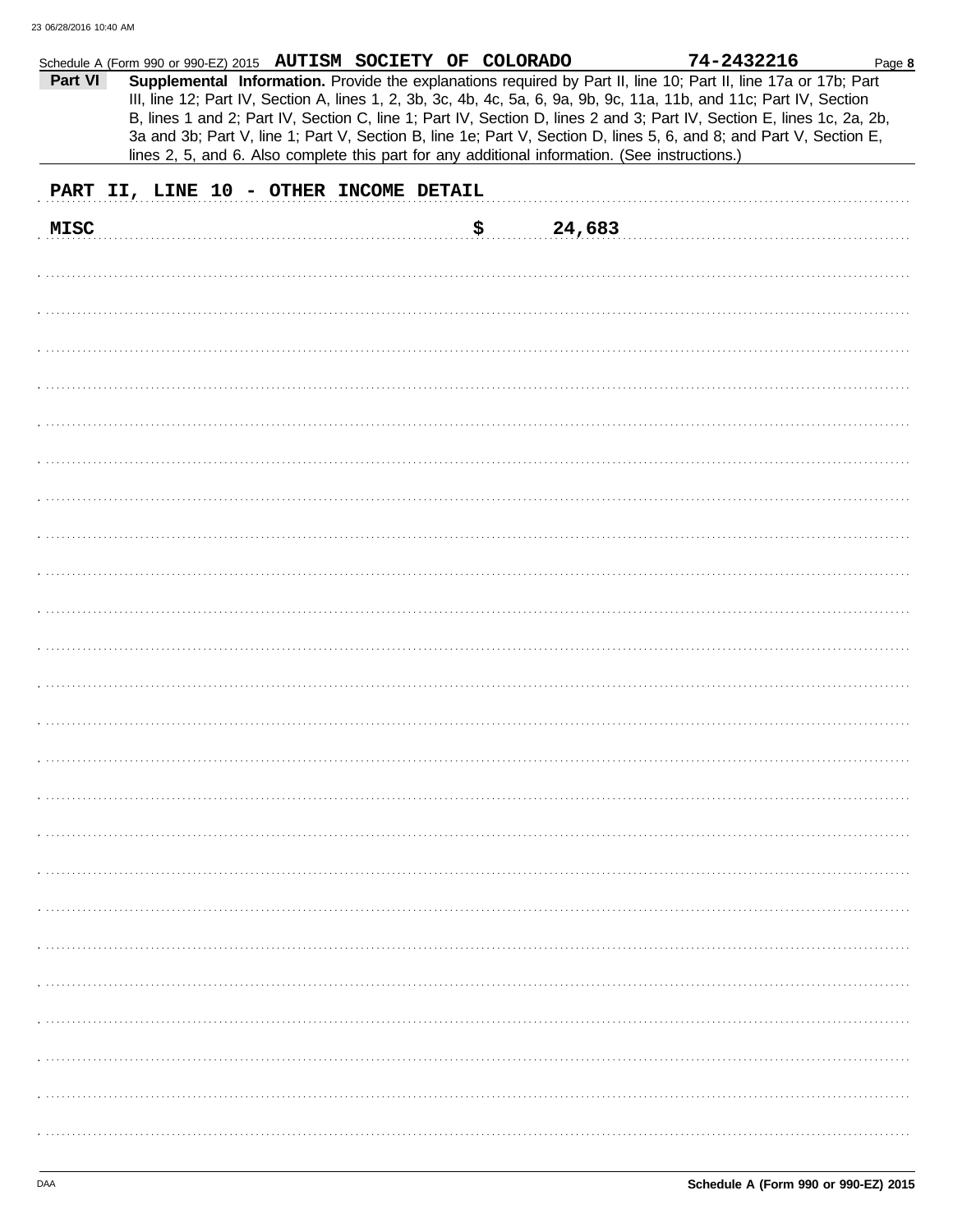**(Form 990)**

Department of the Treasury Internal Revenue Service

# **SCHEDULE D Supplemental Financial Statements**

**Part IV, line 6, 7, 8, 9, 10, 11a, 11b, 11c, 11d, 11e, 11f, 12a, or 12b.** u **Complete if the organization answered "Yes" on Form 990,**

u **Attach to Form 990.**  u **Information about Schedule D (Form 990) and its instructions is at www.irs.gov/form990.**

**Employer identification Inspection**

**2015**

**Open to Public**

OMB No. 1545-0047

|   | Name of the organization |                                                                                                                                                                                                                                |                                                    |                | Employer identification number  |  |  |
|---|--------------------------|--------------------------------------------------------------------------------------------------------------------------------------------------------------------------------------------------------------------------------|----------------------------------------------------|----------------|---------------------------------|--|--|
|   |                          | AUTISM SOCIETY OF COLORADO                                                                                                                                                                                                     |                                                    | 74-2432216     |                                 |  |  |
|   | Part I                   | Organizations Maintaining Donor Advised Funds or Other Similar Funds or Accounts.<br>Complete if the organization answered "Yes" on Form 990, Part IV, line 6.                                                                 |                                                    |                |                                 |  |  |
|   |                          |                                                                                                                                                                                                                                | (a) Donor advised funds                            |                | (b) Funds and other accounts    |  |  |
| 1 |                          |                                                                                                                                                                                                                                |                                                    |                |                                 |  |  |
| 2 |                          |                                                                                                                                                                                                                                |                                                    |                |                                 |  |  |
| З |                          |                                                                                                                                                                                                                                |                                                    |                |                                 |  |  |
| 4 |                          | Aggregate value of grants from (during year) Mathematical Mathematical Property of the Mathematical Property of Aggregate Mathematical Property of Aggregate Mathematical Property of Aggregate Mathematical Property of Aggre |                                                    |                |                                 |  |  |
| 5 |                          | Did the organization inform all donors and donor advisors in writing that the assets held in donor advised                                                                                                                     |                                                    |                |                                 |  |  |
|   |                          |                                                                                                                                                                                                                                |                                                    |                | Yes<br>No                       |  |  |
| 6 |                          | Did the organization inform all grantees, donors, and donor advisors in writing that grant funds can be used                                                                                                                   |                                                    |                |                                 |  |  |
|   |                          | only for charitable purposes and not for the benefit of the donor or donor advisor, or for any other purpose                                                                                                                   |                                                    |                |                                 |  |  |
|   |                          | conferring impermissible private benefit?                                                                                                                                                                                      |                                                    |                | Yes<br>No                       |  |  |
|   | Part II                  | <b>Conservation Easements.</b>                                                                                                                                                                                                 |                                                    |                |                                 |  |  |
|   |                          | Complete if the organization answered "Yes" on Form 990, Part IV, line 7.                                                                                                                                                      |                                                    |                |                                 |  |  |
|   |                          | Purpose(s) of conservation easements held by the organization (check all that apply).                                                                                                                                          |                                                    |                |                                 |  |  |
|   |                          | Preservation of land for public use (e.g., recreation or education)                                                                                                                                                            | Preservation of a historically important land area |                |                                 |  |  |
|   |                          | Protection of natural habitat                                                                                                                                                                                                  | Preservation of a certified historic structure     |                |                                 |  |  |
|   |                          | Preservation of open space                                                                                                                                                                                                     |                                                    |                |                                 |  |  |
| 2 |                          | Complete lines 2a through 2d if the organization held a qualified conservation contribution in the form of a conservation                                                                                                      |                                                    |                |                                 |  |  |
|   |                          | easement on the last day of the tax year.                                                                                                                                                                                      |                                                    |                | Held at the End of the Tax Year |  |  |
| а |                          |                                                                                                                                                                                                                                |                                                    | 2a             |                                 |  |  |
| b |                          |                                                                                                                                                                                                                                |                                                    | 2 <sub>b</sub> |                                 |  |  |
|   |                          |                                                                                                                                                                                                                                |                                                    | 2c             |                                 |  |  |
| d |                          | Number of conservation easements included in (c) acquired after 8/17/06, and not on a                                                                                                                                          |                                                    |                |                                 |  |  |
|   |                          | historic structure listed in the National Register [11] contained a structure of the National Register [11] contained a structure of the National Register [11] contained a structure of the National Register [11] contained  |                                                    | 2d             |                                 |  |  |
| 3 |                          | Number of conservation easements modified, transferred, released, extinguished, or terminated by the organization during the                                                                                                   |                                                    |                |                                 |  |  |
|   | tax year <b>u</b>        |                                                                                                                                                                                                                                |                                                    |                |                                 |  |  |
|   |                          | Number of states where property subject to conservation easement is located u                                                                                                                                                  |                                                    |                |                                 |  |  |
| 5 |                          | Does the organization have a written policy regarding the periodic monitoring, inspection, handling of                                                                                                                         |                                                    |                |                                 |  |  |
|   |                          |                                                                                                                                                                                                                                |                                                    |                | Yes<br>No                       |  |  |
|   |                          | Staff and volunteer hours devoted to monitoring, inspecting, handling of violations, and enforcing conservation easements during the year                                                                                      |                                                    |                |                                 |  |  |
|   | u                        | .                                                                                                                                                                                                                              |                                                    |                |                                 |  |  |
| 7 |                          | Amount of expenses incurred in monitoring, inspecting, handling of violations, and enforcing conservation easements during the year                                                                                            |                                                    |                |                                 |  |  |
|   | ա \$                     |                                                                                                                                                                                                                                |                                                    |                |                                 |  |  |
|   |                          | Does each conservation easement reported on line 2(d) above satisfy the requirements of section 170(h)(4)(B)(i)                                                                                                                |                                                    |                |                                 |  |  |
|   |                          | and section $170(h)(4)(B)(ii)?$                                                                                                                                                                                                |                                                    |                | Yes<br>No                       |  |  |
| 9 |                          | In Part XIII, describe how the organization reports conservation easements in its revenue and expense statement, and                                                                                                           |                                                    |                |                                 |  |  |
|   |                          | balance sheet, and include, if applicable, the text of the footnote to the organization's financial statements that describes the                                                                                              |                                                    |                |                                 |  |  |
|   |                          | organization's accounting for conservation easements.                                                                                                                                                                          |                                                    |                |                                 |  |  |
|   | Part III                 | Organizations Maintaining Collections of Art, Historical Treasures, or Other Similar Assets.                                                                                                                                   |                                                    |                |                                 |  |  |
|   |                          | Complete if the organization answered "Yes" on Form 990, Part IV, line 8.                                                                                                                                                      |                                                    |                |                                 |  |  |
|   |                          | 1a If the organization elected, as permitted under SFAS 116 (ASC 958), not to report in its revenue statement and balance sheet                                                                                                |                                                    |                |                                 |  |  |
|   |                          | works of art, historical treasures, or other similar assets held for public exhibition, education, or research in furtherance of                                                                                               |                                                    |                |                                 |  |  |
|   |                          | public service, provide, in Part XIII, the text of the footnote to its financial statements that describes these items.                                                                                                        |                                                    |                |                                 |  |  |
| b |                          | If the organization elected, as permitted under SFAS 116 (ASC 958), to report in its revenue statement and balance sheet                                                                                                       |                                                    |                |                                 |  |  |
|   |                          | works of art, historical treasures, or other similar assets held for public exhibition, education, or research in furtherance of                                                                                               |                                                    |                |                                 |  |  |
|   |                          | public service, provide the following amounts relating to these items:                                                                                                                                                         |                                                    |                |                                 |  |  |
|   |                          |                                                                                                                                                                                                                                |                                                    |                |                                 |  |  |
|   |                          | (ii) Assets included in Form 990, Part X                                                                                                                                                                                       |                                                    |                | $\mathbf{u}$ \$                 |  |  |
| 2 |                          | If the organization received or held works of art, historical treasures, or other similar assets for financial gain, provide the                                                                                               |                                                    |                |                                 |  |  |
|   |                          | following amounts required to be reported under SFAS 116 (ASC 958) relating to these items:                                                                                                                                    |                                                    |                |                                 |  |  |
| а |                          |                                                                                                                                                                                                                                |                                                    |                |                                 |  |  |
|   |                          |                                                                                                                                                                                                                                |                                                    |                | u \$                            |  |  |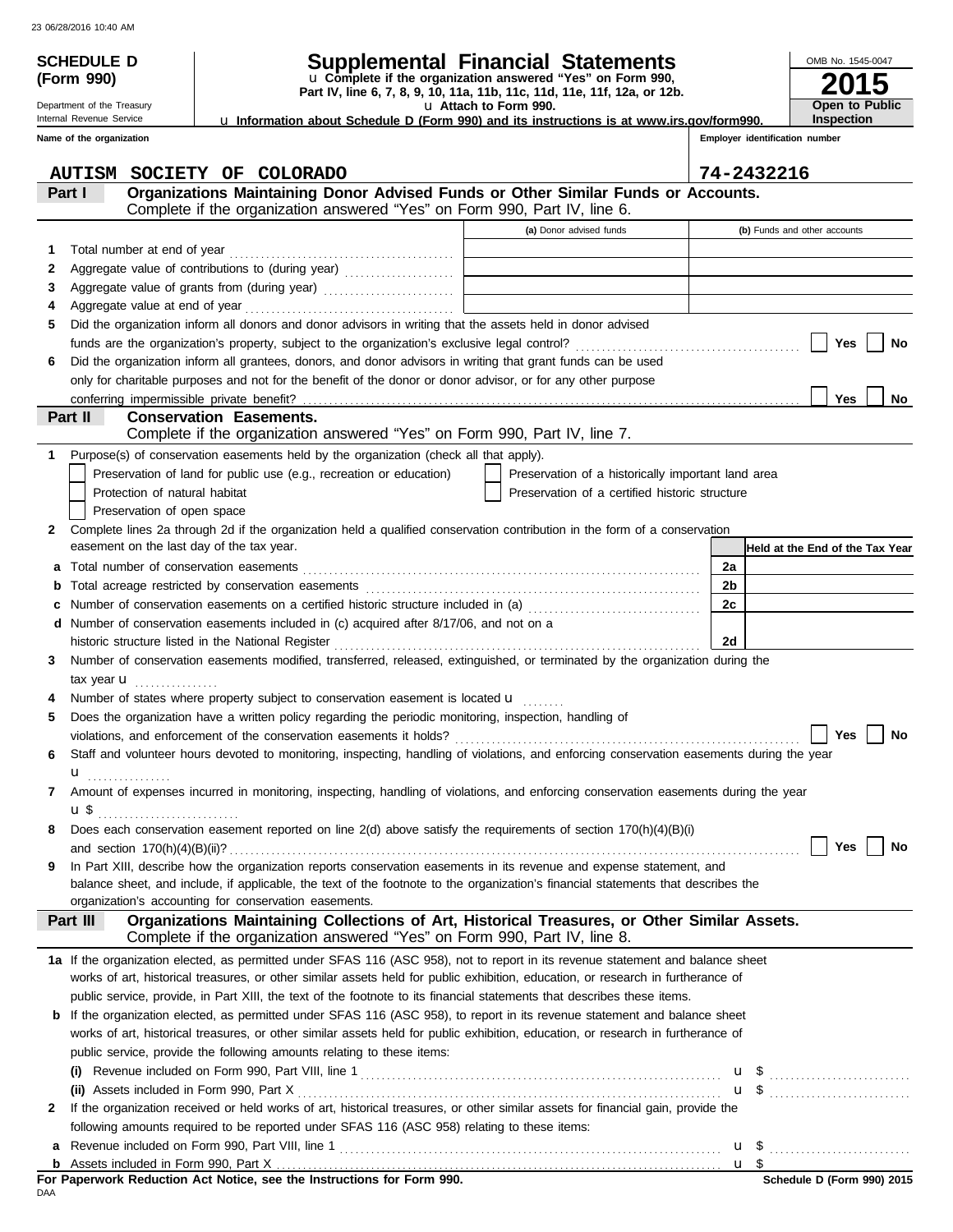|   | Schedule D (Form 990) 2015 AUTISM SOCIETY OF COLORADO                                                                                                                                                                                |                         |                           | 74-2432216         |                 |                      | Page 2                 |
|---|--------------------------------------------------------------------------------------------------------------------------------------------------------------------------------------------------------------------------------------|-------------------------|---------------------------|--------------------|-----------------|----------------------|------------------------|
|   | Organizations Maintaining Collections of Art, Historical Treasures, or Other Similar Assets (continued)<br>Part III                                                                                                                  |                         |                           |                    |                 |                      |                        |
|   | 3 Using the organization's acquisition, accession, and other records, check any of the following that are a significant use of its<br>collection items (check all that apply):                                                       |                         |                           |                    |                 |                      |                        |
| a | Public exhibition                                                                                                                                                                                                                    | d                       | Loan or exchange programs |                    |                 |                      |                        |
| b | Scholarly research                                                                                                                                                                                                                   | e                       |                           |                    |                 |                      |                        |
| c | Preservation for future generations                                                                                                                                                                                                  |                         |                           |                    |                 |                      |                        |
|   | Provide a description of the organization's collections and explain how they further the organization's exempt purpose in Part                                                                                                       |                         |                           |                    |                 |                      |                        |
|   | XIII.                                                                                                                                                                                                                                |                         |                           |                    |                 |                      |                        |
| 5 | During the year, did the organization solicit or receive donations of art, historical treasures, or other similar                                                                                                                    |                         |                           |                    |                 |                      |                        |
|   |                                                                                                                                                                                                                                      |                         |                           |                    |                 |                      | <b>Yes</b><br>No       |
|   | <b>Escrow and Custodial Arrangements.</b><br><b>Part IV</b>                                                                                                                                                                          |                         |                           |                    |                 |                      |                        |
|   | Complete if the organization answered "Yes" on Form 990, Part IV, line 9, or reported an amount on Form                                                                                                                              |                         |                           |                    |                 |                      |                        |
|   | 990, Part X, line 21.                                                                                                                                                                                                                |                         |                           |                    |                 |                      |                        |
|   | 1a Is the organization an agent, trustee, custodian or other intermediary for contributions or other assets not                                                                                                                      |                         |                           |                    |                 |                      |                        |
|   |                                                                                                                                                                                                                                      |                         |                           |                    |                 |                      | Yes<br>No              |
|   | b If "Yes," explain the arrangement in Part XIII and complete the following table:                                                                                                                                                   |                         |                           |                    |                 |                      |                        |
|   |                                                                                                                                                                                                                                      |                         |                           |                    |                 |                      | Amount                 |
|   | c Beginning balance <b>contract to the contract of the set of the contract of the contract of the contract of the contract of the contract of the contract of the contract of the contract of the contract of the contract of th</b> |                         |                           |                    |                 | 1c                   |                        |
|   |                                                                                                                                                                                                                                      |                         |                           |                    |                 | 1d                   |                        |
|   |                                                                                                                                                                                                                                      |                         |                           |                    |                 | 1e                   |                        |
| f |                                                                                                                                                                                                                                      |                         |                           |                    |                 | 1f                   |                        |
|   |                                                                                                                                                                                                                                      |                         |                           |                    |                 |                      | Yes<br>No              |
|   |                                                                                                                                                                                                                                      |                         |                           |                    |                 |                      |                        |
|   | <b>Endowment Funds.</b><br><b>Part V</b>                                                                                                                                                                                             |                         |                           |                    |                 |                      |                        |
|   | Complete if the organization answered "Yes" on Form 990, Part IV, line 10.                                                                                                                                                           |                         |                           |                    |                 |                      |                        |
|   |                                                                                                                                                                                                                                      | (a) Current year        | (b) Prior year            | (c) Two years back |                 | (d) Three years back | (e) Four years back    |
|   | 1a Beginning of year balance                                                                                                                                                                                                         | 11,553                  | 17,777                    | 17,754             |                 | 36,437               | 18,442                 |
|   | <b>b</b> Contributions <b>contributions</b>                                                                                                                                                                                          | 2,921                   | 280,037                   | 333,361            |                 | 240,276              | 130,130                |
|   | c Net investment earnings, gains, and                                                                                                                                                                                                |                         |                           |                    |                 |                      |                        |
|   |                                                                                                                                                                                                                                      |                         |                           |                    |                 |                      |                        |
|   | d Grants or scholarships                                                                                                                                                                                                             |                         |                           |                    |                 |                      |                        |
|   | e Other expenditures for facilities and                                                                                                                                                                                              |                         |                           |                    |                 |                      |                        |
|   |                                                                                                                                                                                                                                      | 7,656                   | 286,261                   | 333,338            |                 | 258,959              | 112,135                |
|   | f Administrative expenses                                                                                                                                                                                                            | 6,818                   |                           |                    |                 | 17,754               |                        |
|   | <b>g</b> End of year balance $\ldots$                                                                                                                                                                                                |                         | 11,553                    | 17,777             |                 |                      | 36,437                 |
|   | 2 Provide the estimated percentage of the current year end balance (line 1g, column (a)) held as:                                                                                                                                    |                         |                           |                    |                 |                      |                        |
|   | a Board designated or quasi-endowment u                                                                                                                                                                                              |                         |                           |                    |                 |                      |                        |
|   | <b>b</b> Permanent endowment <b>u</b> %<br>c Temporarily restricted endowment $\mathbf{u}$ 100.00 %                                                                                                                                  |                         |                           |                    |                 |                      |                        |
|   | The percentages on lines 2a, 2b, and 2c should equal 100%.                                                                                                                                                                           |                         |                           |                    |                 |                      |                        |
|   | 3a Are there endowment funds not in the possession of the organization that are held and administered for the                                                                                                                        |                         |                           |                    |                 |                      |                        |
|   | organization by:                                                                                                                                                                                                                     |                         |                           |                    |                 |                      | Yes<br>No              |
|   |                                                                                                                                                                                                                                      |                         |                           |                    |                 |                      | X<br>3a(i)             |
|   |                                                                                                                                                                                                                                      |                         |                           |                    |                 |                      | $\mathbf x$<br> 3a(ii) |
|   |                                                                                                                                                                                                                                      |                         |                           |                    |                 |                      | 3b                     |
|   | Describe in Part XIII the intended uses of the organization's endowment funds.                                                                                                                                                       |                         |                           |                    |                 |                      |                        |
|   | Land, Buildings, and Equipment.<br><b>Part VI</b>                                                                                                                                                                                    |                         |                           |                    |                 |                      |                        |
|   | Complete if the organization answered "Yes" on Form 990, Part IV, line 11a. See Form 990, Part X, line 10.                                                                                                                           |                         |                           |                    |                 |                      |                        |
|   | Description of property                                                                                                                                                                                                              | (a) Cost or other basis | (b) Cost or other basis   |                    | (c) Accumulated |                      | (d) Book value         |
|   |                                                                                                                                                                                                                                      | (investment)            | (other)                   |                    | depreciation    |                      |                        |
|   |                                                                                                                                                                                                                                      |                         |                           |                    |                 |                      |                        |
|   |                                                                                                                                                                                                                                      |                         |                           |                    |                 |                      |                        |
|   | c Leasehold improvements                                                                                                                                                                                                             |                         |                           |                    |                 |                      |                        |
|   |                                                                                                                                                                                                                                      |                         |                           |                    |                 |                      |                        |
|   |                                                                                                                                                                                                                                      |                         |                           |                    |                 |                      |                        |
|   |                                                                                                                                                                                                                                      |                         |                           |                    |                 | u                    |                        |
|   |                                                                                                                                                                                                                                      |                         |                           |                    |                 |                      |                        |

**Schedule D (Form 990) 2015**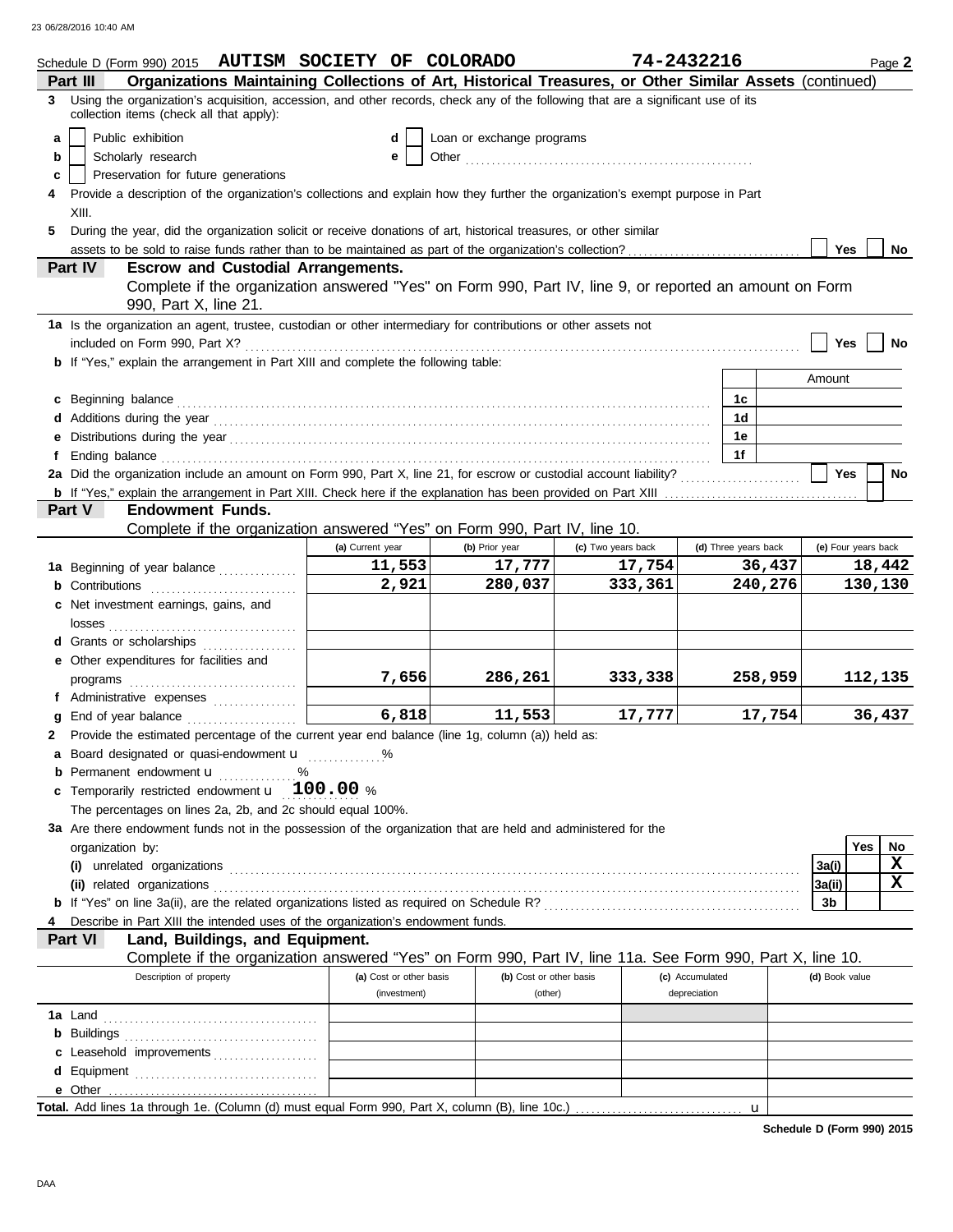| Schedule D (Form 990) 2015         | AUTISM SOCIETY OF COLORADO                                                                                 |                | 74-2432216                       | Page 3         |
|------------------------------------|------------------------------------------------------------------------------------------------------------|----------------|----------------------------------|----------------|
| <b>Part VII</b>                    | <b>Investments-Other Securities.</b>                                                                       |                |                                  |                |
|                                    | Complete if the organization answered "Yes" on Form 990, Part IV, line 11b. See Form 990, Part X, line 12. |                |                                  |                |
|                                    | (a) Description of security or category                                                                    | (b) Book value | (c) Method of valuation:         |                |
|                                    | (including name of security)                                                                               |                | Cost or end-of-year market value |                |
| (1) Financial derivatives          |                                                                                                            |                |                                  |                |
|                                    |                                                                                                            |                |                                  |                |
|                                    | (3) Other $\ldots$ $\ldots$ $\ldots$ $\ldots$ $\ldots$ $\ldots$                                            |                |                                  |                |
| (A)                                |                                                                                                            |                |                                  |                |
| (B)                                |                                                                                                            |                |                                  |                |
| (C)                                |                                                                                                            |                |                                  |                |
| $\bigcup_{\alpha\in\mathbb{R}}(D)$ |                                                                                                            |                |                                  |                |
| (E)                                |                                                                                                            |                |                                  |                |
| (F)                                |                                                                                                            |                |                                  |                |
| (G)                                |                                                                                                            |                |                                  |                |
| (H)                                |                                                                                                            |                |                                  |                |
|                                    | Total. (Column (b) must equal Form 990, Part X, col. (B) line 12.) u                                       |                |                                  |                |
| Part VIII                          | Investments-Program Related.                                                                               |                |                                  |                |
|                                    | Complete if the organization answered "Yes" on Form 990, Part IV, line 11c. See Form 990, Part X, line 13. |                |                                  |                |
|                                    | (a) Description of investment                                                                              | (b) Book value | (c) Method of valuation:         |                |
|                                    |                                                                                                            |                | Cost or end-of-year market value |                |
| (1)                                |                                                                                                            |                |                                  |                |
| (2)                                |                                                                                                            |                |                                  |                |
| (3)                                |                                                                                                            |                |                                  |                |
| (4)                                |                                                                                                            |                |                                  |                |
| (5)                                |                                                                                                            |                |                                  |                |
| (6)                                |                                                                                                            |                |                                  |                |
| (7)                                |                                                                                                            |                |                                  |                |
| (8)                                |                                                                                                            |                |                                  |                |
| (9)                                |                                                                                                            |                |                                  |                |
|                                    | Total. (Column (b) must equal Form 990, Part X, col. (B) line 13.) u                                       |                |                                  |                |
| Part IX                            | Other Assets.                                                                                              |                |                                  |                |
|                                    | Complete if the organization answered "Yes" on Form 990, Part IV, line 11d. See Form 990, Part X, line 15. |                |                                  |                |
|                                    | (a) Description                                                                                            |                |                                  | (b) Book value |
| (1)                                | <b>DEPOSITS</b>                                                                                            |                |                                  | 738            |
| (2)                                |                                                                                                            |                |                                  |                |
| (3)                                |                                                                                                            |                |                                  |                |
| (4)                                |                                                                                                            |                |                                  |                |
| (5)                                |                                                                                                            |                |                                  |                |
| (6)                                |                                                                                                            |                |                                  |                |
| (7)                                |                                                                                                            |                |                                  |                |
| (8)                                |                                                                                                            |                |                                  |                |
| (9)                                |                                                                                                            |                |                                  | 738            |
| Part X                             | Total. (Column (b) must equal Form 990, Part X, col. (B) line 15.)<br>Other Liabilities.                   |                | u                                |                |
|                                    | Complete if the organization answered "Yes" on Form 990, Part IV, line 11e or 11f. See Form 990, Part X,   |                |                                  |                |
|                                    | line 25.                                                                                                   |                |                                  |                |
| 1.                                 | (a) Description of liability                                                                               | (b) Book value |                                  |                |
| (1)                                | Federal income taxes                                                                                       |                |                                  |                |
| (2)                                |                                                                                                            |                |                                  |                |
| (3)                                |                                                                                                            |                |                                  |                |
| (4)                                |                                                                                                            |                |                                  |                |
| (5)                                |                                                                                                            |                |                                  |                |
| (6)                                |                                                                                                            |                |                                  |                |
| (7)                                |                                                                                                            |                |                                  |                |
| (8)                                |                                                                                                            |                |                                  |                |
| (9)                                |                                                                                                            |                |                                  |                |
|                                    | Total. (Column (b) must equal Form 990, Part X, col. (B) line 25.) u                                       |                |                                  |                |

Total. (Column (b) must equal Form 990, Part X, col. (B) line 25.) **u** 

Liability for uncertain tax positions. In Part XIII, provide the text of the footnote to the organization's financial statements that reports the **2.** organization's liability for uncertain tax positions under FIN 48 (ASC 740). Check here if the text of the footnote has been provided in Part XIII .........

**X**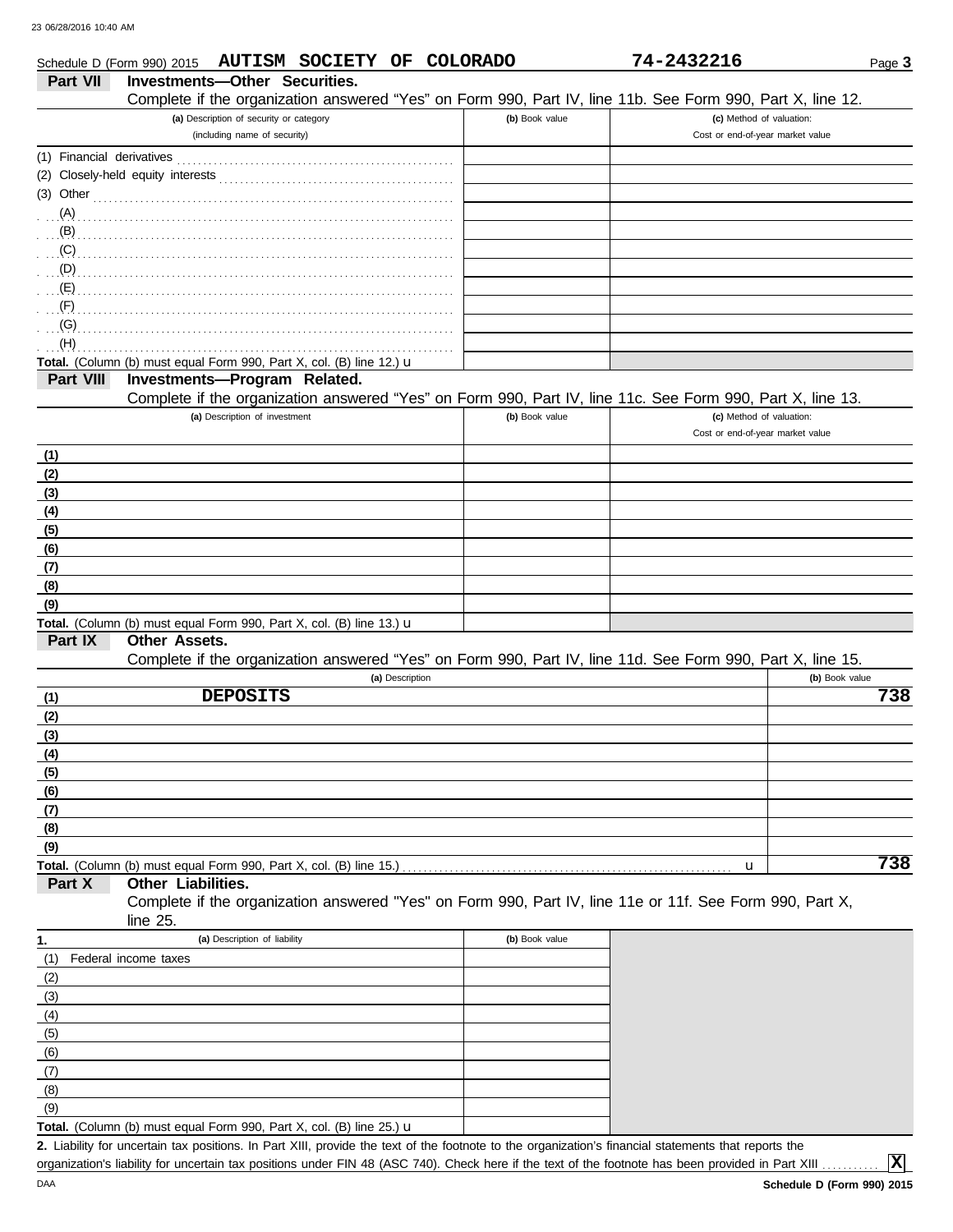|    | Schedule D (Form 990) 2015 AUTISM SOCIETY OF COLORADO                                                                                                                                                                          |                | 74-2432216 |              | Page 4  |
|----|--------------------------------------------------------------------------------------------------------------------------------------------------------------------------------------------------------------------------------|----------------|------------|--------------|---------|
|    | Reconciliation of Revenue per Audited Financial Statements With Revenue per Return.<br>Part XI                                                                                                                                 |                |            |              |         |
|    | Complete if the organization answered "Yes" on Form 990, Part IV, line 12a.                                                                                                                                                    |                |            |              |         |
| 1  | Total revenue, gains, and other support per audited financial statements                                                                                                                                                       |                |            | $\mathbf{1}$ | 226,199 |
| 2  | Amounts included on line 1 but not on Form 990, Part VIII, line 12:                                                                                                                                                            |                |            |              |         |
| а  |                                                                                                                                                                                                                                | 2a             |            |              |         |
|    |                                                                                                                                                                                                                                | 2 <sub>b</sub> | 7,749      |              |         |
| c  |                                                                                                                                                                                                                                | 2c             |            |              |         |
| d  |                                                                                                                                                                                                                                | 2d             |            |              |         |
| е  | Add lines 2a through 2d [11] All and the contract of the contract of the contract of the contract of the contract of the contract of the contract of the contract of the contract of the contract of the contract of the contr |                |            | 2e           | 7,749   |
| З  |                                                                                                                                                                                                                                |                |            | $\mathbf{3}$ | 218,450 |
| 4  | Amounts included on Form 990, Part VIII, line 12, but not on line 1:                                                                                                                                                           |                |            |              |         |
| а  | Investment expenses not included on Form 990, Part VIII, line 7b [                                                                                                                                                             | 4а             |            |              |         |
| b  |                                                                                                                                                                                                                                | 4b             |            |              |         |
|    | Add lines 4a and 4b                                                                                                                                                                                                            |                |            | 4с           |         |
| 5. |                                                                                                                                                                                                                                |                |            | 5            | 218,450 |
|    | Reconciliation of Expenses per Audited Financial Statements With Expenses per Return.<br>Part XII                                                                                                                              |                |            |              |         |
|    | Complete if the organization answered "Yes" on Form 990, Part IV, line 12a.                                                                                                                                                    |                |            |              |         |
| 1  | Total expenses and losses per audited financial statements                                                                                                                                                                     |                |            | $\mathbf{1}$ | 325,431 |
| 2  | Amounts included on line 1 but not on Form 990, Part IX, line 25:                                                                                                                                                              |                |            |              |         |
| а  |                                                                                                                                                                                                                                | 2a             | 7,749      |              |         |
| b  |                                                                                                                                                                                                                                | 2 <sub>b</sub> |            |              |         |
|    | Other losses                                                                                                                                                                                                                   | 2c             |            |              |         |
| d  |                                                                                                                                                                                                                                | 2d             |            |              |         |
| е  | Add lines 2a through 2d [11, 12] Add lines 2a through 2d [11, 12] Add lines 2a through 2d [11, 12] Add lines 2a through 2d [11, 12] Add and the set of the set of the set of the set of the set of the set of the set of the s |                |            | 2e           | 7,749   |
| 3  |                                                                                                                                                                                                                                |                |            | $\mathbf{3}$ | 317,682 |
| 4  | Amounts included on Form 990, Part IX, line 25, but not on line 1:                                                                                                                                                             |                |            |              |         |
| а  |                                                                                                                                                                                                                                | 4а             |            |              |         |
|    |                                                                                                                                                                                                                                | 4b             |            |              |         |
|    | c Add lines 4a and 4b                                                                                                                                                                                                          |                |            | 4c           |         |
|    |                                                                                                                                                                                                                                |                |            | 5            | 317,682 |
|    | Part XIII Supplemental Information.                                                                                                                                                                                            |                |            |              |         |
|    | Provide the descriptions required for Part II, lines 3, 5, and 9; Part III, lines 1a and 4; Part IV, lines 1b and 2b; Part V, line 4; Part X, line                                                                             |                |            |              |         |
|    | 2; Part XI, lines 2d and 4b; and Part XII, lines 2d and 4b. Also complete this part to provide any additional information.                                                                                                     |                |            |              |         |
|    | PART X - FIN 48 FOOTNOTE                                                                                                                                                                                                       |                |            |              |         |
|    |                                                                                                                                                                                                                                |                |            |              |         |
|    | ORGANIZATION DID NOT HAVE ANY MATERIAL UNRELATED BUSINESS INCOME<br>THE                                                                                                                                                        |                |            |              | TAX     |
|    |                                                                                                                                                                                                                                |                |            |              |         |
|    | LIABILITY FOR THE YEARS ENDED DECEMBER 31, 2015 AND 2014. THE                                                                                                                                                                  |                |            |              |         |
|    |                                                                                                                                                                                                                                |                |            |              |         |
|    | ORGANIZATION'S TAX FILINGS ARE SUBJECT TO AUDIT BY VARIOUS TAXING                                                                                                                                                              |                |            |              |         |
|    |                                                                                                                                                                                                                                |                |            |              |         |
|    | AUTHORITIES. THE ORGANIZATION'S ENDING OPEN AUDIT PERIODS ARE DECEMBER 31,                                                                                                                                                     |                |            |              |         |
|    |                                                                                                                                                                                                                                |                |            |              |         |
|    | 2012 AND THEREAFTER. THE ORGANIZATION BELIEVES IT HAS NO SIGNIFICANT                                                                                                                                                           |                |            |              |         |
|    |                                                                                                                                                                                                                                |                |            |              |         |
|    | UNCERTAIN TAX POSITIONS FOR THE PERIODS ENDED DECEMBER 31, 2015 AND 2014.                                                                                                                                                      |                |            |              |         |
|    |                                                                                                                                                                                                                                |                |            |              |         |
|    |                                                                                                                                                                                                                                |                |            |              |         |
|    |                                                                                                                                                                                                                                |                |            |              |         |
|    |                                                                                                                                                                                                                                |                |            |              |         |
|    |                                                                                                                                                                                                                                |                |            |              |         |
|    |                                                                                                                                                                                                                                |                |            |              |         |
|    |                                                                                                                                                                                                                                |                |            |              |         |
|    |                                                                                                                                                                                                                                |                |            |              |         |
|    |                                                                                                                                                                                                                                |                |            |              |         |
|    |                                                                                                                                                                                                                                |                |            |              |         |
|    |                                                                                                                                                                                                                                |                |            |              |         |
|    |                                                                                                                                                                                                                                |                |            |              |         |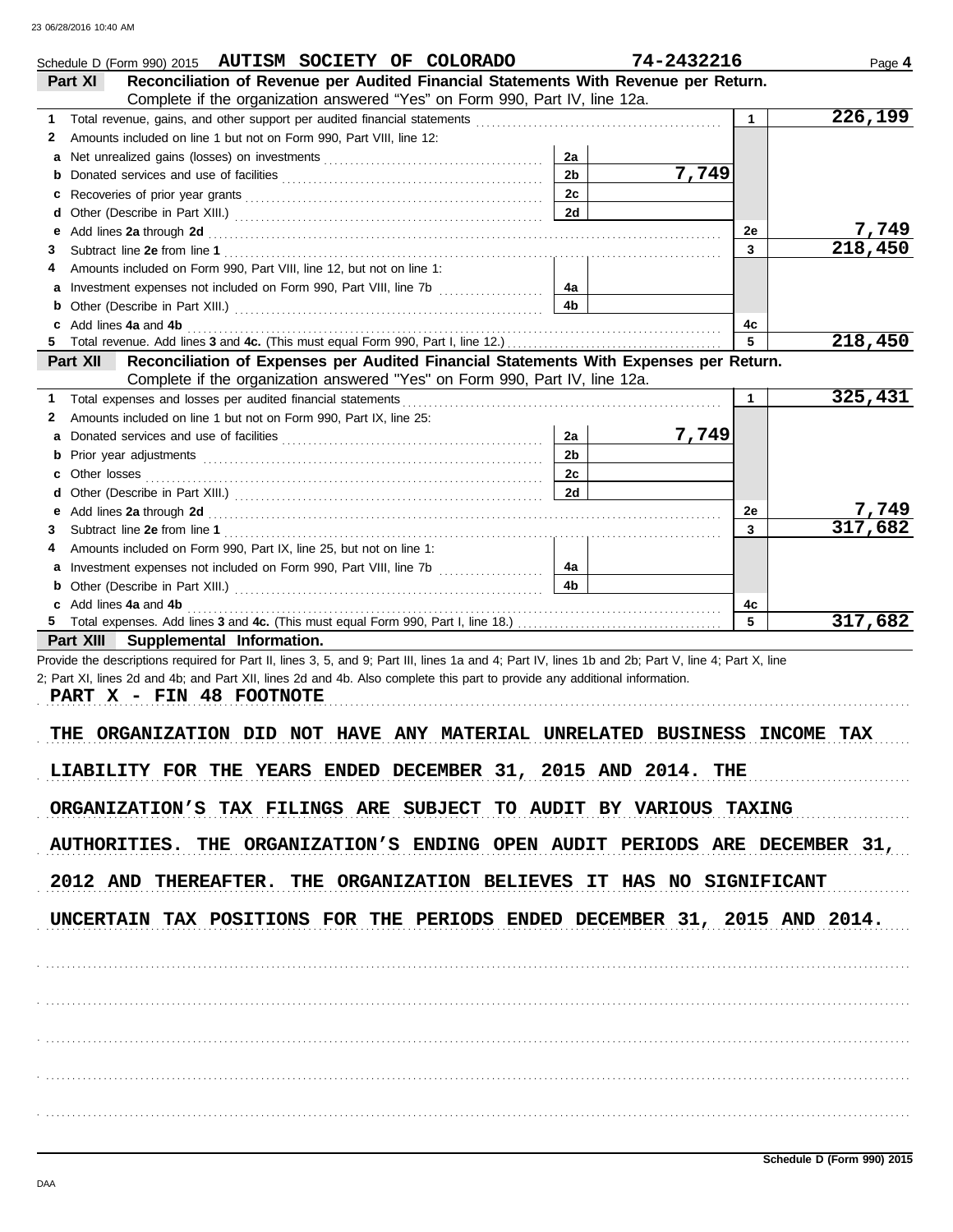| Schedule D (Form 990) 2015 AUTISM SOCIETY OF COLORADO |  |  | 74-2432216 | Page 5 |
|-------------------------------------------------------|--|--|------------|--------|
| Part XIII Supplemental Information (continued)        |  |  |            |        |
|                                                       |  |  |            |        |
|                                                       |  |  |            |        |
|                                                       |  |  |            |        |
|                                                       |  |  |            |        |
|                                                       |  |  |            |        |
|                                                       |  |  |            |        |
|                                                       |  |  |            |        |
|                                                       |  |  |            |        |
|                                                       |  |  |            |        |
|                                                       |  |  |            |        |
|                                                       |  |  |            |        |
|                                                       |  |  |            |        |
|                                                       |  |  |            |        |
|                                                       |  |  |            |        |
|                                                       |  |  |            |        |
|                                                       |  |  |            |        |
|                                                       |  |  |            |        |
|                                                       |  |  |            |        |
|                                                       |  |  |            |        |
|                                                       |  |  |            |        |
|                                                       |  |  |            |        |
|                                                       |  |  |            |        |
|                                                       |  |  |            |        |
|                                                       |  |  |            |        |
|                                                       |  |  |            |        |
|                                                       |  |  |            |        |
|                                                       |  |  |            |        |
|                                                       |  |  |            |        |
|                                                       |  |  |            |        |
|                                                       |  |  |            |        |
|                                                       |  |  |            |        |
|                                                       |  |  |            |        |
|                                                       |  |  |            |        |
|                                                       |  |  |            |        |
|                                                       |  |  |            |        |
|                                                       |  |  |            |        |
|                                                       |  |  |            |        |
|                                                       |  |  |            |        |
|                                                       |  |  |            |        |
|                                                       |  |  |            |        |
|                                                       |  |  |            |        |
|                                                       |  |  |            |        |
|                                                       |  |  |            |        |
|                                                       |  |  |            |        |
|                                                       |  |  |            |        |
|                                                       |  |  |            |        |
|                                                       |  |  |            |        |
|                                                       |  |  |            |        |
|                                                       |  |  |            |        |
|                                                       |  |  |            |        |
|                                                       |  |  |            |        |

74-2432216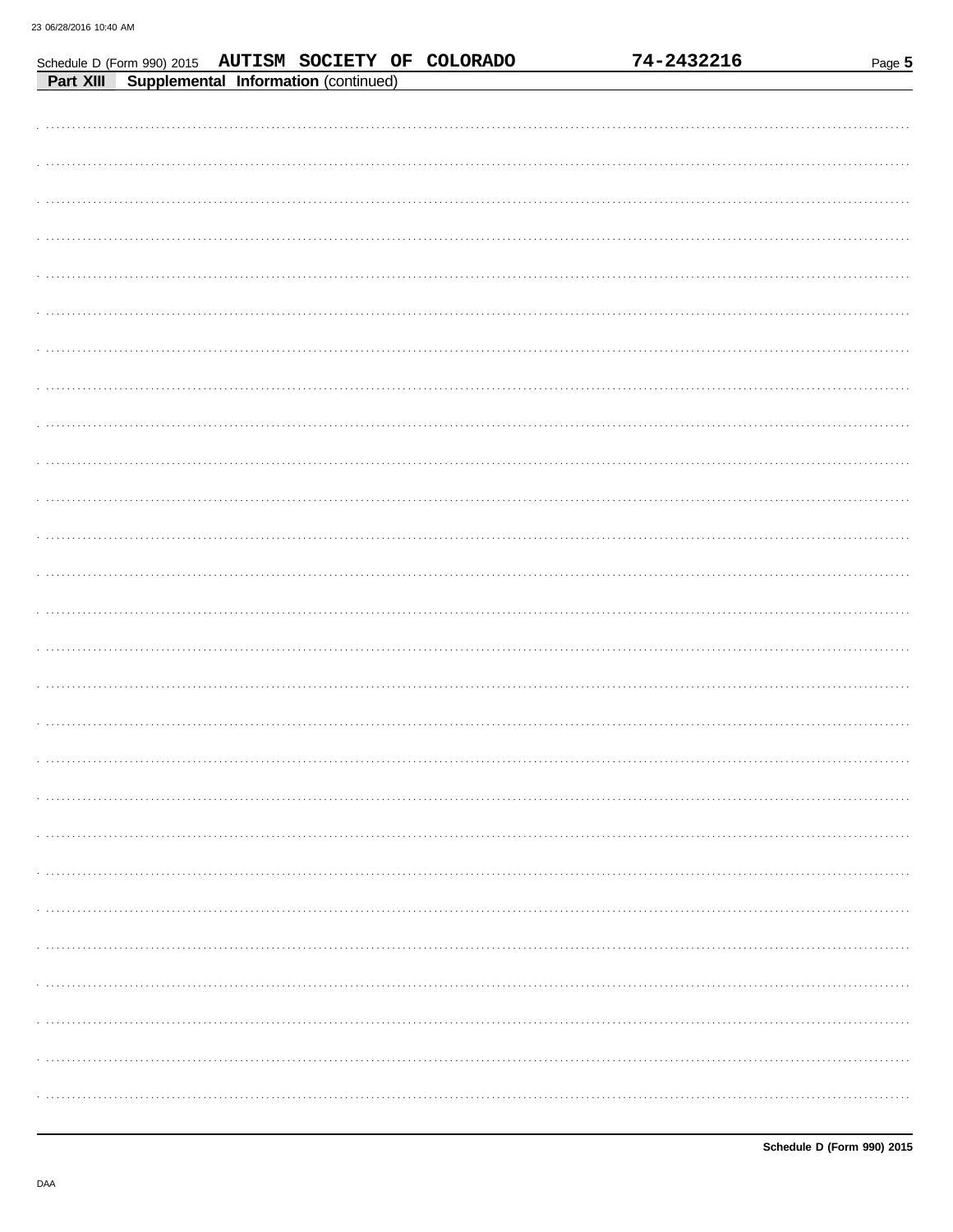| <b>SCHEDULE G</b>                                      | Supplemental Information Regarding Fundraising or Gaming Activities                                                                                                                         |                                                                  |                |                                |                                                                                                     |                                          | OMB No. 1545-0047                |
|--------------------------------------------------------|---------------------------------------------------------------------------------------------------------------------------------------------------------------------------------------------|------------------------------------------------------------------|----------------|--------------------------------|-----------------------------------------------------------------------------------------------------|------------------------------------------|----------------------------------|
| (Form 990 or 990-EZ)                                   |                                                                                                                                                                                             | organization entered more than \$15,000 on Form 990-EZ, line 6a. |                |                                | Complete if the organization answered "Yes" on Form 990, Part IV, lines 17, 18, or 19, or if the    |                                          |                                  |
| Department of the Treasury<br>Internal Revenue Service |                                                                                                                                                                                             | LI Attach to Form 990 or Form 990-EZ.                            |                |                                | U Information about Schedule G (Form 990 or 990-EZ) and its instructions is at www.irs.gov/form990. |                                          | Open to Public<br>Inspection     |
| Name of the organization                               |                                                                                                                                                                                             |                                                                  |                |                                |                                                                                                     | Employer identification number           |                                  |
|                                                        | AUTISM SOCIETY OF COLORADO                                                                                                                                                                  |                                                                  |                |                                |                                                                                                     | 74-2432216                               |                                  |
| Part I                                                 | Fundraising Activities. Complete if the organization answered "Yes" on Form 990, Part IV, line 17.<br>Form 990-EZ filers are not required to complete this part.                            |                                                                  |                |                                |                                                                                                     |                                          |                                  |
| 1.                                                     | Indicate whether the organization raised funds through any of the following activities. Check all that apply.                                                                               |                                                                  |                |                                |                                                                                                     |                                          |                                  |
| Mail solicitations<br>a                                |                                                                                                                                                                                             | e                                                                |                |                                | Solicitation of non-government grants                                                               |                                          |                                  |
| Internet and email solicitations<br>b                  |                                                                                                                                                                                             | Solicitation of government grants<br>f                           |                |                                |                                                                                                     |                                          |                                  |
| Phone solicitations<br>c                               |                                                                                                                                                                                             | Special fundraising events<br>a                                  |                |                                |                                                                                                     |                                          |                                  |
| In-person solicitations<br>d                           |                                                                                                                                                                                             |                                                                  |                |                                |                                                                                                     |                                          |                                  |
|                                                        | 2a Did the organization have a written or oral agreement with any individual (including officers, directors, trustees                                                                       |                                                                  |                |                                |                                                                                                     |                                          |                                  |
|                                                        | or key employees listed in Form 990, Part VII) or entity in connection with professional fundraising services?                                                                              |                                                                  |                |                                |                                                                                                     |                                          | Yes<br>No                        |
|                                                        | b If "Yes," list the ten highest paid individuals or entities (fundraisers) pursuant to agreements under which the fundraiser is to be<br>compensated at least \$5,000 by the organization. |                                                                  |                |                                |                                                                                                     |                                          |                                  |
|                                                        | (i) Name and address of individual                                                                                                                                                          |                                                                  |                | (iii) Did fund-<br>raiser have | (iv) Gross receipts                                                                                 | (v) Amount paid to                       | (vi) Amount paid to              |
|                                                        | or entity (fundraiser)                                                                                                                                                                      | (ii) Activity                                                    |                | custody or<br>control of       | from activity                                                                                       | (or retained by)<br>fundraiser listed in | (or retained by)<br>organization |
|                                                        |                                                                                                                                                                                             |                                                                  | contributions? |                                |                                                                                                     | col. (i)                                 |                                  |
| 1                                                      |                                                                                                                                                                                             |                                                                  | Yes⊺           | No                             |                                                                                                     |                                          |                                  |
|                                                        |                                                                                                                                                                                             |                                                                  |                |                                |                                                                                                     |                                          |                                  |
| 2                                                      |                                                                                                                                                                                             |                                                                  |                |                                |                                                                                                     |                                          |                                  |
|                                                        |                                                                                                                                                                                             |                                                                  |                |                                |                                                                                                     |                                          |                                  |
| 3                                                      |                                                                                                                                                                                             |                                                                  |                |                                |                                                                                                     |                                          |                                  |
|                                                        |                                                                                                                                                                                             |                                                                  |                |                                |                                                                                                     |                                          |                                  |
|                                                        |                                                                                                                                                                                             |                                                                  |                |                                |                                                                                                     |                                          |                                  |
| 4                                                      |                                                                                                                                                                                             |                                                                  |                |                                |                                                                                                     |                                          |                                  |
|                                                        |                                                                                                                                                                                             |                                                                  |                |                                |                                                                                                     |                                          |                                  |
| 5                                                      |                                                                                                                                                                                             |                                                                  |                |                                |                                                                                                     |                                          |                                  |
|                                                        |                                                                                                                                                                                             |                                                                  |                |                                |                                                                                                     |                                          |                                  |
|                                                        |                                                                                                                                                                                             |                                                                  |                |                                |                                                                                                     |                                          |                                  |
|                                                        |                                                                                                                                                                                             |                                                                  |                |                                |                                                                                                     |                                          |                                  |
|                                                        |                                                                                                                                                                                             |                                                                  |                |                                |                                                                                                     |                                          |                                  |
| 7                                                      |                                                                                                                                                                                             |                                                                  |                |                                |                                                                                                     |                                          |                                  |
|                                                        |                                                                                                                                                                                             |                                                                  |                |                                |                                                                                                     |                                          |                                  |
| 8                                                      |                                                                                                                                                                                             |                                                                  |                |                                |                                                                                                     |                                          |                                  |
|                                                        |                                                                                                                                                                                             |                                                                  |                |                                |                                                                                                     |                                          |                                  |
| 9                                                      |                                                                                                                                                                                             |                                                                  |                |                                |                                                                                                     |                                          |                                  |
|                                                        |                                                                                                                                                                                             |                                                                  |                |                                |                                                                                                     |                                          |                                  |
|                                                        |                                                                                                                                                                                             |                                                                  |                |                                |                                                                                                     |                                          |                                  |
| 10                                                     |                                                                                                                                                                                             |                                                                  |                |                                |                                                                                                     |                                          |                                  |
|                                                        |                                                                                                                                                                                             |                                                                  |                |                                |                                                                                                     |                                          |                                  |
| Total                                                  |                                                                                                                                                                                             |                                                                  |                | ▶                              |                                                                                                     |                                          |                                  |
| 3                                                      | List all states in which the organization is registered or licensed to solicit contributions or has been notified it is exempt from                                                         |                                                                  |                |                                |                                                                                                     |                                          |                                  |
| registration or licensing.                             |                                                                                                                                                                                             |                                                                  |                |                                |                                                                                                     |                                          |                                  |
|                                                        |                                                                                                                                                                                             |                                                                  |                |                                |                                                                                                     |                                          |                                  |
|                                                        |                                                                                                                                                                                             |                                                                  |                |                                |                                                                                                     |                                          |                                  |
|                                                        |                                                                                                                                                                                             |                                                                  |                |                                |                                                                                                     |                                          |                                  |
|                                                        |                                                                                                                                                                                             |                                                                  |                |                                |                                                                                                     |                                          |                                  |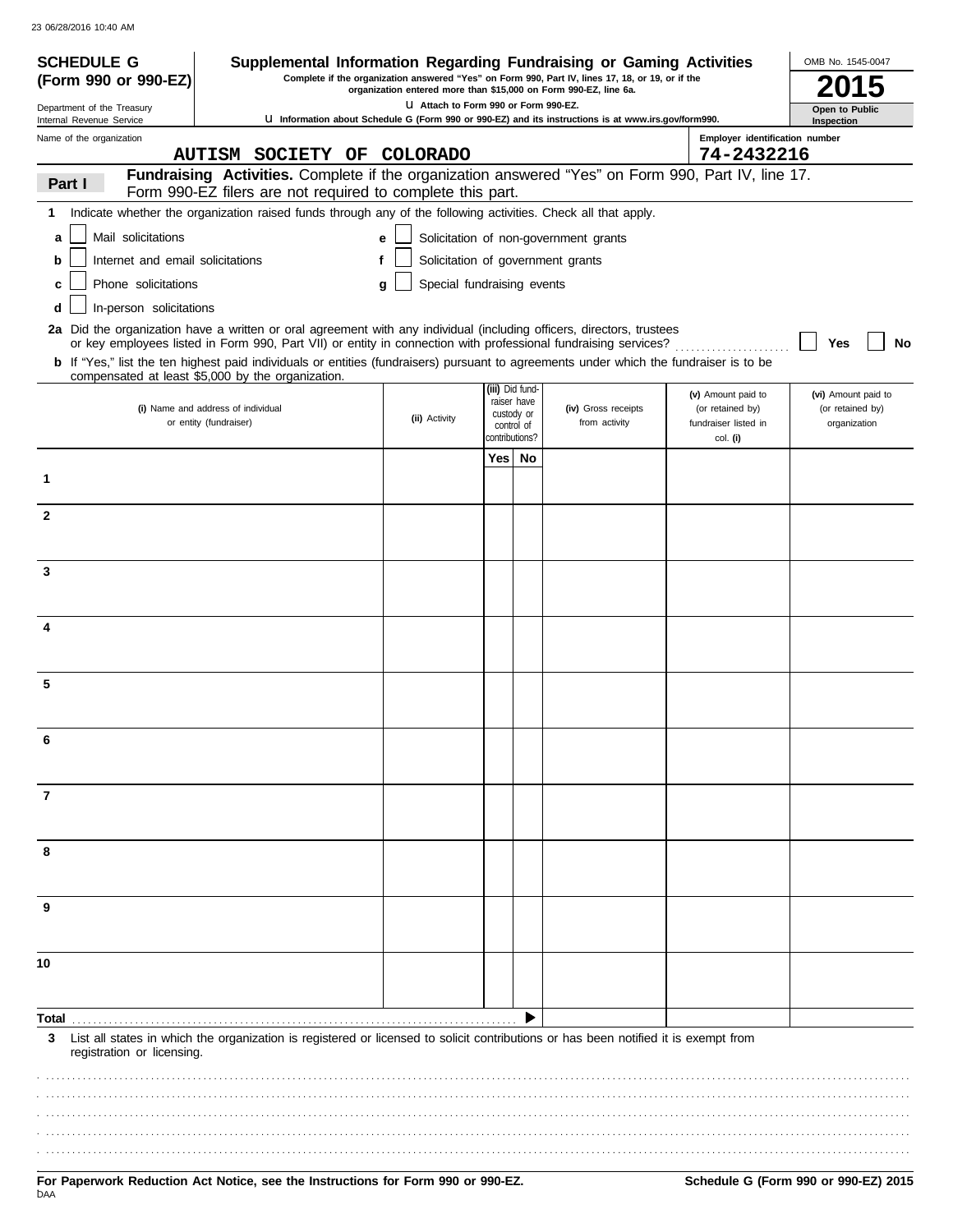|                 | 23 06/28/2016 10:40 AM                                                         |                                                                                                                                                                                                                                                                                                                                                  |                                                  |                                 |                                                     |
|-----------------|--------------------------------------------------------------------------------|--------------------------------------------------------------------------------------------------------------------------------------------------------------------------------------------------------------------------------------------------------------------------------------------------------------------------------------------------|--------------------------------------------------|---------------------------------|-----------------------------------------------------|
|                 | Part II                                                                        | Schedule G (Form 990 or 990-EZ) 2015 AUTISM SOCIETY OF COLORADO<br>Fundraising Events. Complete if the organization answered "Yes" on Form 990, Part IV, line 18, or reported more<br>than \$15,000 of fundraising event contributions and gross income on Form 990-EZ, lines 1 and 6b. List events with<br>gross receipts greater than \$5,000. |                                                  | 74-2432216                      | Page 2                                              |
|                 |                                                                                | (a) Event $#1$<br>SPECIAL EVENTS                                                                                                                                                                                                                                                                                                                 | (b) Event $#2$                                   | (c) Other events<br><b>NONE</b> | (d) Total events<br>(add col. (a) through           |
| Revenue         | 1 Gross receipts [1]                                                           | (event type)<br>282,282                                                                                                                                                                                                                                                                                                                          | (event type)                                     | (total number)                  | col. (c)<br>282,282                                 |
|                 | 2 Less: Contributions<br>3 Gross income (line 1 minus                          | 282,282                                                                                                                                                                                                                                                                                                                                          |                                                  |                                 | 282,282                                             |
|                 | 4 Cash prizes                                                                  |                                                                                                                                                                                                                                                                                                                                                  |                                                  |                                 |                                                     |
|                 | 5 Noncash prizes                                                               |                                                                                                                                                                                                                                                                                                                                                  |                                                  |                                 |                                                     |
| Expenses        | 6 Rent/facility costs                                                          |                                                                                                                                                                                                                                                                                                                                                  |                                                  |                                 |                                                     |
| Direct          | 7 Food and beverages $\begin{bmatrix} 1 \\ 2 \end{bmatrix}$<br>8 Entertainment |                                                                                                                                                                                                                                                                                                                                                  |                                                  |                                 |                                                     |
|                 | <b>9</b> Other direct expenses                                                 | 127,457                                                                                                                                                                                                                                                                                                                                          |                                                  |                                 | 127,457                                             |
|                 | Part III                                                                       | Gaming. Complete if the organization answered "Yes" on Form 990, Part IV, line 19, or reported more                                                                                                                                                                                                                                              |                                                  |                                 | 127,457<br>154,825                                  |
| Revenue         |                                                                                | than \$15,000 on Form 990-EZ, line 6a.<br>(a) Bingo                                                                                                                                                                                                                                                                                              | (b) Pull tabs/instant<br>bingo/progressive bingo | (c) Other gaming                | (d) Total gaming (add<br>col. (a) through col. (c)) |
|                 | Gross revenue                                                                  |                                                                                                                                                                                                                                                                                                                                                  |                                                  |                                 |                                                     |
|                 | 2 Cash prizes                                                                  |                                                                                                                                                                                                                                                                                                                                                  |                                                  |                                 |                                                     |
| Direct Expenses | 3 Noncash prizes                                                               |                                                                                                                                                                                                                                                                                                                                                  |                                                  |                                 |                                                     |
|                 | 4 Rent/facility costs                                                          |                                                                                                                                                                                                                                                                                                                                                  |                                                  |                                 |                                                     |
|                 | 5 Other direct expenses                                                        |                                                                                                                                                                                                                                                                                                                                                  | Yes  %                                           | %<br><b>Yes</b>                 |                                                     |
|                 | 6 Volunteer labor                                                              | No                                                                                                                                                                                                                                                                                                                                               | No                                               | No                              |                                                     |

|   | 7 Direct expense summary. Add lines 2 through 5 in column (d)                                                   |
|---|-----------------------------------------------------------------------------------------------------------------|
|   |                                                                                                                 |
| 9 | Enter the state(s) in which the organization conducts gaming activities:                                        |
|   | a Is the organization licensed to conduct gaming activities in each of these states?<br>Yes                     |
|   | <b>b</b> If "No," explain:                                                                                      |
|   |                                                                                                                 |
|   | 10a Were any of the organization's gaming licenses revoked, suspended or terminated during the tax year?<br>Yes |
|   | <b>b</b> If "Yes," explain:                                                                                     |
|   |                                                                                                                 |

. . . . . . . . . . . . . . . . . . . . . . . . . . . . . . . . . . . . . . . . . . . . . . . . . . . . . . . . . . . . . . . . . . . . . . . . . . . . . . . . . . . . . . . . . . . . . . . . . . . . . . . . . . . . . . . . . . . . . . . . . . . . . . . . . . . . . . . . . . . . . . . . . . . . . . . . . . . . . . . . .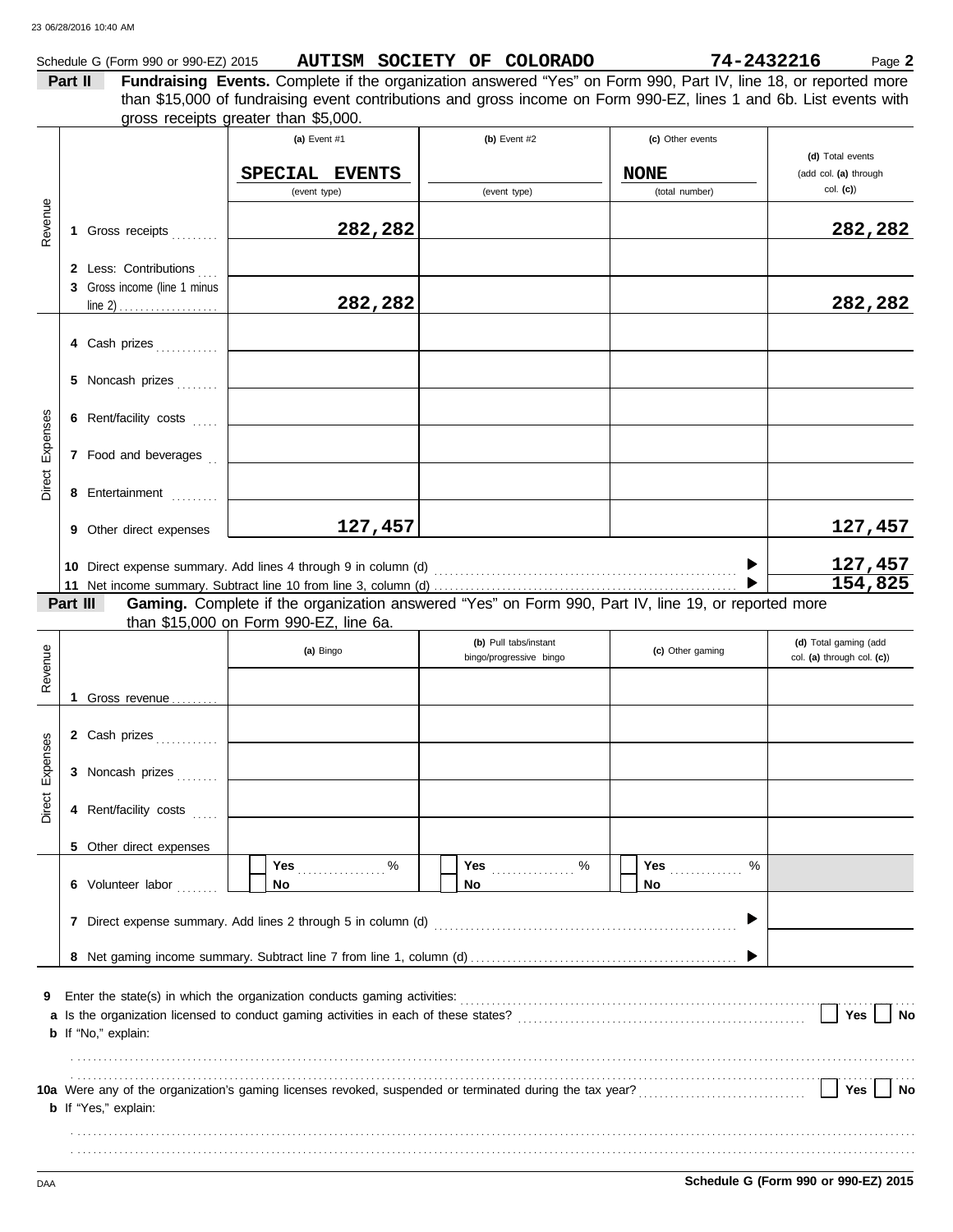|     |                          | Schedule G (Form 990 or 990-EZ) 2015 |                                                          |                                                                                       | AUTISM SOCIETY OF COLORADO                                                                                    |                                                                                                                                                                                                                                      | 74-2432216                           |     |     | Page 3 |
|-----|--------------------------|--------------------------------------|----------------------------------------------------------|---------------------------------------------------------------------------------------|---------------------------------------------------------------------------------------------------------------|--------------------------------------------------------------------------------------------------------------------------------------------------------------------------------------------------------------------------------------|--------------------------------------|-----|-----|--------|
| 11  |                          |                                      |                                                          |                                                                                       |                                                                                                               |                                                                                                                                                                                                                                      |                                      |     | Yes | No     |
| 12  |                          |                                      |                                                          |                                                                                       | Is the organization a grantor, beneficiary or trustee of a trust or a member of a partnership or other entity |                                                                                                                                                                                                                                      |                                      |     |     |        |
|     |                          |                                      |                                                          |                                                                                       |                                                                                                               |                                                                                                                                                                                                                                      |                                      |     | Yes | No     |
| 13  |                          |                                      | Indicate the percentage of gaming activity conducted in: |                                                                                       |                                                                                                               |                                                                                                                                                                                                                                      |                                      |     |     |        |
| a   |                          |                                      |                                                          |                                                                                       |                                                                                                               | The organization's facility with a control of the control of the control of the control of the control of the control of the control of the control of the control of the control of the control of the control of the control       |                                      | 13a |     | %      |
| b   |                          |                                      |                                                          |                                                                                       |                                                                                                               | An outside facility <b>contained a set of a set of a set of a set of a set of a set of a set of a set of a set of a set of a set of a set of a set of a set of a set of a set of a set of a set of a set of a set of a set of a </b> |                                      | 13b |     | %      |
| 14  | records:                 |                                      |                                                          |                                                                                       | Enter the name and address of the person who prepares the organization's gaming/special events books and      |                                                                                                                                                                                                                                      |                                      |     |     |        |
|     |                          |                                      |                                                          |                                                                                       |                                                                                                               |                                                                                                                                                                                                                                      |                                      |     |     |        |
|     |                          |                                      |                                                          |                                                                                       |                                                                                                               |                                                                                                                                                                                                                                      |                                      |     |     |        |
| 15a | revenue?                 |                                      |                                                          |                                                                                       | Does the organization have a contract with a third party from whom the organization receives gaming           |                                                                                                                                                                                                                                      |                                      |     | Yes | No     |
| b   |                          |                                      |                                                          |                                                                                       |                                                                                                               |                                                                                                                                                                                                                                      |                                      |     |     |        |
|     |                          |                                      |                                                          |                                                                                       |                                                                                                               |                                                                                                                                                                                                                                      |                                      |     |     |        |
| c   |                          |                                      | If "Yes," enter name and address of the third party:     |                                                                                       |                                                                                                               |                                                                                                                                                                                                                                      |                                      |     |     |        |
|     |                          |                                      |                                                          |                                                                                       |                                                                                                               |                                                                                                                                                                                                                                      |                                      |     |     |        |
|     |                          |                                      |                                                          |                                                                                       |                                                                                                               |                                                                                                                                                                                                                                      |                                      |     |     |        |
|     |                          |                                      |                                                          |                                                                                       |                                                                                                               |                                                                                                                                                                                                                                      |                                      |     |     |        |
|     |                          |                                      |                                                          |                                                                                       |                                                                                                               | Address <b>u</b>                                                                                                                                                                                                                     |                                      |     |     |        |
| 16  |                          | Gaming manager information:          |                                                          |                                                                                       |                                                                                                               |                                                                                                                                                                                                                                      |                                      |     |     |        |
|     |                          |                                      |                                                          |                                                                                       |                                                                                                               |                                                                                                                                                                                                                                      |                                      |     |     |        |
|     |                          |                                      |                                                          |                                                                                       |                                                                                                               |                                                                                                                                                                                                                                      |                                      |     |     |        |
|     |                          |                                      |                                                          |                                                                                       |                                                                                                               |                                                                                                                                                                                                                                      |                                      |     |     |        |
|     |                          |                                      |                                                          |                                                                                       |                                                                                                               | Description of services provided <b>u</b> electron control and a service of the service of the services provided <b>u</b>                                                                                                            |                                      |     |     |        |
|     | Director/officer         |                                      | Employee                                                 | $\perp$<br>Independent contractor                                                     |                                                                                                               |                                                                                                                                                                                                                                      |                                      |     |     |        |
| 17  | Mandatory distributions: |                                      |                                                          |                                                                                       |                                                                                                               |                                                                                                                                                                                                                                      |                                      |     |     |        |
| a   |                          |                                      |                                                          |                                                                                       | Is the organization required under state law to make charitable distributions from the gaming proceeds to     |                                                                                                                                                                                                                                      |                                      |     |     |        |
|     |                          |                                      |                                                          |                                                                                       |                                                                                                               |                                                                                                                                                                                                                                      |                                      |     | Yes | No     |
| b   |                          |                                      |                                                          |                                                                                       | Enter the amount of distributions required under state law to be distributed to other exempt organizations or |                                                                                                                                                                                                                                      |                                      |     |     |        |
|     |                          |                                      |                                                          | spent in the organization's own exempt activities during the tax year $\mathbf{u}$ \$ |                                                                                                               |                                                                                                                                                                                                                                      |                                      |     |     |        |
|     | Part IV                  | instructions).                       |                                                          |                                                                                       |                                                                                                               | Supplemental Information. Provide the explanations required by Part I, line 2b, columns (iii) and (v); and<br>Part III, lines 9, 9b, 10b, 15b, 15c, 16, and 17b, as applicable. Also provide any additional information (see         |                                      |     |     |        |
|     |                          |                                      |                                                          |                                                                                       |                                                                                                               |                                                                                                                                                                                                                                      |                                      |     |     |        |
|     |                          |                                      |                                                          |                                                                                       |                                                                                                               |                                                                                                                                                                                                                                      |                                      |     |     |        |
|     |                          |                                      |                                                          |                                                                                       |                                                                                                               |                                                                                                                                                                                                                                      |                                      |     |     |        |
|     |                          |                                      |                                                          |                                                                                       |                                                                                                               |                                                                                                                                                                                                                                      |                                      |     |     |        |
|     |                          |                                      |                                                          |                                                                                       |                                                                                                               |                                                                                                                                                                                                                                      |                                      |     |     |        |
|     |                          |                                      |                                                          |                                                                                       |                                                                                                               |                                                                                                                                                                                                                                      |                                      |     |     |        |
|     |                          |                                      |                                                          |                                                                                       |                                                                                                               |                                                                                                                                                                                                                                      |                                      |     |     |        |
|     |                          |                                      |                                                          |                                                                                       |                                                                                                               |                                                                                                                                                                                                                                      |                                      |     |     |        |
|     |                          |                                      |                                                          |                                                                                       |                                                                                                               |                                                                                                                                                                                                                                      |                                      |     |     |        |
|     |                          |                                      |                                                          |                                                                                       |                                                                                                               |                                                                                                                                                                                                                                      |                                      |     |     |        |
|     |                          |                                      |                                                          |                                                                                       |                                                                                                               |                                                                                                                                                                                                                                      |                                      |     |     |        |
|     |                          |                                      |                                                          |                                                                                       |                                                                                                               |                                                                                                                                                                                                                                      |                                      |     |     |        |
|     |                          |                                      |                                                          |                                                                                       |                                                                                                               |                                                                                                                                                                                                                                      | Schedule G (Form 990 or 990-EZ) 2015 |     |     |        |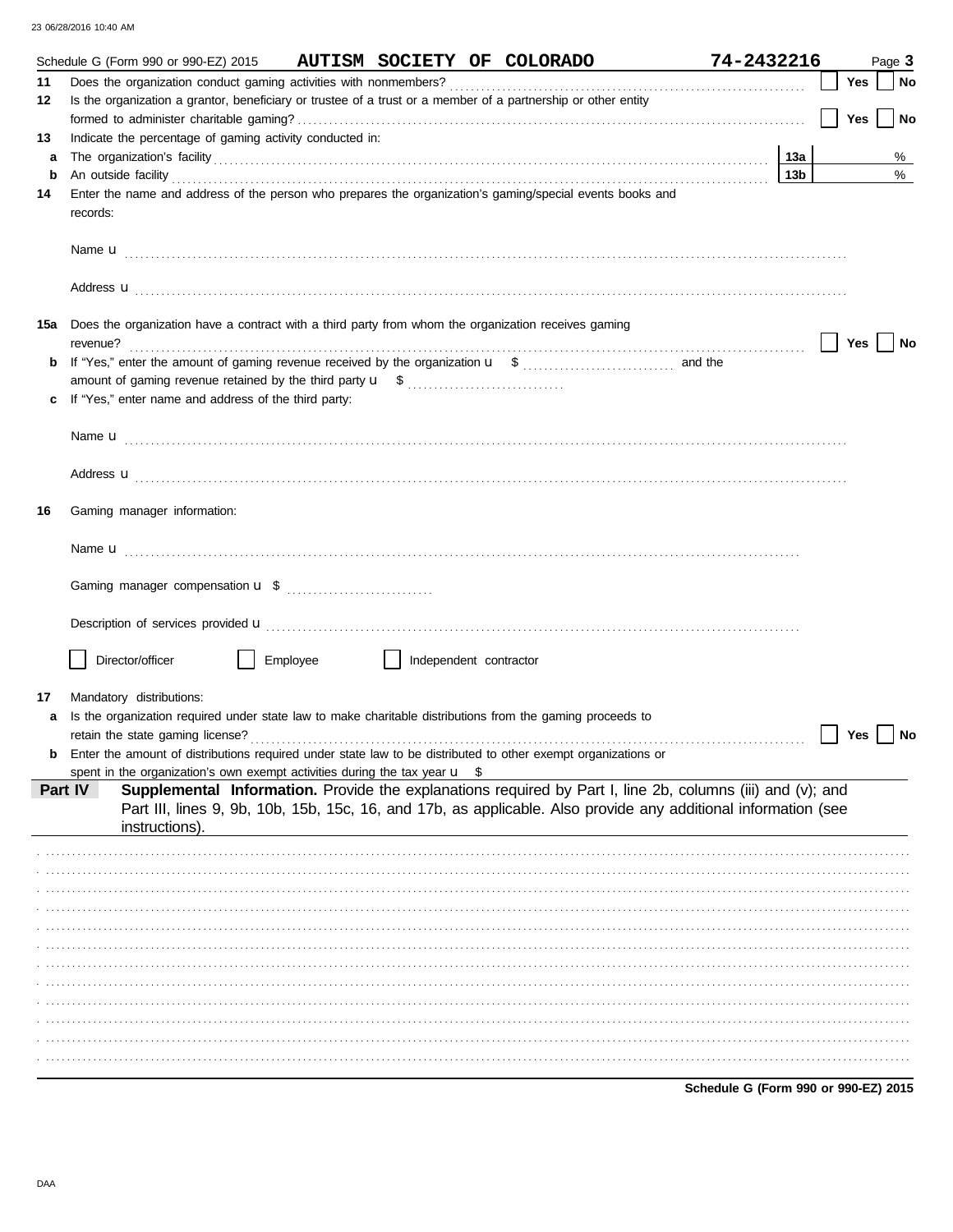| <b>SCHEDULE O</b>                                    | Supplemental Information to Form 990 or 990-EZ                                                                                         |                                | OMB No. 1545-0047     |  |  |  |  |  |  |  |
|------------------------------------------------------|----------------------------------------------------------------------------------------------------------------------------------------|--------------------------------|-----------------------|--|--|--|--|--|--|--|
| (Form 990 or 990-EZ)                                 | Complete to provide information for responses to specific questions on<br>Form 990 or 990-EZ or to provide any additional information. |                                |                       |  |  |  |  |  |  |  |
| Department of the Treasury                           | <b>Open to Public</b>                                                                                                                  |                                |                       |  |  |  |  |  |  |  |
| Internal Revenue Service<br>Name of the organization | u Information about Schedule O (Form 990 or 990-EZ) and its instructions is at www.irs.gov/form990.                                    | Employer identification number | <b>Inspection</b>     |  |  |  |  |  |  |  |
|                                                      | <b>AUTISM</b><br><b>SOCIETY</b><br>OF<br><b>COLORADO</b>                                                                               | 74-2432216                     |                       |  |  |  |  |  |  |  |
| FORM 990, PART                                       | III, LINE 4A - FIRST ACCOMPLISHMENT                                                                                                    |                                |                       |  |  |  |  |  |  |  |
| <b>SERVICES</b>                                      | CONVERSATION SERIES<br>SPECIFICALLY ADDRESS<br><b>EVENTS</b><br>TO                                                                     | THE                            | <b>ADULT</b>          |  |  |  |  |  |  |  |
|                                                      | CAREGIVER CONNECTIONS, A SUPPORT<br>POPULATION AND<br>THEIR UNIQUE NEEDS, AND                                                          |                                |                       |  |  |  |  |  |  |  |
| <b>GROUP</b>                                         | SPECIFICALLY FOR THE<br><b>CAREGIVER'S</b><br>NEEDS.                                                                                   |                                |                       |  |  |  |  |  |  |  |
|                                                      |                                                                                                                                        |                                |                       |  |  |  |  |  |  |  |
|                                                      | FORM 990, PART III, LINE 4B - SECOND ACCOMPLISHMENT                                                                                    |                                |                       |  |  |  |  |  |  |  |
| WORKFORCE.<br>THE                                    | PROGRAM PROVIDES<br>LOW-COST EVENTS WITH<br>THE<br>FREE<br>TO                                                                          |                                |                       |  |  |  |  |  |  |  |
|                                                      | OUR COMMUNITY PARTNERS, SUCH AS SENSORY FRIENDLY FILMS WITH AMC                                                                        |                                | <b>THEATERS</b>       |  |  |  |  |  |  |  |
| AND PIZZA NIGHTS                                     | AT BEAU JO'S PIZZA THAT<br>ALLOW YOUTH AND                                                                                             | ADULTS                         | TO<br><b>NOT FEEL</b> |  |  |  |  |  |  |  |
| ISOLATED.                                            | <b>THESE</b><br>INDIVIDUALS<br>A CHANCE<br>THIS<br>GIVES                                                                               | <b>TO GAIN CONFIDENCE</b>      |                       |  |  |  |  |  |  |  |
|                                                      | THROUGH REAL SOCIAL AND<br>COMMUNICATION SKILL BUILDING                                                                                | OPPORTUNITIES.                 | 2015<br>ΙN            |  |  |  |  |  |  |  |
| <b>HELD</b><br>AN<br>WЕ                              | 10<br>OPENING DOORS EVENTS EACH MONTH WITH AN AVERAGE<br><b>AVERAGE</b><br>OF                                                          |                                | OF                    |  |  |  |  |  |  |  |
| 35<br>PEOPLE                                         | IN ATTENDANCE AT EACH EVENT.                                                                                                           |                                |                       |  |  |  |  |  |  |  |
|                                                      |                                                                                                                                        |                                |                       |  |  |  |  |  |  |  |
|                                                      | FORM 990, PART III, LINE 4C<br>THIRD ACCOMPLISHMENT                                                                                    |                                |                       |  |  |  |  |  |  |  |
|                                                      | SERVICE MODEL, HOWEVER, THE FAMILIES WHO ARE UNABLE TO PAY ARE NEVER TURNED                                                            |                                |                       |  |  |  |  |  |  |  |
| <b>AWAY.</b>                                         |                                                                                                                                        |                                |                       |  |  |  |  |  |  |  |
|                                                      |                                                                                                                                        |                                |                       |  |  |  |  |  |  |  |
|                                                      | FORM 990, PART VI, LINE 11B - ORGANIZATION'S PROCESS TO REVIEW FORM 990                                                                |                                |                       |  |  |  |  |  |  |  |
|                                                      | THE FORM 990 IS PRESENTED TO THE BOARD OF DIRECTORS FOR APPROVAL BEFORE IT                                                             |                                |                       |  |  |  |  |  |  |  |
| IS FILED.                                            |                                                                                                                                        |                                |                       |  |  |  |  |  |  |  |
|                                                      |                                                                                                                                        |                                |                       |  |  |  |  |  |  |  |
|                                                      | FORM 990, PART VI, LINE 12C - ENFORCEMENT OF CONFLICTS POLICY                                                                          |                                |                       |  |  |  |  |  |  |  |
|                                                      | FULL DISCLOSURE: THE BOARD AND STAFF NEED TO MAKE KNOWN EVERY YEAR ANY                                                                 |                                |                       |  |  |  |  |  |  |  |
|                                                      | PROFESSSIONAL, VOLUNTEER, FINANCIAL AFFILIATIONS THAT COULD AFFECT THAT                                                                |                                |                       |  |  |  |  |  |  |  |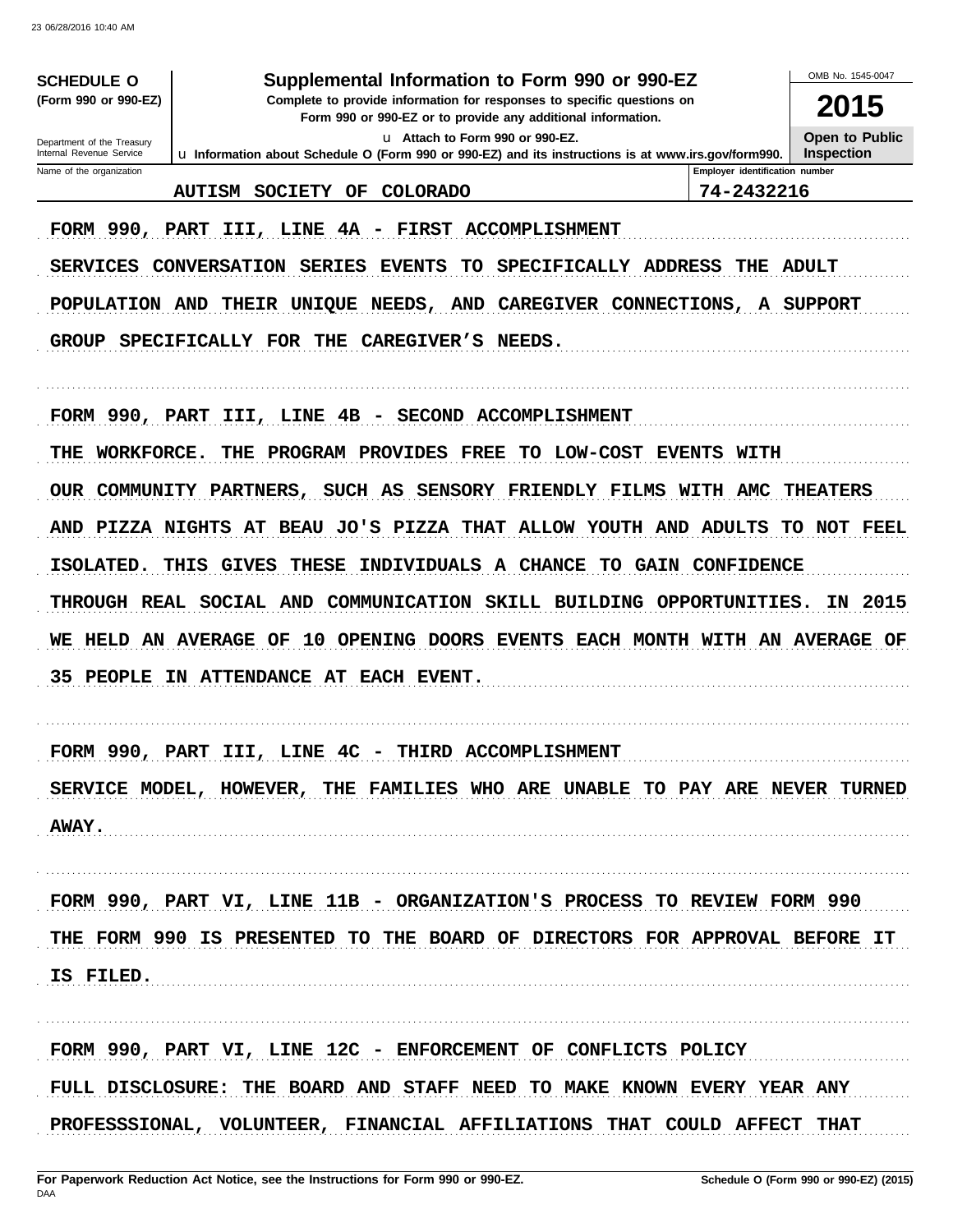| Schedule O (Form 990 or 990-EZ) (2015)                                     | Page 2                                                   |
|----------------------------------------------------------------------------|----------------------------------------------------------|
| Name of the organization                                                   | Employer identification number                           |
| <b>AUTISM SOCIETY</b><br>OF<br>COLORADO                                    | 74-2432216                                               |
| PERSON'S DECISION MAKING ON                                                | THE BOARD OR IN THEIR JOB. TO ACHIEVE THIS, A            |
| DISCLOSURE FORM SHOULD BE FILLED OUT WITH ALL AFFILIATIONS AND SIGNED EACH |                                                          |
| YEAR.<br>THIS WILL BE                                                      | SHARED WITH THE BOARD TO DETERMINE IF A CONFLICT EXISTS. |
| A CONFLICT CAN BE<br><b>HANDLED BY THAT</b>                                | MEMBER OR STAFF ABSTAINING FROM                          |
| CONVERSATIONS AND VOTING ON ISSUES OF CONFLICT (THEY SHOULD BE EXCUSED     |                                                          |
| DURING THIS TIME).                                                         |                                                          |
| FORM 990, PART VI, LINE 15A - COMPENSATION PROCESS FOR TOP OFFICIAL        |                                                          |
| THE COMPENSATION OF THE                                                    | EXECUTIVE DIRECTOR IS APPROVED BY THE BOARD OF           |
| <b>DIRECTORS</b><br>IN CONJUCTION WITH THE BUDGET.                         |                                                          |
|                                                                            |                                                          |
| FORM 990, PART VI, LINE 19 - GOVERNING DOCUMENTS DISCLOSURE EXPLANATION    |                                                          |
| DOCUMENTS ARE AVAILABLE<br>TO PUBLIC UPON REQUEST.                         |                                                          |
|                                                                            |                                                          |
|                                                                            |                                                          |
|                                                                            |                                                          |
|                                                                            |                                                          |
|                                                                            |                                                          |
|                                                                            |                                                          |
|                                                                            |                                                          |
|                                                                            |                                                          |
|                                                                            |                                                          |
|                                                                            |                                                          |
|                                                                            |                                                          |
|                                                                            |                                                          |
|                                                                            |                                                          |
|                                                                            |                                                          |
|                                                                            |                                                          |
|                                                                            |                                                          |

| -<br>٦,<br>., |  |  |
|---------------|--|--|
|               |  |  |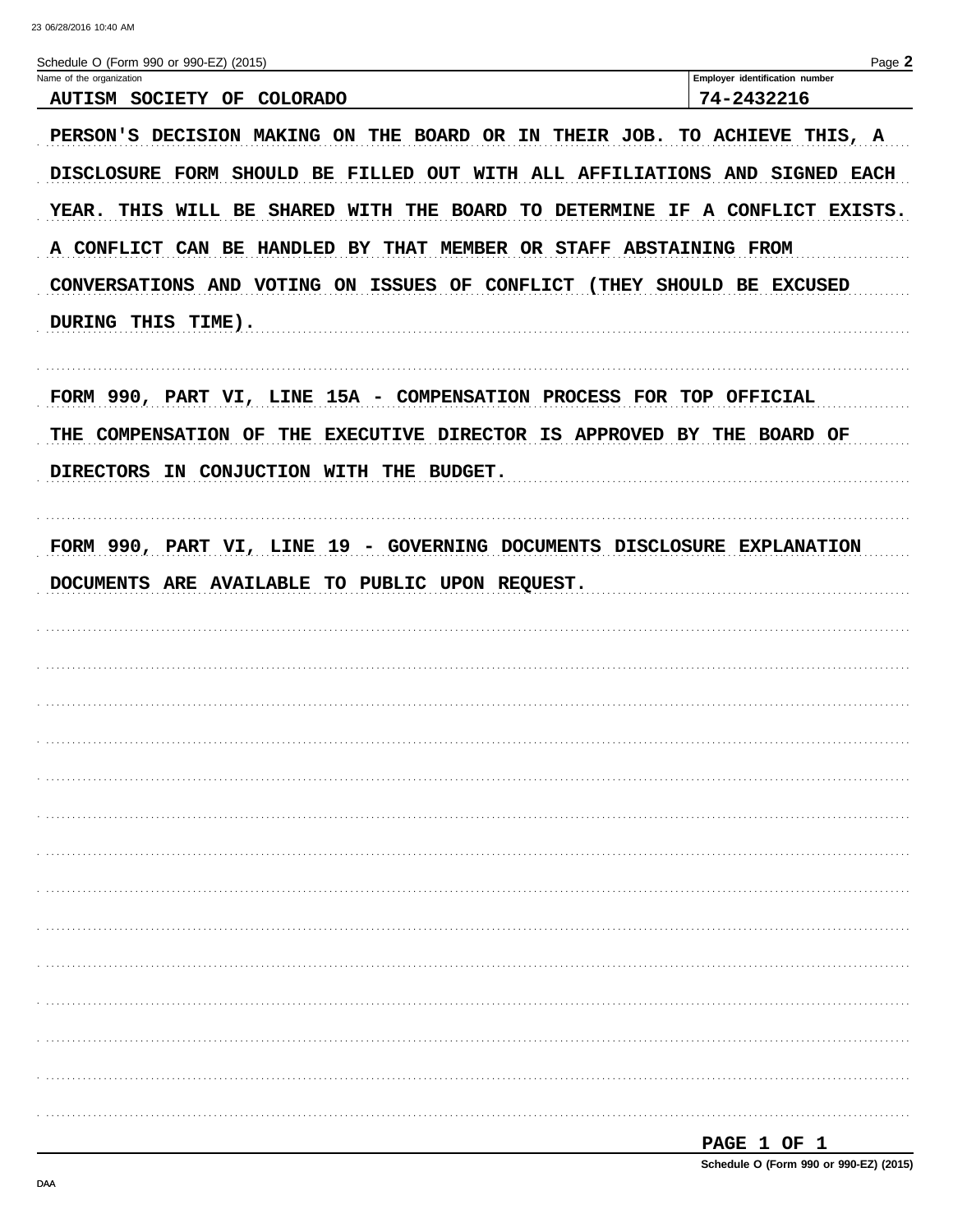## **Form 990, Part IX, Line 24e - All Other Expenses**

| Description                  | Total<br><b>Expenses</b> | Program<br>Service | Management &<br>General | Fund<br>Raising |
|------------------------------|--------------------------|--------------------|-------------------------|-----------------|
| MISC<br>EDUCATION & TRAINING | 439<br>315               | 315                | 439                     |                 |
| TOTAL                        | 754                      | 315                | 439                     |                 |